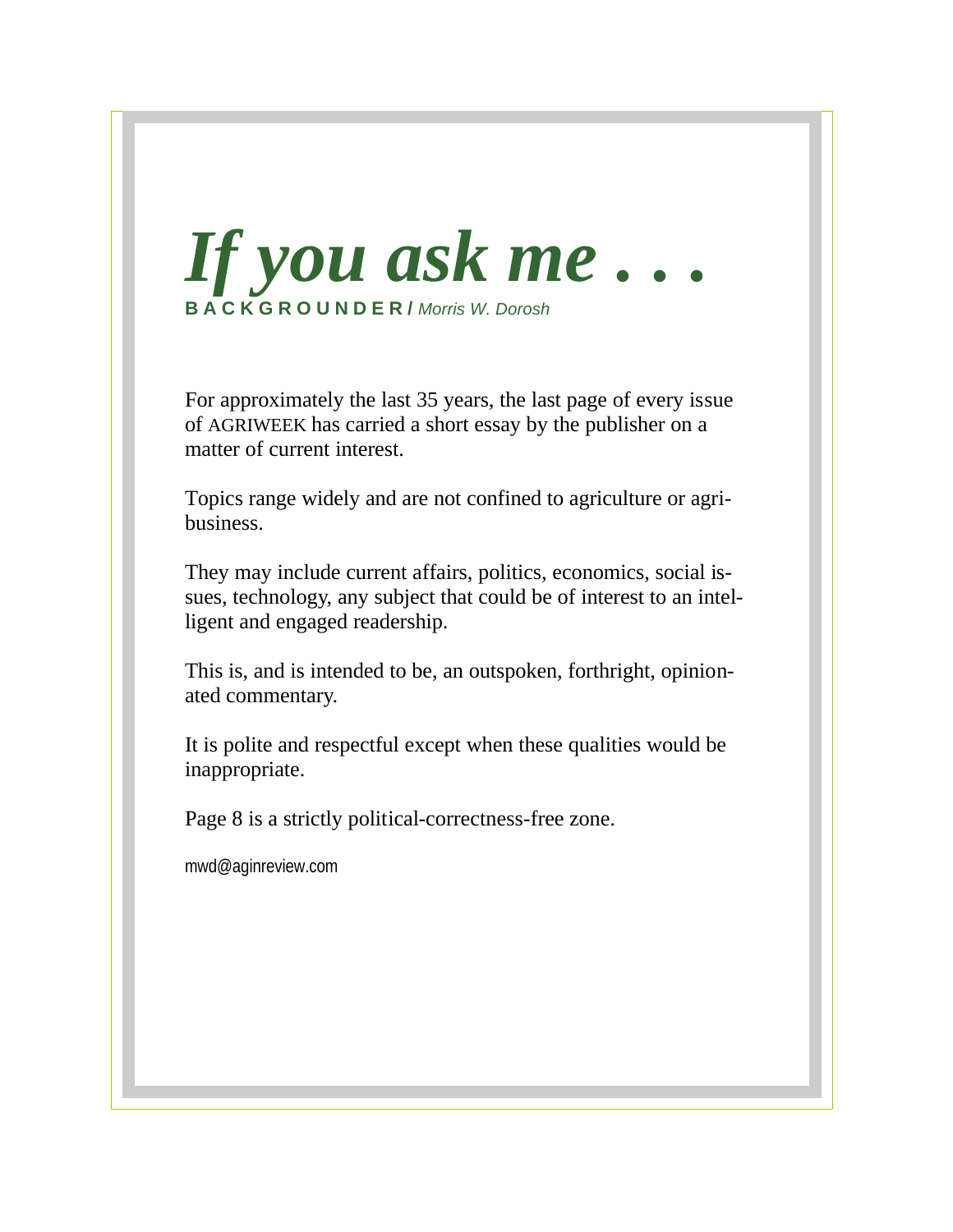*"Some time between next midsummer and fall next recession will be upon us, and will most likely last, at the earliest, until late 2020. It will be in full bloom during the 2019 election campaign."*

 That was from this newsletter for December 17 2018. In less than three months this unfortunate prophecy has come alarmingly closer to coming true. Canada's economy was in inch away from recession in the fourth quarter of 2018. The first half of 2019 looks for all the world like it will mark its official start.

 Economic growth in Canada virtually ground to a halt in the fourth 2018 quarter, with a GDP gain of just 0.1%, down from 2.0% in the third quarter. It was the poorest quarterly showing in two years, below the more modest economists' expectations for 1.0%. For all of 2018 GDP growth was put at 1.8%. In December GDP actually contracted by 0.1%.

 Some impact had been expected from low oil prices, but weak spots were not confined to the energy sector. Consumer consumption spending increased at the slowest rate in four years. Housing prices fell the most in a decade. Business investment fell steeply for a second consecutive quarter. Domestic demand declined the most since 2015. The value of business inventories rose but not because of deliberate stocking for higher anticipated sales: inventories grew because goods were being sold at slower than equilibrium rates. Rapid employment gains since the start of 2019 were inconsistent with all other indicators, strongly suggesting some kind of anomaly which will be presently resolved.

 Increased household savings are trimming consumer spending. Business investment has dropped disastrously in the past three quarters with non-residential capital spending down an annual rate of 10.9%, the second consecutive quarterly drop of more than 10%. Residential investment contracted by 14.7%, a second straight quarterly fall, and the biggest drop since 2009. Exports, the critical contributor to the economy in normal times, dropped at an annual rate of 0.2% in the fourth quarter and imports dropped by 1.1%. Last week came another ominously bleak sign. Statistics Canada said Canadian exports dropped 3.8% in December, partly but not even largely due to a 21% drop in oil shipments, while imports rose 1.6% to create a record monthly trade deficit

of \$4.6 billion. It more than doubled \$2.0 billion in November. This is an annual rate after seasonal adjustment of over \$40 billion. The last annual merchandise trade surplus was in 2008 at \$37.5 billion. The largest annual shortfall to date was \$27.9 billion in 2016.

 The Canadian dollar exchange rate, sometimes a predictor of economic trends, is now a follower. It started 2019 at 73.42 US cents and rose during January by 4.2% to 76.53. Last week it was at 74.46 after losing 1.6 cents in four trading days. The sudden drop reflects currency trader concern about the huge cracks appearing in the Canadian economy. The Bank of Canada did not even think of continuing to raise interest rates at a regular meeting last week and the talk is now about lowering rates. The dollar is widely expected to fall further possibly to the 72-cent area by mid-year.

 The US economy has expanded at an annual rate of 3% or better for six quarters, consumer spending is the strongest in six years, US stocks are up 18% so far in 2019 and business confidence is the highest in 16 years. There are drastic flaws in economic policy, especially government spending, borrowing and deficits, but an index calculated by the St Louis Federal Reserve puts the possibility of recession in the next 12 months at 1%.

 The looming Canadian recession is made in Canada. It is the coming together of various impacts of the economic and other policies of the present government. Investment taken out of the western energy sector by foreign owners of capital and previously planned investment not made, deferred or cancelled may be as high as \$150 billion but is certainly above \$100 billion. Business confidence is at long-time lows and dropping because of uncertainty about the government's direction, staggering budget overspending and deficits, carbon tax and environmental regulation. Consumer spending is sagging because families and individuals are saving more, seeing trouble ahead that professional economists seem to be completely missing.

 Economic performance is a state of mind. Indicators rise when business, investors and the public are confident and optimistic. For the last three years they have seen blundering, chaotic, confused and plain stupid policies out of Ottawa and now we have the consequences.

 A federal budget, the last before the October election, is coming down on March 19.

*AGRIWEEK* (ISSN 0228-5584) is published for the exclusive use of subscribers by Century Publishing Co., Division of CANVESCO Inc., P.O. Box 444, Winnipeg, Canada R3C 2H6. Toll-free 1-800- 749-2350. FAX 1-855-423-5018. **Morris W. Dorosh,** President & Publisher (mwd@aginreview.com); **Elaine Richards,** Subscription Manager (erichards@agriweek.com); **Subscription matters:**  subscriptions@agriweek.com. This newsletter is published at least 48 times a year and circulated to subscribers only by e-mail and FAX. Information is secured from sources believed reliable but<br>cannot be unconditionally g cluding electronically, without the publisher's specific written consent. Officers and/or employees may from time to time have market positions in commodities discussed. **Subscription rates:** On application; email info@agriweek.com. **Privacy policy:** We do not sell, rent or exchange any subscriber information with any other party. Only data needed to efficiently service subscriptions is retained in our computer systems. Obsolete information is purged regularly.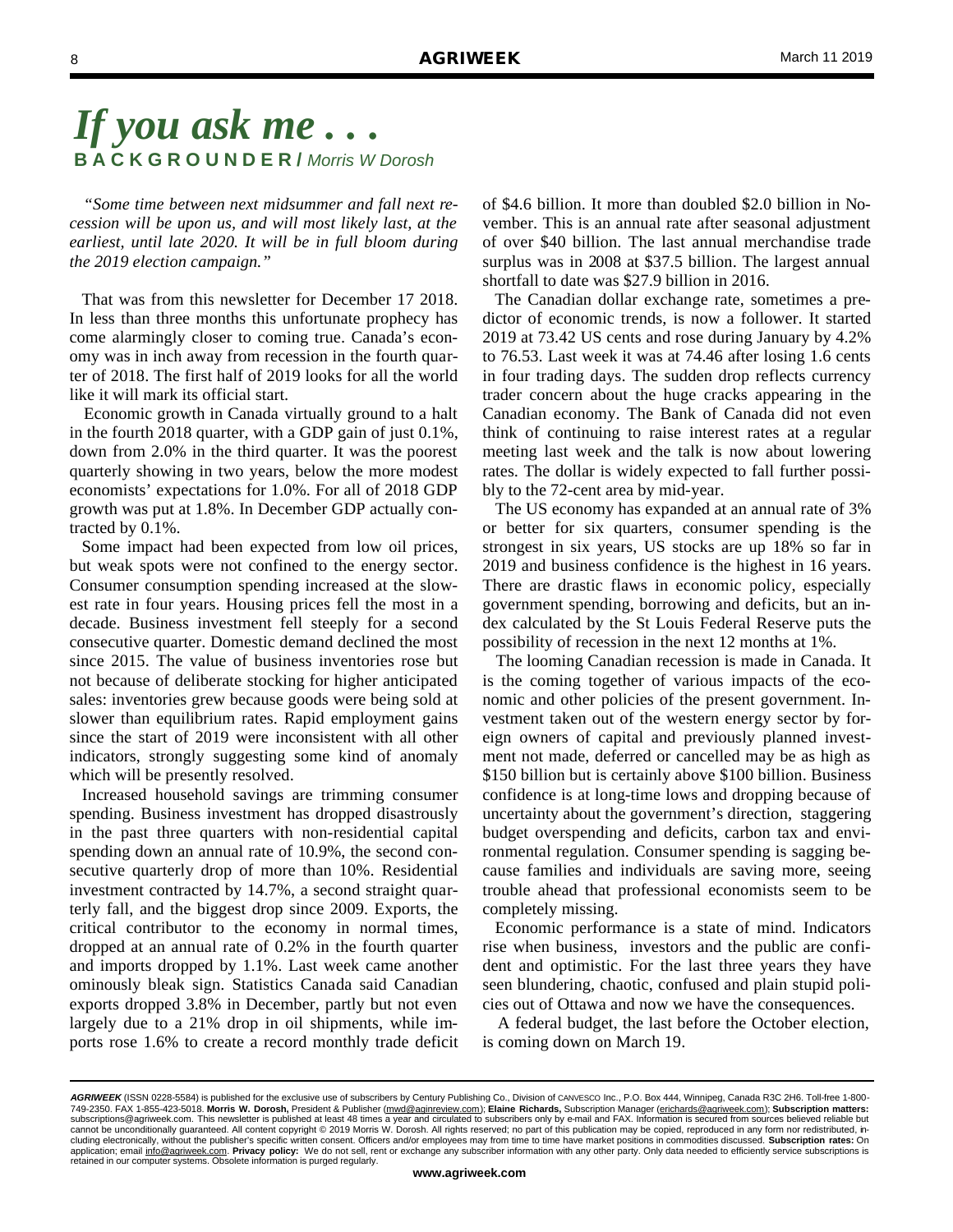Few if any lobby and pressure groups in Canadian history have had as many politicians in their pocket at one time as the supply management community. Under unprecedented assault for their monopolistic and importeliminating features, the dairy and poultry boards have all parties foursquare behind them.

 The Liberal party is beholden to rural Quebec voters, where the marketing board system makes families who milk 50 cows affluent. The affinity of Liberals and French residents of the Quebec backwoods predates Confederation, except for times when separatism is in cyclical ascent. Supply management is merely another way to buy off Quebec voters, which is what they seem to expect.

 But why do the NDP and Conservative parties support this system with such passionate fervor?

 Supply management is not free enterprise or entrepreneurship, so how does it fit with the philosophy of an allegedly conservative party? The marketing board system is labor unionism transferred into the country, except that no labor union has unilateral government sanction to do as it pleases. It does not have the support of all Conservative members, but woe unto him who disrespects the party line. Quebec Conservative MP Maxime Bernier, who may be the only conservative in the Conservative caucus, was expelled from Scheer's shadow cabinet last week after posting on his web site the chapter of his forthcoming book which criticizes supply management. He lost to Scheer at last year's Conservative leadership convention by such a microscopic margin that there should have been a recount or another vote, and in the book Bernier describes how Quebec and Ontario dairy farmers took out impromptu Conservative party memberships specifically to vote against him.

 It is the expected thing to find incoherence in the New Democratic Party. But supply management is a point on which official party policy literally sides with the rich against the poor. There are 12,000 dairy farmers in Canada economically sheltered by the marketing boards and around 12 million consumers with sub-middle-class incomes, including 4.8 million living below the official poverty line. The Canada West Foundation estimates that dairy and chicken purchases for an average Canadian household cost it \$600 a year more than the average

American household. This \$50-a-month burden falls hardest on those with the lowest incomes, advocating for whom is assumed to be the reason that the NDP exists. The NDP places millionaire dairy farmers in the same etiological class as union laborers. Dairy farms which have hired labor must be the only class of employers that the NDP is not sworn to victimize.

 It would be another matter if the supply management system were a template that could be applied across the whole economy and society. But it can't, not in a market economy or a free society. Supply-managed farmers are on an island of prosperity unavailable to any other. It is not accidental that the supply management principle has not been applied to any new sector in at least 65 years. The dairy and poultry people found that surrendering the right to produce in exchange for the right to set their own prices was a great bargain, especially as the value of quotas that confer the right to produce exploded.

 So the entire Canadian political establishment stands, like Horatio at the bridge, ready to fight to the death any foreign attacker of this rotten system. All the politicians (except apparently Bernier) are so pledged to the marketing board system that it can only be concluded that a trade agreement such as a renewed NAFTA would be rejected if it required dismantling of the supply management monopoly. The milk-and-feather lobby expects nothing less and as far as it is concerned the 99% of the non-supply-managed economy can go to hell.

 Just before the G7 meeting Trudeau visited a Quebec dairy farm where some farmers had gathered, claiming his stalwart defense of supply management as the reason for the tweet attacks from Trump. However the farmers eventually jeered the prime minister for reportedly offering to be 'flexible' on dairy tariffs. The *minimum* position of the milk lobby is that there is to be no change whatever.

 The milk-egg-chicken cartel wants us to believe that it cannot compete with producers in other countries, while Canadian grain, oilseed, cattle hog and other farmers are exposed to world prices all the time. The impression it leaves, as the monopoly attracts rare general media attention, is that dairy and poultry farmers do not feel like competing with anyone. As long as the entire political machine is with them, why should they?

*AGRIWEEK* (ISSN 0228-5584) is published for the exclusive use of subscribers by Century Publishing Co., Division of CANVESCO Inc., P.O. Box 444, Winnipeg, Canada R3C 2H6. Toll-free 1-800- 749-2350. FAX 1-855-423-5018. **Morris W. Dorosh,** President & Publisher (mwd@aginreview.com); **Elaine Richards,** Subscription Manager (erichards@agriweek.com); **Subscription matters:**  subscriptions@agriweek.com. This newsletter is published 48 times a year and circulated to subscribers only by e-mail and FAX. Information is secured from sources believed reliable but cannot<br>be unconditionally guaranteed. electronically, without the publisher's specific written consent. Officers and/or employees may from time to time have market positions in commodities discussed. **Subscription rates:** On application; email info@agriweek.com. **Privacy policy:** We do not sell, rent or exchange any subscriber information with any other party. Only data needed to efficiently service subscriptions is retained in our computer systems. Obsolete information is purged regularly.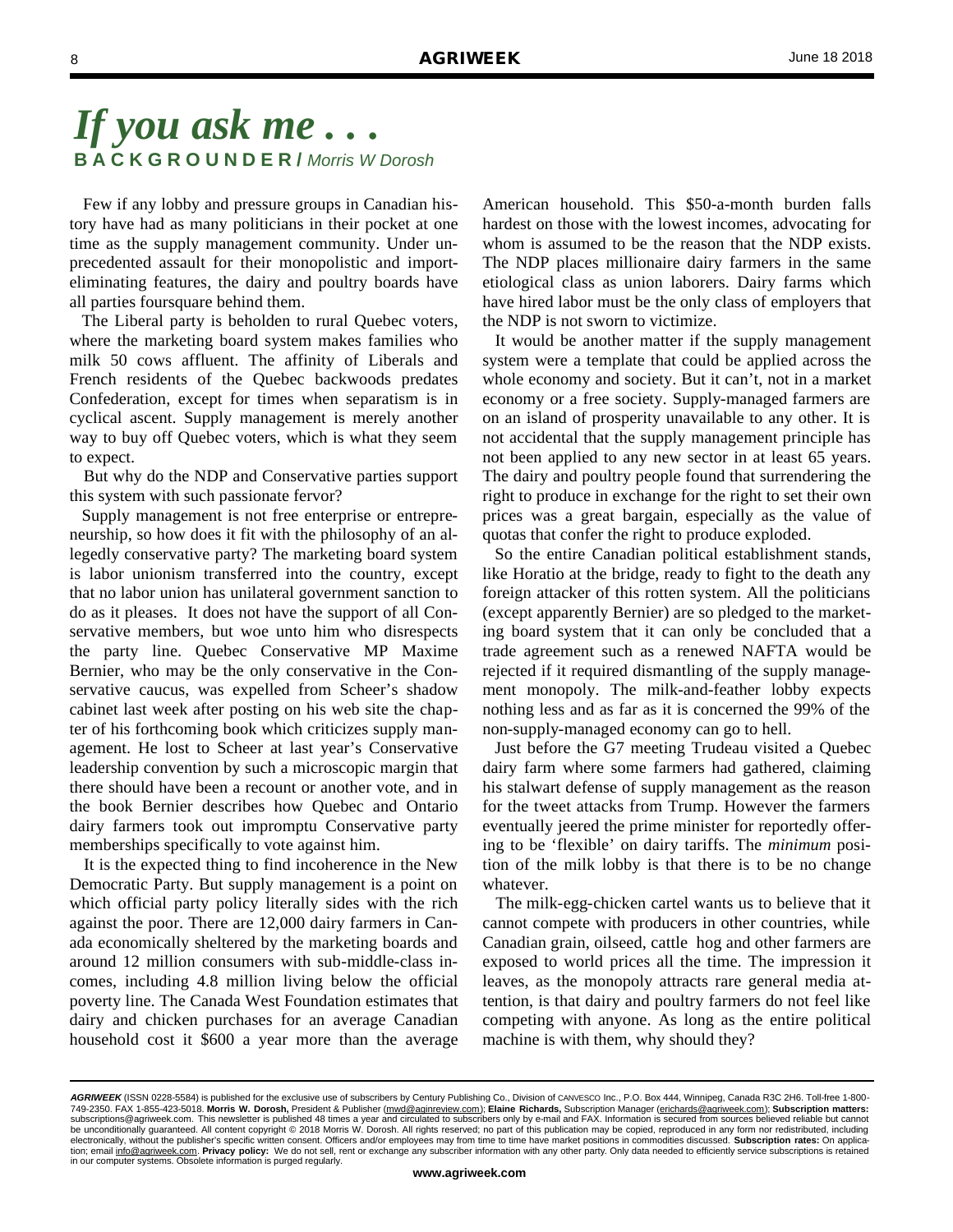It all starts with farm cash income. Nothing happens until a farmer sells something. All farm input sales, all capital investment, personal income of farm families and of course taxes come out of payments by buyers of farm production.

 It is therefore very notable that in a world of massive crop surpluses and chronic weakness in world commodity prices over a period of recent years, Canadian farm gross cash income from the sale of crops actually increased over the last five years from \$29.5 billion in 2012 to \$34.1 billion last year. American farmers have not been even remotely as lucky. In 2012 their cash income from the three main crops (wheat, corn, soybeans) was approximately \$141 billion. In 2017 it was about \$99 billion, a 30% drop despite a 25% increase in the physical quantity produced, to 20.96 billion bushels. Average prices in 2017 were about 40% lower in US dollars across the three crops than in 2012. This is a stunning and hard-to-believe comparison, but several calculations using different sources confirm it. The year 2012 is being used because it was five years ago, not because of any particular features of that year.

 The explanation is all in the mix of US and Canadian crops and movements in exchange rates. Exchange rate changes are most noticed in the very short term, weeks or months or a year. But between mid-2012 and mid-2017 the US dollar index, a measure of the dollar's value against a basket of other trade-weighted currencies, rose from around 82.5 to 97.5 or 18%. The Canadian dollar dropped from \$1.021 to 77.5 cents or 24%. American crop prices, expressed in world currencies, declined by about 15% over five years. Put another way, had the dollar index remained near the 2012 level, US crop prices should be 15% higher than they are. The five-year decline in the Canadian dollar had the effect of raising Canadian crop prices by 32% compared what they would have been had the dollar remained above par. Otherwise the impact of prices on farm income would have been comparable in both countries.

 Corn, wheat and soybeans account for about 80% of US income from field crops, not including horticultural crops, little changed in five years. In 2017 wheat generated about 10% of the three-crop total, corn 51% and soybeans 39%. In 2012 it was 19%, 49% and 32%. The

swing from wheat to more soybeans was helpful in increasing crop revenue, and also in per-acre gross returns because genetically-engineered soybean and corn varieties yielded better than wheat. However production did not increase by as much as prices fell. To make up the price slide, yields would have had to almost double. It would have taken almost 23 billion bushels of production in 2017 to generate as much cash income for US farmers as 16.7 billion did in 2012.

 Canadian farmers hugely expanded canola area, yield, production and while prices stayed strong or rose, and also shifted to pulse crops from cereals. The 2012 growing season had weather problems and yields were substandard for some crops. However between 2012 and 2017 canola production increased by 53%, lentils by 66%, peas by 23% and non-durum wheat by 11%. Barley, oats and durum were either similar or declined. Farmers concentrated production resources on highervalued crops and de-emphasized cereals. Canola became the top-grossing Canadian crop in 2016.

 Of course the depreciation of the Canadian dollar raised farming costs. A tractor with a \$250,000 US sticker price theoretically would have cost \$244,800 in Canadian money in 2012 but \$322,500 today. Fertilizer and crop chemicals are priced in US dollars regardless of where they are made. But other prices, including land prices and rents and labor are priced in Canadian funds and not affected by exchange rate changes.

 This is far from an isolated example of how Canadian prosperity and competitiveness depends on a discounted dollar. The cheaper world cost of Canadian-denominated business expenses is an advantage to Canadian business, the size of which depends on the mix of expenses. In resource extraction (in which most expenses are in local dollars) and service industries (which do not face import competition) a cheap currency offers particular advantages.

 Around 2012, when the Canadian dollar was at a persistent premium, there was much talk about the disadvantages of a strong currency and also about 'dollarization': use of the US dollar as the Canadian currency. The point was to equalize the competitive position of Canadian and US and to end large swings in the exchange rate. We don't hear much of that now.

*AGRIWEEK* (ISSN 0228-5584) is published for the exclusive use of subscribers by Century Publishing Co., Division of CANVESCO Inc., P.O. Box 444, Winnipeg, Canada R3C 2H6. Toll-free 1-800- 749-2350. FAX 1-855-423-5018. **Morris W. Dorosh,** President & Publisher (mwd@aginreview.com); **Elaine Richards,** Subscription Manager (erichards@agriweek.com); **Subscription matters:**  subscriptions@agriweek.com. This newsletter is published 48 times a year and circulated to subscribers only by e-mail and FAX. Information is secured from sources believed reliable but cannot<br>be unconditionally guaranteed. electronically, without the publisher's specific written consent. Officers and/or employees may from time to time have market positions in commodities discussed. **Subscription rates:** On application; email info@agriweek.com. **Privacy policy:** We do not sell, rent or exchange any subscriber information with any other party. Only data needed to efficiently service subscriptions is retained in our computer systems. Obsolete information is purged regularly.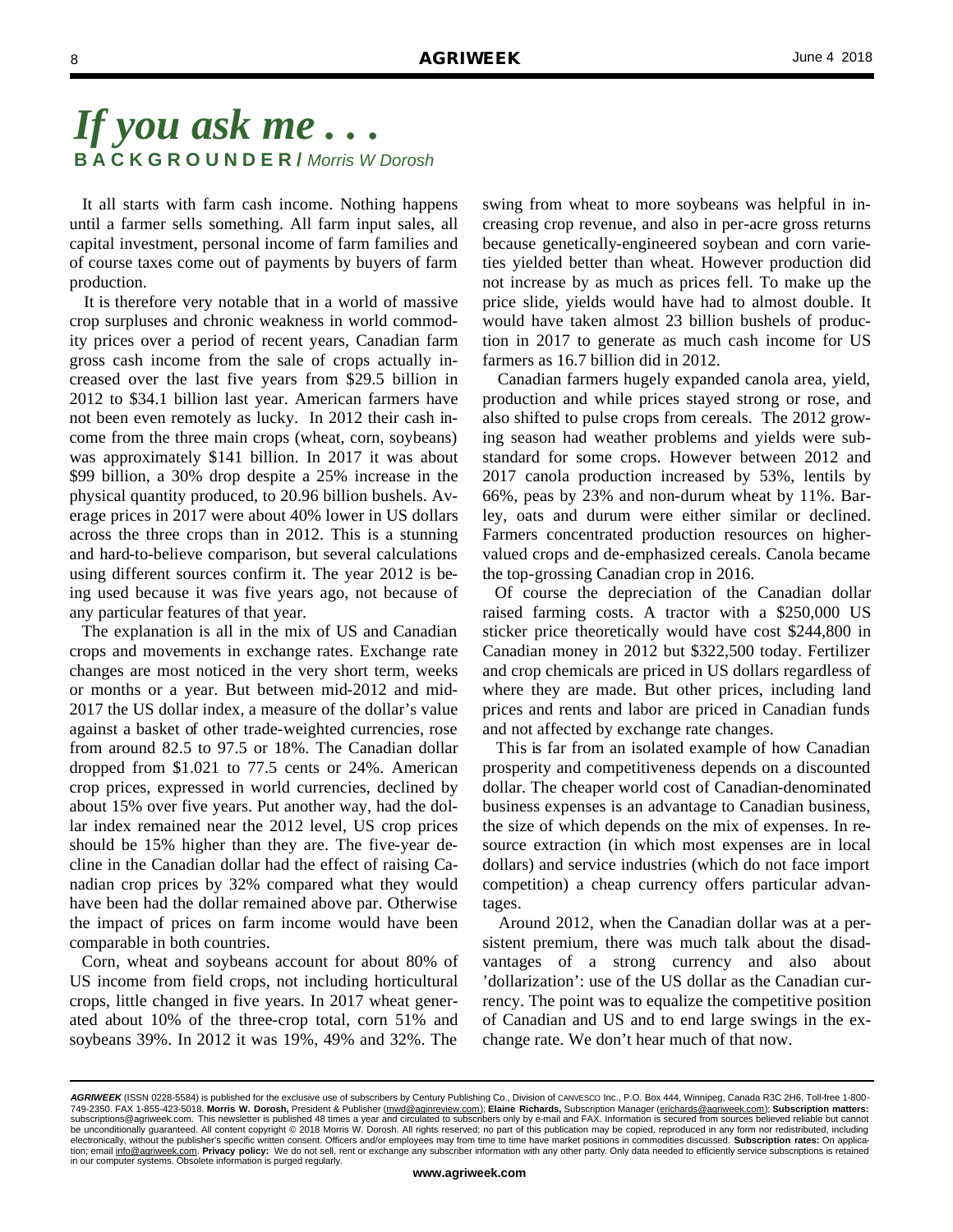I really hope I'm missing something in this Bill C-49 business. Because if I'm not, the contribution it will make to improving grain rail service in western Canada will not even be noticed.

 The idea is to make the railways do their job. Some years ago no one could really tell when they were and when they weren't because basic information was lacking. The Grain Monitor program was set up by the federal government in 2001 and produced increasingly useful weekly, monthly and annual reports about the structure and performance of the grain handling and transportation system, providing both current and historical data by which to assess railway performance. There since appeared the Ag Transport Coalition with weekly and daily reports of actual hopper car deployments. Now we know how the railways are performing but we still (or again) can't do anything about it. It was nearly unbelievably crude when the Harper government in 2014 enacted the Fair Rail for Grain Farmers Act, but it turns out that in its brief life it was the only mechanism by which it has ever been possible to compel the railways to haul all the grain that is presented to them more or less when it needed to be hauled.

 Bill C-49 is supposed to be a better idea. It is supposed to replace the cudgel of government intrusion into commerce with a one-on-one procedure which is supposed to enable shippers to claim compensation from a railway for a service failure. No other business or industry needs this because in every other the customer can choose a supplier from among competitors and patronize only those which perform. Nobody knows how practical it will be for a shipper to use the mutual compensation facility. The railways, with their market power, have always been able to extract demurrage from shippers even if they did not incur identifiable costs. They are not about to cheerfully accept reciprocity. There is also another one-sidedness to rail carrier-user relations: shippers (and not just grain shippers) have never found it helpful to antagonize a railway even in very unfair instances, while the railways have typically acted as if they don't give a damn about customers or their issues. That is what happens when a supplier is not required to compete for business. No major grain company has ever made a public statement critical of a railway, leaving the Western Grain Elevator Assn to speak generically.

impact on the corporate policies of the railway companies as regards grain traffic generally. During the past winter they showed how they prioritize resources. Take oil. It is important and profitable but not all oil has to move by rail, so the railways have an incentive to cultivate oil customers with proper service and tolerable rates to get them to haul more of it by train. If a locomotive makes more revenue at the front an oil train than a grain train that it where you will find it.

 C-49 is an incredibly sloppy piece of work. It should have been split into more coherent and manageable parts. The Senate committee deserves credit for trying to improve it, including by giving the Canadian Transportation Agency the ability to investigate rail service breakdowns without a specific shipper complaint. However any such investigation will now require the approval of the minister, who may withhold it for any reason or no reason. When an investigation is conducted and a railway is found not to be meeting its service obligation, there is nothing in this bill providing any recourse beyond the CTA's weak existing authority.

 Much faith is being placed in the extended interswitching rule, which attempts to dent the monopoly by allowing railways to run on each others' track for up to 1,200 km. A railway cannot refuse interswitch traffic and the rate is set by the CTA. But that does not mean that the interswitched railway will co-operate to raise the level of the interswitching railway's service to its customers, which by definition are actually the interswitched railway's formerly captive customers. It is also not beneath the dignity of the railways to offer arrangements that discourage interswitching entirely.

 The issues in rail transportation of grain have not changed since 1885. The railways have to pick up traffic in small amounts at hundreds of points and take it to half a dozen destinations without any predictable pattern, at controlled rates. They like to pick up traffic at Point A and take it to Point B and they like to charge what the traffic will bear. The traffic would have to bear a lot in the absence of (a) competition or (b) government regulation. Government regulation is offensive to the point of abhorrence, but the railways over decades have not built a case for the idea that they do not require to be regulated. They have shown that they need to be regulated more than ever. The Trudeau government's answer is Bill C-49, feeble, clumsy, confused and ineffectual.

Even if the compensation process works it will have no

AGRIWEEK (ISSN 0228-5584) is published for the exclusive use of subscribers by Century Publishing Co., Division of CANVESCO Inc., P.O. Box 444, Winnipeg, Canada R3C 2H6. Toll-free 1-800-749-2350. FAX 1-855-423-5018. **Morris W. Dorosh,** President & Publisher (mwd@aginreview.com); **Elaine Richards,** Subscription Manager (erichards@agriweek.com); **Subscription matters:**  subscriptions@agriweek.com. This newsletter is published 48 times a year and circulated to subscribers only by e-mail and FAX. Information is secured from sources believed reliable but cannot<br>be unconditionally guaranteed. electronically, without the publisher's specific written consent. Officers and/or employees may from time to time have market positions in commodities discussed. **Subscription rates:** On application; email info@agriweek.com. **Privacy policy:** We do not sell, rent or exchange any subscriber information with any other party. Only data needed to efficiently service subscriptions is retained in our computer systems. Obsolete information is purged regularly.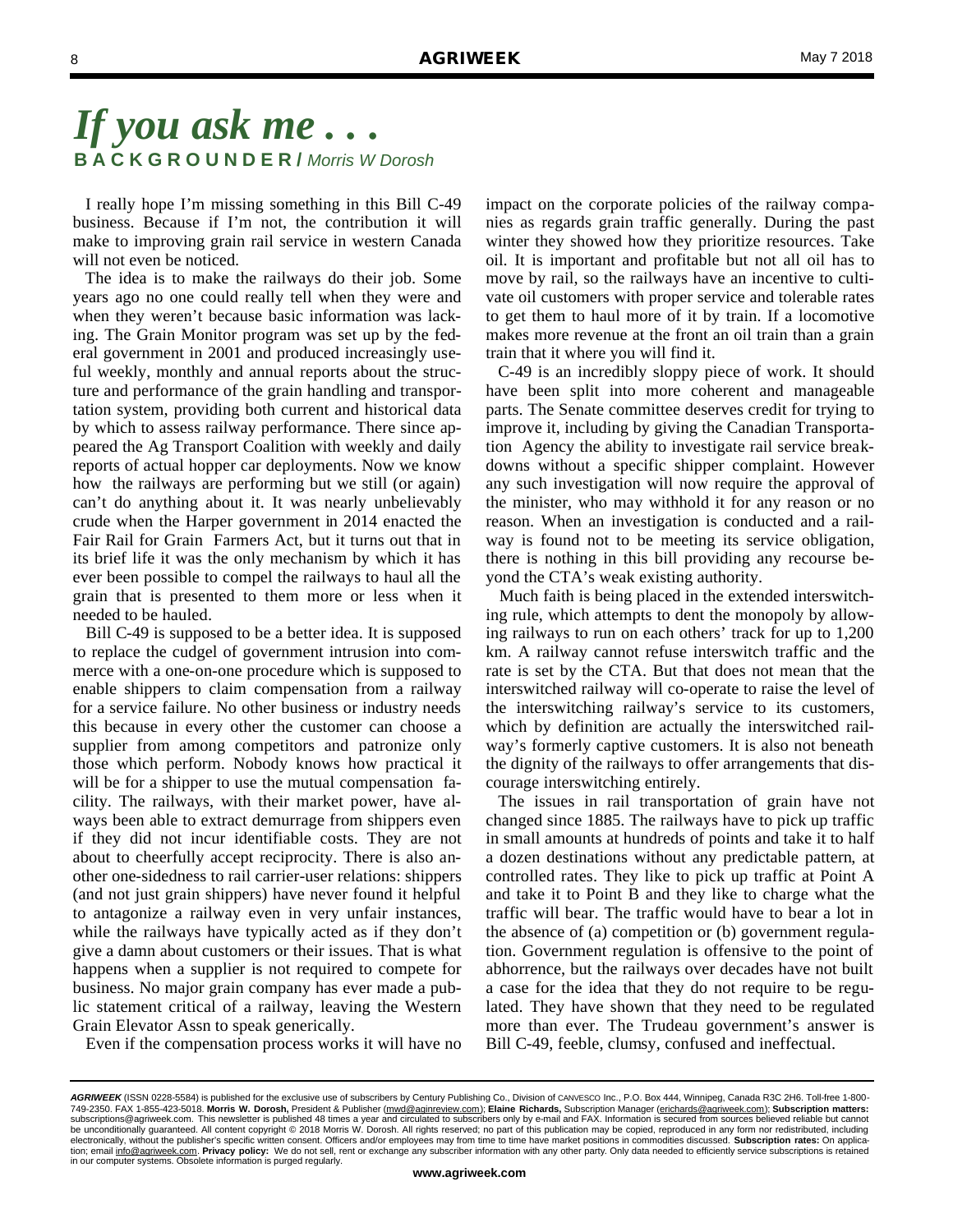*How to Keep Farmland in the Hands of Canadian Farmers* is the title of a flashy 40-page report the Senate agriculture committee released last week. The committee took up the issue because it felt "it would be remiss not to". It describes what is already well known about the use of land, recent changes in land values and their impact on land availability. The committee heard from 60 witnesses including people from Australia and Argentina. It even made a 'fact-finding' trip to Washington where meetings were held with ten members of Congress. It heard other witnesses who discussed economies of scale, investment by non-agricultural interests, environmental issues, demographic pressures and the aging of the land owner population. The report noted that financing programs making it easier to acquire farm land already exist but some farmers are turning to alternative financing options provided by non-agricultural investors.

 It makes five recommendations for things that purportedly can be done by governments to ensure that future generations of Canadian farmers get to own the land they work. Constitutionally, jurisdiction over farm land matters is provincial and any policy changes must be at that level. However the report's first recommendation is that consideration be given to increasing the lifetime capital gains exemption for farm property, to make it easier for new farmers to buy land. Besides being a federal tax matter, the report does not explain how a larger capital exemption, which benefits existing owners (especially those who have held land for a long time) helps new buyers. The exemption already available may actually be having the opposite effect by keeping land off the market that would otherwise have to be sold to pay capital gains tax before transfer to the next generation. There is no inheritance or gift tax in Canada but intergenerational transfers of property are treated as ordinary sales subject to the usual taxation.

 It suggests Statistics Canada and federal departments improve the quality of land classification and land use data, and that federal and provincial departments be informed about technological advances in imaging and remote sensing. A research project should be launched to keep better track of land transactions. The federal and provincial governments should co-operate in unspecified ways to protect land from conversion to non-farm uses and encourage use for continued farming.

 The report did not make any recommendations respecting land ownership by financial institutions, investment funds or foreign nationals. It also had no original ideas on how to restrain farm land values, or whether suppressing values would be desirable policy. None of the recommendations it did make addressed its self-adopted mission, to secure farm land ownership for farmers, which put another way means keeping it out of the hands of non-farmers.

 In the end it is not much of a contribution to a better understanding of the complex and conflicting issues that surround land tenure. Every serious enquiry comes to the same conclusions. Land prices have increased to the extent that its net income generating capacity is not enough to provide a family income and retire debt. It is also not enough to provide a competitive return on investment unless long-term price appreciation is factored in. Any policy to depress farm land values would be massively unfair to existing owners, but in the absence of such policies land values will continue to rise.

 It would be an untoward admission in a parliamentary report, but it is a plain fact that a viable-sized crop farm or ranch cannot be assembled from scratch in a generation. The beginning farmer requires unencumbered capital, and more and more of it. A new farm has to start at a feasible size, which in western Canada is about 2,500 acres or four square miles, entailing investment of \$5 million and up. The beginning farmer has to be a millionaire just to make a small down payment.

 The only way to get into serious commercial farming today is to be the child of a serious commercial farmer, preferably an only child. At least 90% of the farms that will be in operation in 2068 already exist and are being operated by forebears of the people who will be running them in 50 years. The big changes in individual farm units will be that the farms will be bigger, better equipped, better managed and loaded with yet more technology.

 Young people who do not inherit a start will have to find other occupations. There is no divine, civil or human right to farm. Those whose interest in agriculture is keen enough and who make themselves otherwise qualified will have no trouble finding rewarding, remunerative careers in the burgeoning agribusiness sector, including as entrepreneurs.

*AGRIWEEK* (ISSN 0228-5584) is published for the exclusive use of subscribers by Century Publishing Co., Division of CANVESCO Inc., P.O. Box 444, Winnipeg, Canada R3C 2H6. Toll-free 1-800- 749-2350. FAX 1-855-423-5018. **Morris W. Dorosh,** President & Publisher (mwd@aginreview.com); **Elaine Richards,** Subscription Manager (erichards@agriweek.com); **Subscription matters:**  subscriptions@agriweek.com. This newsletter is published 48 times a year and circulated to subscribers only by e-mail and FAX. Information is secured from sources believed reliable but cannot<br>be unconditionally guaranteed. electronically, without the publisher's specific written consent. Officers and/or employees may from time to time have market positions in commodities discussed. **Subscription rates:** On application; email info@agriweek.com. **Privacy policy:** We do not sell, rent or exchange any subscriber information with any other party. Only data needed to efficiently service subscriptions is retained in our computer systems. Obsolete information is purged regularly.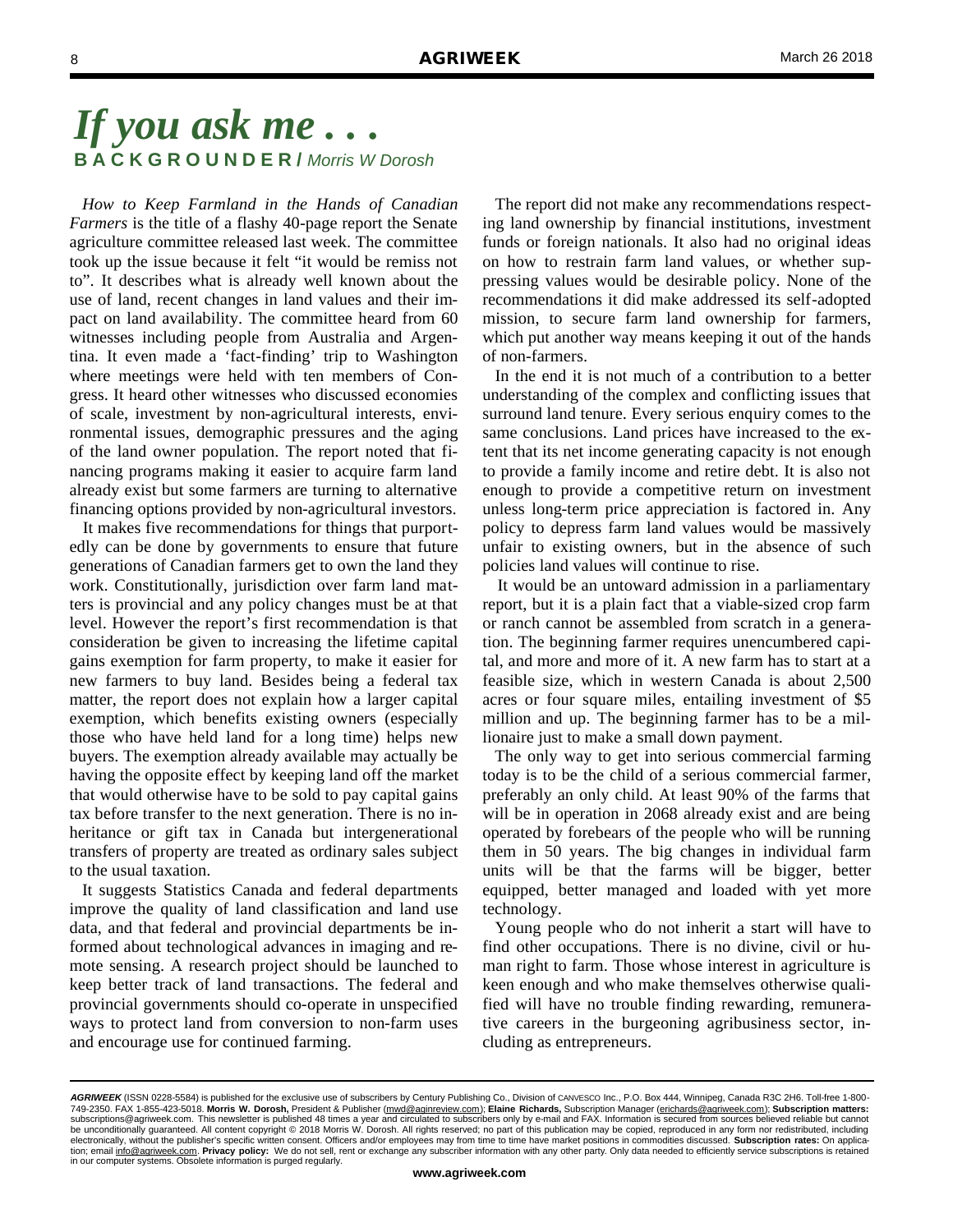Trump's state-of-the-union address on January 30 could have been delivered by any recent president, except for its length and the number of invited guests with heartstring-pulling stories. Like all such speeches it was written for Trump, not by him, which is mindful of the crack that Trump has published more books than he has read. It was all there, the self congratulation, the taking of the credit for all the positive things in sight, the appeal for unity and 'coming together', offers to co-operate with the Democrats for the benefit of the American people, sensible-sounding ideas for future legislation.

 Nothing can overcome the fanatic partisanship that envelopes American politics. Trump's speech was interrupted a possible record number of times by Republican standing ovations while the Democrat half of the House chamber sat on its hands. Honest and reasoned political differences have given way to passionate hatreds, traceable to the start of the Obama interval when Democrats were at the top of the Congressional totem pole.

 Trump indeed deserves credit for whatever part of the 2017 tax reform is a president's doing, and the amazing reaction of American business to the lightening of its tax load. Reduced taxes mean higher after-tax earnings for public companies even if they are not growing, and higher returns for shareholders. Anticipation of an improved business climate led to the record run-up in stock prices in 2017. The New York Dow Jones index gained 32.5% last year and another 5.5% in January. The NASDAQ index advanced by 29%. The Toronto stock index was 6% higher at the end of 2017 than at the beginning. This is no stock market bubble, but an adjustment of American stock prices to their suddenly structurally higher value because of their higher returns. Stock markets are a nearly infallible voltmeter of the environment for enterprise. US stocks are soaring because the American business climate is the most favorable since the Reagan period over 35 years ago. Canadian stock values are stagnating because the Canadian business climate is the most adverse since the last Trudeau. Everybody has a stake in the stock market including the majority of the public that does not even know it.

 Trump's star-performance speech did not change Trump. All the odious features of his personality and conduct remain. The president who now expects political adversaries to co-operate with him spent the last year insulting, demeaning and abusing them. He has alienated nearly every other world leader, as was shown at Davos. America first does so mean America alone. In Trump's world view every aspect of life is a continuous, intense competition from which it is possible to emerge only as a winner or a loser. There are degrees of winning. It is not enough to obtain a marginal or ambiguous victory. A win must be total and overwhelming and the loser must be crushed. This is a highly specific meanness and those to whom it seems like a mental illness can be excused.

 Trump has not attended a NAFTA session but he dominates the proceedings to an extent that Canadian negotiators and politicians clearly do not understand. Trump cannot be cornered or maneuvered. This is a man who does not recognize, much less acknowledge, defeat even when it is upon him and after he has unknowingly experienced it many times.

 As the NAFTA adventure unfolds, it becomes clear that Trump firstly has not decided exactly how he expects to win or what the definition of a win is, and second that none of his few allies is enthusiastic.

 NAFTA can survive in two ways regardless of what Trump does. It is being mentioned that the negotiations could be suspended after the March session until after the Mexican presidential election in June and the US mid-term election in November. This is more plausible than it sounds because the only urgency in the process has been place there by Trump. There is a high possibility of dramatic developments in the Russia investigation that could disable the presidency for an extended time and imaginably end it.

 The other way is for the Congress to simply refuse to act if Trump serves notice of a NAFTA withdrawal. The president has the authority to do so but legislation amending numerous US laws is needed to give it effect. The Congressional leadership could put such measures at the bottom of the agenda literally for years. Recently 36 of 51 Republican senators signed a letter to Trump urging him not to abrogate NAFTA.

 There is no possibility of a good NAFTA outcome as long as Trump is president. But Trump is temporary.

*AGRIWEEK* (ISSN 0228-5584) is published for the exclusive use of subscribers by Century Publishing Co., Division of CANVESCO Inc., P.O. Box 444, Winnipeg, Canada R3C 2H6. Toll-free 1-800- 749-2350. FAX 1-855-423-5018. **Morris W. Dorosh,** President & Publisher (mwd@aginreview.com); **Elaine Richards,** Subscription Manager (erichards@agriweek.com); **Subscription matters:**  subscriptions@agriweek.com. This newsletter is published 48 times a year and circulated to subscribers only by e-mail and FAX. Information is secured from sources believed reliable but cannot<br>be unconditionally guaranteed. electronically, without the publisher's specific written consent. Officers and/or employees may from time to time have market positions in commodities discussed. **Subscription rates:** On application; email info@agriweek.com. **Privacy policy:** We do not sell, rent or exchange any subscriber information with any other party. Only data needed to efficiently service subscriptions is retained in our computer systems. Obsolete information is purged regularly.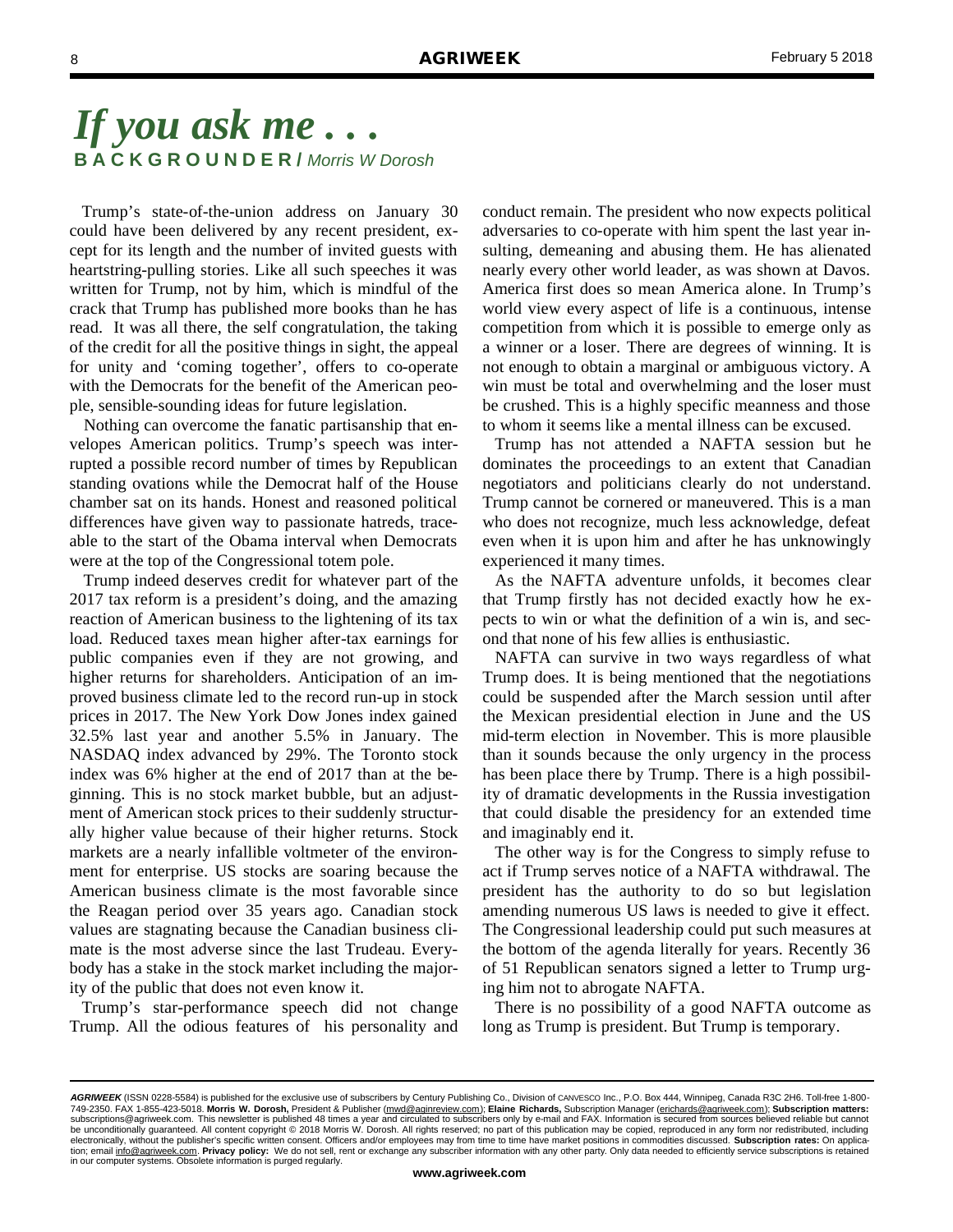In the US Congress the Democrats want to raise government spending and raise taxes. The Republicans want to raise government spending and reduce taxes. The Republicans are in control and very close to setting in motion an American tax revolution. Very similar tax reform bills have been passed by both houses of Congress and are being resolved into a single measure that could be signed before the end of the year. The Tax Cuts & Jobs Act is the biggest change in US tax law since 1986.

 While both corporate and personal taxation is being extensively overhauled, the changes proposed for taxation of corporations will not only bring high US rates to the lower part of the world range and give American companies new tax advantages. They will create incentives to consolidate many operations in the US, and disincentives to invest in other countries, including Canada.

 The biggest change is a proposed reduction in the corporate income tax rate to 20% from 35%. The comparable rate in Canada varies by province but is between 26 and 30% for companies that do not qualify for the small business rate. The new US rate will take effect for the 2019 tax year unless hastened during the reconciliation process. Reducing the corporate tax rate will increase corporate net earnings by an estimated \$1.5 trillion over 10 years. The second-biggest change will allow capital expenditures made in the next five years to be written off in total in the year in which they are made. Besides creating unprecedented incentives for capital expansion in the US, the reduced tax liability will enable companies to keep more of their earnings or distribute more in the form of dividends to shareholders. Finally, American companies which are keeping accumulated earnings in the hands of foreign subsidiaries in countries with lower corporate tax rates will be able to repatriate such assets at a rate of 5 to 12% for a limited period. Estimates of the amount of mostly liquid assets parked in foreign countries to avoid tax run to \$2.5 trillion, roughly twice Canada's entire GDP. Foreign income earned by US companies could be taxed at low rates in the future to prevent new accumulations of income in untaxed foreign jurisdictions.

 While the Trudeau government is victimizing small companies, the US tax bill will simplify and ease tax treatment of so-called pass-throughs. Owners of sole proprietorships, partnerships, LLCs and so-called S-

corporations will be able to receive income from these entities directly before tax and pay a personal rate of 25%, subject to certain reasonable conditions. There are also numerous tax concessions to individual taxpayers, which will primarily benefit middle- and upper-income earners and investors who have been the targets of a series of harsh tax changes over the last 30 years.

 These measures are intended to bolster US business activity and it is hard to see why they would not at least mostly succeed. Although academic economists have a strangely varied assortment of views, for at least the next few years these measure will create a corporate tax environment that few developed countries can match.

 Certainly Canada does not match them. An American subsidiary of a Canadian company is an American company. Canadian companies, especially in manufacturing and processing which sell in the US, will be carefully considering their strategy in the light of these developments. The near-certainty that NAFTA will not survive and the barrage of highly threatening labor legislation in several provinces and the federal level are added to the appeal of dramatically lower taxation as incentives for Canadian companies to establish or expand American operations.

 There is a long-standing claim among conservative proponents of these reforms, shared by few economists of stature, that economic activity will be so greatly increased that tax collections at the lower rates will increase. If not, the tax reductions could add \$1 trillion to budget deficits over 10 years and raise the debt-to-GDP ratio, which is already near 100% after debt doubled during the Obama period. For perspective, it is 243% in Japan, 70% in Germany, 28% in China, 89% in the UK, 98% in France, 136% in Italy and 62% in Canada, including provincial indebtedness.

 There is no such thing as a bad tax cut, unless it is a tax cut not matched by government spending reductions. There appears to be no strong movement even in the most conservative US circles to attack government overspending or to shrink the staggering size of its government. Unless one develops there are serious risks to the entire world economic system from open-ended, uncontrolled US deficits: inflation, currency depreciation, crowding-out of private sector capital.

*AGRIWEEK* (ISSN 0228-5584) is published for the exclusive use of subscribers by Century Publishing Co., Division of CANVESCO Inc., P.O. Box 444, Winnipeg, Canada R3C 2H6. Toll-free 1-800- 749-2350. FAX 1-855-423-5018. **Morris W. Dorosh,** President & Publisher (mwd@aginreview.com); **Elaine Richards,** Subscription Manager (erichards@agriweek.com); **Subscription matters:**  subscriptions@agriweek.com. This newsletter is published 48 times a year and circulated to subscribers only by e-mail and FAX. Information is secured from sources believed reliable but cannot<br>be unconditionally guaranteed. electronically, without the publisher's specific written consent. Officers and/or employees may from time to time have market positions in commodities discussed. **Subscription rates:** On application; email info@agriweek.com. **Privacy policy:** We do not sell, rent or exchange any subscriber information with any other party. Only data needed to efficiently service subscriptions is retained in our computer systems. Obsolete information is purged regularly.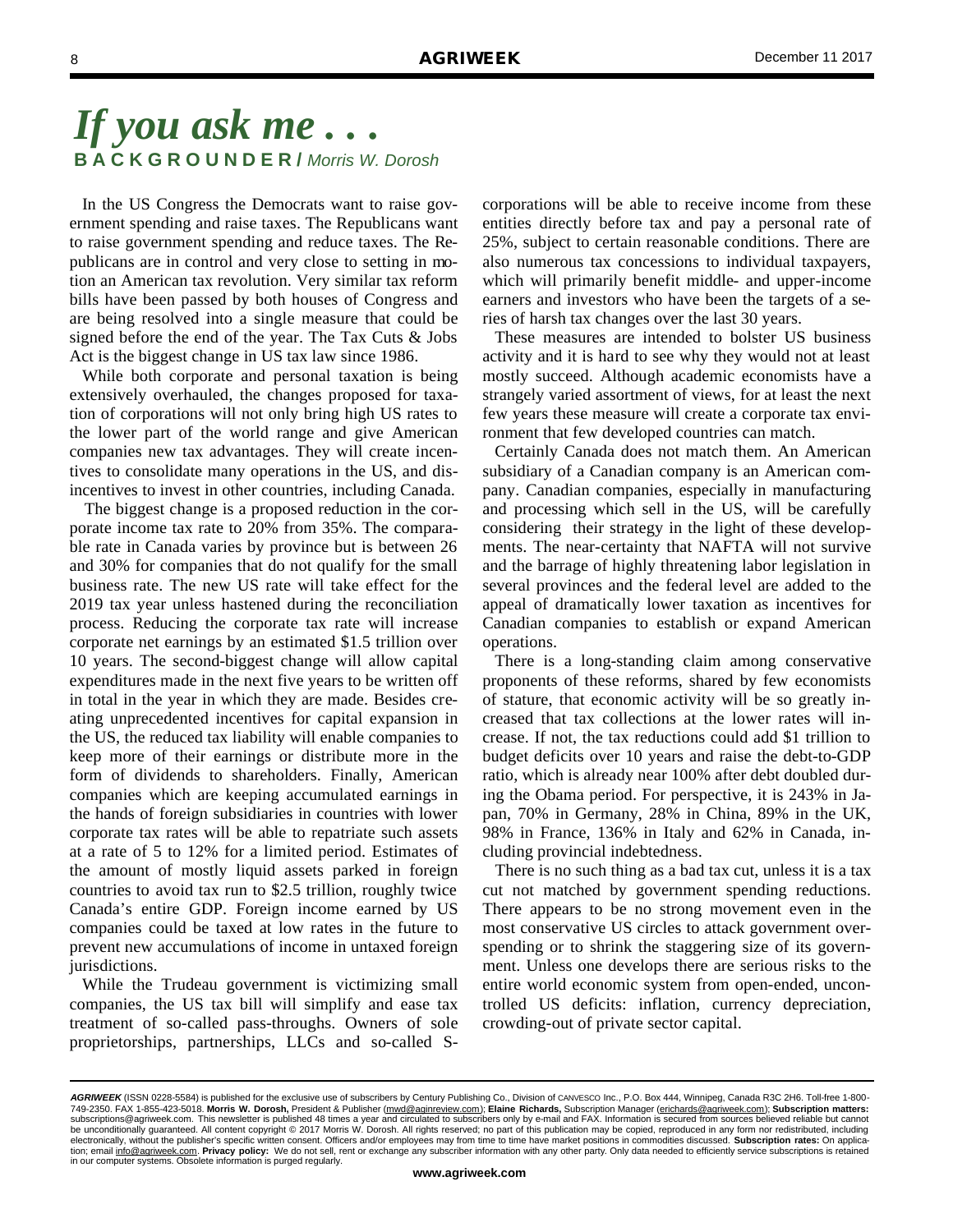Although it conducts a census every 10 years, the Indian government does not know how many farmers are in the country, or for that matter how many people. Its total population is officially estimated at 1.32 billion, just behind China's 1.41 billion, but could be higher or lower by many millions. The last census in 2011 counted 119 million farm operators and 144 million employed farm workers, 22% of the population producing 18% of GDP. Whatever their true number, farmers and other rural dwellers are a powerful political constituency which governments do not offend.

 Nobody knows how many civil servants there are either, but at the federal level and in 25 states the number is somewhere between 11 and 13 million, said to be the world's biggest payroll. The top layer of the bureaucracy, which may number as few as 5,500, makes and enforces a vast array of programs and policies with little or no political supervision. Elected legislators pass laws and design policies which are handed to the bureaucratic machine for interpretation, implementation and enforcement. What comes out often does not even resemble what went in.

 The lack of transparency and clarity in this system explains a lot of what is behind the unfortunate recent experiences of the Canadian pulse crop industry as a supplier to India. The reason so little information could be obtained about import developments is that the Indian civil service is not in the habit explaining itself to anybody. Abrupt, erratic, unexplained and even unpublicized change in regulations is the normal condition.

 The Indian government actually has three agriculture departments and two agriculture ministers. Together they are responsible for the welfare of farmers and the adequacy and affordability of food to the population. These objectives can be conflicting. Because of unreliable information, an accidental bumper crop and bureaucratic incompetence, the supply of food-grade peas in India ballooned out of control in a few months. A government reserve is used to support incomes of domestic growers. Prices were set at unrealistic levels, leading to a collapse of demand for home-grown peas and an import surge, which led to the 50% duty. This is a blowup of ridiculous Indian food policy that misunderstands or ignores market forces. Since the duty was applied, long before it could have had any effect on physical supply, the price of peas at retail jumped 44%. Importers and brokers holding inventories got an instant incentive to hoard them and to sell at a restrained rate to hold prices up.

Sales from the big government reserve go through the same network of dealers and brokers who imported pulses. They know that action is just ahead, perhaps prohibiting hoarding or capping retail or wholesale prices, but they mean to profit while they can.

 All Canadian crops except wheat, soybeans and eastern corn have very concentrated export markets and a high vulnerability to unforeseeable demand disruptions by a few very large buyers. In recent times we have seen canola exports to China suppressed by government acts on the phony grounds of dockage and blackleg. The flax market in Europe has been mostly lost because of an even phonier concern about unapproved GMO traces. Mexico, oddly at one time the biggest importer of canaryseed, stalled imports over weed seeds.

 What does the Canadian pulse sector do now? The sudden stoppage of Indian pea imports is just half the problem. The other half is that, also because of the Indian market, pea and other pulse production has exploded in eastern Europe, Australia and the US. There is enough inventory for almost two crop years if Indian buyers do not return. Despite efforts to broaden and increase it, use of pulses in foods remains a highly ethnic-centred business. Prices up to now have been set in the food market, too high for animal feed users. Peas are an excellent source of feed protein but feed manufacturers are notoriously reluctant to change formulations to take advantage of lower ingredient prices. The prospects for replacement demand to make up for the lost Indian market are poor. No one can say if, when or on what scale Indian buying of peas will resume. The lentil situation also is not too clear and there is at least some risk that India will act to restrain imports of lentils also.

 Farmers can grow something else on pea land next year, but dealers and processors do not have such options, especially small companies that flourished in recent years. While not everyone sold to India, peas that India no longer takes will back up through the supply chain. There were about 300,000 tonnes in commercial inventory when the duty was announced and an unknown quantity contracted with growers. Losses to the trade from the fall in inventory value could be \$30 million. Buyers other than Indian could cancel contracts because prices are falling. Pea seed suppliers will be hit by less demand and lower prices for 2018. This is a blow to crop diversification in western Canada and the idea that there are worthwhile unconventional crops out there outside the commodity mainstream.

AGRIWEEK (ISSN 0228-5584) is published for the exclusive use of subscribers by Century Publishing Co., Division of CANVESCO Inc., P.O. Box 444, Winnipeg, Canada R3C 2H6, Toll-free 1-800-749-2350. FAX 1-855-423-5018. **Morris W. Dorosh,** President & Publisher (mwd@aginreview.com); **Elaine Richards,** Subscription Manager (erichards@agriweek.com); **Subscription matters:**  subscriptions@agriweek.com. This newsletter is published 48 times a year and circulated to subscribers only by e-mail and FAX. Information is secured from sources believed reliable but cannot<br>be unconditionally guaranteed. electronically, without the publisher's specific written consent. Officers and/or employees may from time to time have market positions in commodities discussed. **Subscription rates:** On application; email info@agriweek.com. **Privacy policy:** We do not sell, rent or exchange any subscriber information with any other party. Only data needed to efficiently service subscriptions is retained in our computer systems. Obsolete information is purged regularly.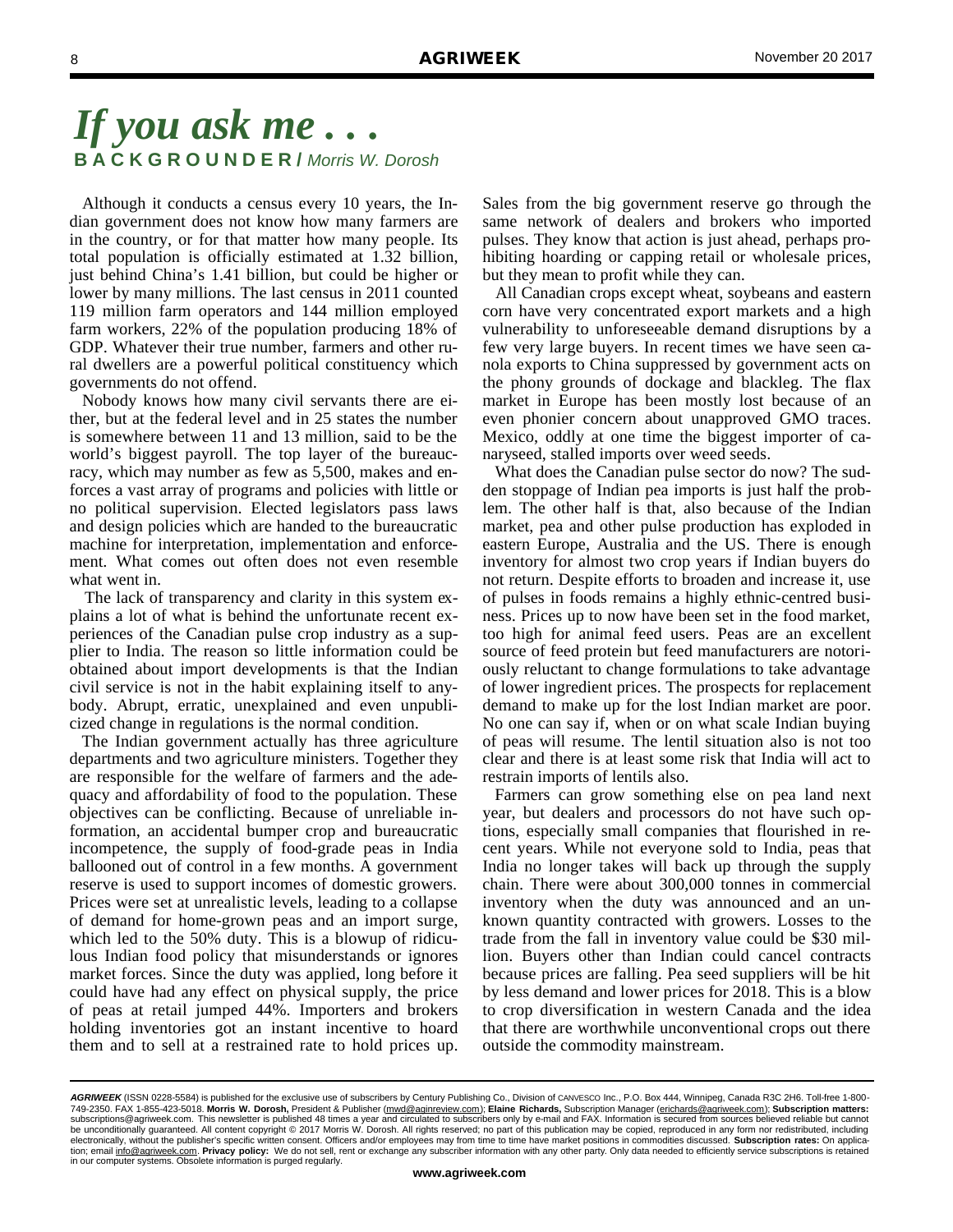The Canadian public is sleepwalking into the disaster of carbon taxation with barely a whimper being raised. Those who realize what it will mean to their personal standard of living and the nation seem to think that financial pain is necessary if we are to be environmentally responsible. Likewise with the abuse of the constitution represented by the federal government's imposition of anti-carbon targets and the massive intrusion into areas of provincial authority. To be sure, the provinces at the cutting edge of carbon-tax stupidity (Ontario, Quebec, Alberta, BC) don't mind. They are ahead of the Trudeau government already. But the federal plan, which is highly detailed, is the minimum. Provinces can create their own plans but if they are short of the federal scheme in any particular the federal rule will apply. Provinces are encouraged to impose even harsher tax rates and terms.

 The carbon tax is easily the most extreme intrusion into provincial jurisdiction since the National Energy Policy, which it somewhat resembles. It is an imposition of standards designed by the federal government on the provinces that the provinces cannot resist. The federal government acknowledges that many issues are constitutionally under provincial jurisdiction, but it is proceeding anyway, on the basis that climate change is so important that measures to contain it can literally ignore the rule of law.

 Hardly anybody seriously questions this federal master plan, even people who have bothered to find out what n energy and fuel cost increases are coming. By some time in 2022, in less than five years, the carbon tax will add 11.6 cents to the price of a litre of gasoline, 13.7 cents to diesel fuel, 7.7 cents per litre of propane, 9.9 cents per 1,000 cubic feet of natural gas and \$112 a tonne of coal. This will be 10% or more of the retail cost of these fuels. (The federal tax supposedly will not apply to farm fuel, but it is not clear that provincial plans all exempt agriculture). A highly detailed plan for collection and enforcement, including aggressive auditing, has been prepared. Record-keeping, paperwork and evidence of compliance will be much more onerous than required for the GST.

 The federal government states that if it is 'forced' to collect the tax in provinces that fail to create their own schemes, the funds so collected will be returned to the

jurisdictions in which they were collected. Provinces that already collect such taxes, such as Alberta, have rebate or other plans that pretend to make carbon taxes neutral. But tax collections are not returned to those who pay them. Depending on the province, the carbon tax is either a new source of public revenue for general purposes or another wealth redistribution scheme masquerading as an environmental initiative.

 A system that returns benefits in exact proportion to what each individual or entity pays in a carbon levy would be impossible to design. If it were possible it would have no effect in discouraging carbon-heavy energy use because each consumer would know that the extra cost will be retrieved later. There is no intent to refund the separate emissions penalties to be levied on large industrial users of energy, who will have to absorb them or buy offsetting credits, including export-oriented industries and companies which compete with those in other countries that are not similarly burdened.

 The simple-minded theory is that energy users will cheerfully, quickly and inexpensively switch to forms of energy that are not taxed. This is an improbable and untested assumption. Changing established energy use practices entails capital investment to escape harm. A carbon tax is protection money. Unless the business or consumer does what the government mafia wants (use less energy or change to different forms of energy) they will be penalized. This is exactly what the Conference Board of Canada said in a study issued in September, which attracted little notice. The federal carbon tax scheme will result in GDP reduction of \$3 billion in 2018, immediately that the first stages come into effect. Higher prices for natural gas, gasoline, electricity and other energy will raise costs of literally all goods and services, causing higher inflation and discouraging consumer spending and productive business investment.

 The only provinces that are attempting to protect their citizens from this assault are Saskatchewan and Manitoba. Manitoba last week proposed a compromise plan that it said accomplishes more with a lower carbon tax burden. Saskatchewan is ready to go to the Supreme Court, where it may not find principled support for the constitution. The Trudeau government will stop at nothing to whip them into line.

*AGRIWEEK* (ISSN 0228-5584) is published for the exclusive use of subscribers by Century Publishing Co., Division of CANVESCO Inc., P.O. Box 444, Winnipeg, Canada R3C 2H6. Toll-free 1-800- 749-2350. FAX 1-855-423-5018. **Morris W. Dorosh,** President & Publisher (mwd@aginreview.com); **Elaine Richards,** Subscription Manager (erichards@agriweek.com); **Subscription matters:**  subscriptions@agriweek.com. This newsletter is published 48 times a year and circulated to subscribers only by e-mail and FAX. Information is secured from sources believed reliable but cannot<br>be unconditionally guaranteed. electronically, without the publisher's specific written consent. Officers and/or employees may from time to time have market positions in commodities discussed. **Subscription rates:** On application; email info@agriweek.com. **Privacy policy:** We do not sell, rent or exchange any subscriber information with any other party. Only data needed to efficiently service subscriptions is retained in our computer systems. Obsolete information is purged regularly.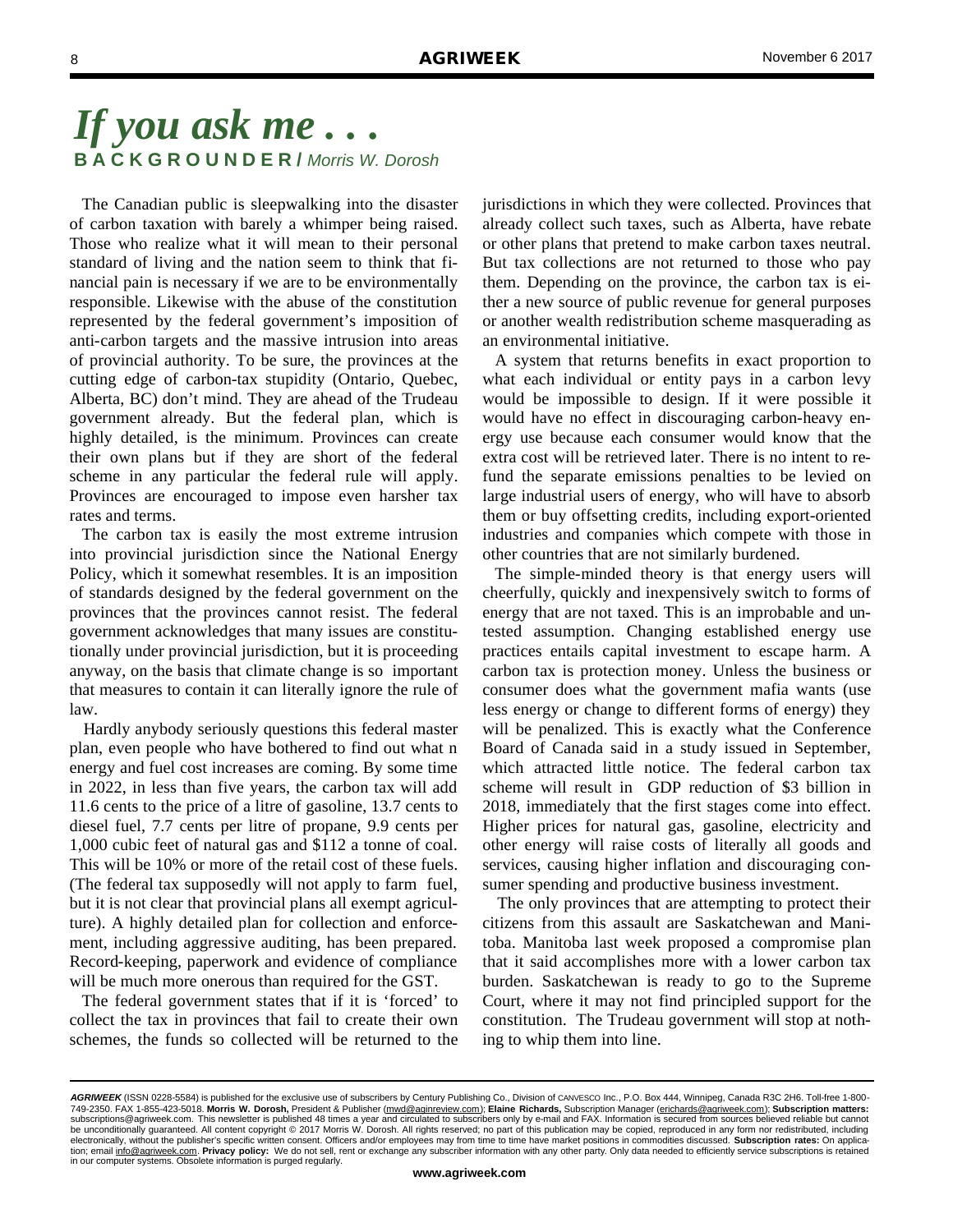Readers of this newsletter know better than the people, academics and assorted largely self-appointed experts mostly, who agonize, primarily for profit, over the impossibility of feeding the world of tomorrow. By assiduously following events and trends, and the statistics that we find as boring as anyone, we come to the only possible conclusion, that the capacity to produce food is steadily outrunning the capacity to consume. Current events regularly confirm it. Growth in global demand for basic foodstuffs has slowed, and in the case of wheat has at least temporarily stopped. Production continues to increase without heed for prices, for two principal reasons, one being the realization of the agricultural potential of eastern Europe and South America and the other being the slow but steady improvement in agricultural productivity in advanced countries arising from technological progress. Demand for meat is growing but not at the rated predicted even a few years ago, on the assumption that dietary improvement is among the first manifestations of higher incomes and living standards.

 To the agribusiness owner or executive as well as the farmer this is all quite abstract except for what it implies for agricultural prices. Crop prices 10 years from now will set the parameters for farm income and profitability and shape the market for the things farmers buy 10 years from now. No capable management does not spend some time thinking 10 years ahead.

 It happens that crop prices over the next decade are highly likely, in fact certain, to be much less volatile than during the last, no matter what happens with the variations in weather, including climate phases, short of a nuclear winter. They are also highly likely to be persistently lower. World crop surpluses are so large that annual variations in production do not have the effect that they had in the past or would have if reserve stocks were closer to historical ranges. This cuts both ways. If prices are not likely to be as depressed by bumper crops, they also will not rise as steeply if bad weather reduces output. This phenomenon was demonstrated this year with the drought in Australia, which cut the wheat harvest by 35% from 2017 without any effect on world wheat prices, even though Australia is a major exporter.

 Among the more respected sources of price and agricultural economic projections is FAPRI, the Food  $\&$  Agricultural Policy Research Institute at the University of Missouri. Its extended outlook, recently updated, forecasts the season-average US farm price for soybeans of between \$9.07 and \$9.85 a bushel to 2023-24, wheat between 4.79 and \$5.16 and corn between \$3.35 and \$3.80. These being averages, there will be periods within crop years when prices might fall outside these ranges, but peaks and valleys will be less pronounced.

 Over the last 10 years the US farm-gate crop-year average prices ranged from \$6.43 to \$14.40 for soybeans, \$4.26 to \$7.77 for wheat and \$3.62 to \$6.89 for corn. The high was 2.23 times the low for soybeans, 1.82 times for wheat and 1.90 times for corn, much higher than historically.

 American prices are the benchmarks for the world, adjusted for exchange rates and other local factors. In the last 10 years the cash price of canola in Saskatchewan at the present point in the season ranged from \$367 a tonne (2009) to \$602 (2012). In the next decade and perhaps beyond the range will be much smaller, probably within \$50 above or below the current price, which was \$470, most of the time.

 Of course it is not possible to have 100% confidence in such projections. But they are the products of the best information and analysis capability that currently exists. And they make sense in light of everything else that is known.

 If it is accepted that crop prices will be lower and more stable than in the past, several strategic ideas suggest themselves. The most obvious is that the notion of repeating price cycles is now more or less obsolete. It cannot be assumed that a few bad years in the market are sure to be followed by a few good years, or vice versa.

 These figures strongly encourage conservative budgeting and planning. In all business timidity and excessive caution results in lost opportunities, but undue and unsupported optimism is a straight line to disaster.

 The emerging crop powerhouses of the world have the structural advantage of lower costs of production and of doing business. They cannot be matched in the first world so they must be offset. The only way to do so is to minimize costs per unit, which can only be achieved by higher yields, which can only be realized by embracing every technological advance as soon as it is proven.

*AGRIWEEK* (ISSN 0228-5584) is published for the exclusive use of subscribers by Century Publishing Co., Division of CANVESCO Inc., P.O. Box 444, Winnipeg, Canada R3C 2H6. Toll-free 1-800- 749-2350. FAX 1-855-423-5018. **Morris W. Dorosh,** President & Publisher (mwd@aginreview.com); **Elaine Richards,** Subscription Manager (erichards@agriweek.com); **Subscription matters:**  subscriptions@agriweek.com. This newsletter is published 48 times a year and circulated to subscribers only by e-mail and FAX. Information is secured from sources believed reliable but cannot<br>be unconditionally guaranteed. electronically, without the publisher's specific written consent. Officers and/or employees may from time to time have market positions in commodities discussed. **Subscription rates:** On application; email info@agriweek.com. **Privacy policy:** We do not sell, rent or exchange any subscriber information with any other party. Only data needed to efficiently service subscriptions is retained in our computer systems. Obsolete information is purged regularly.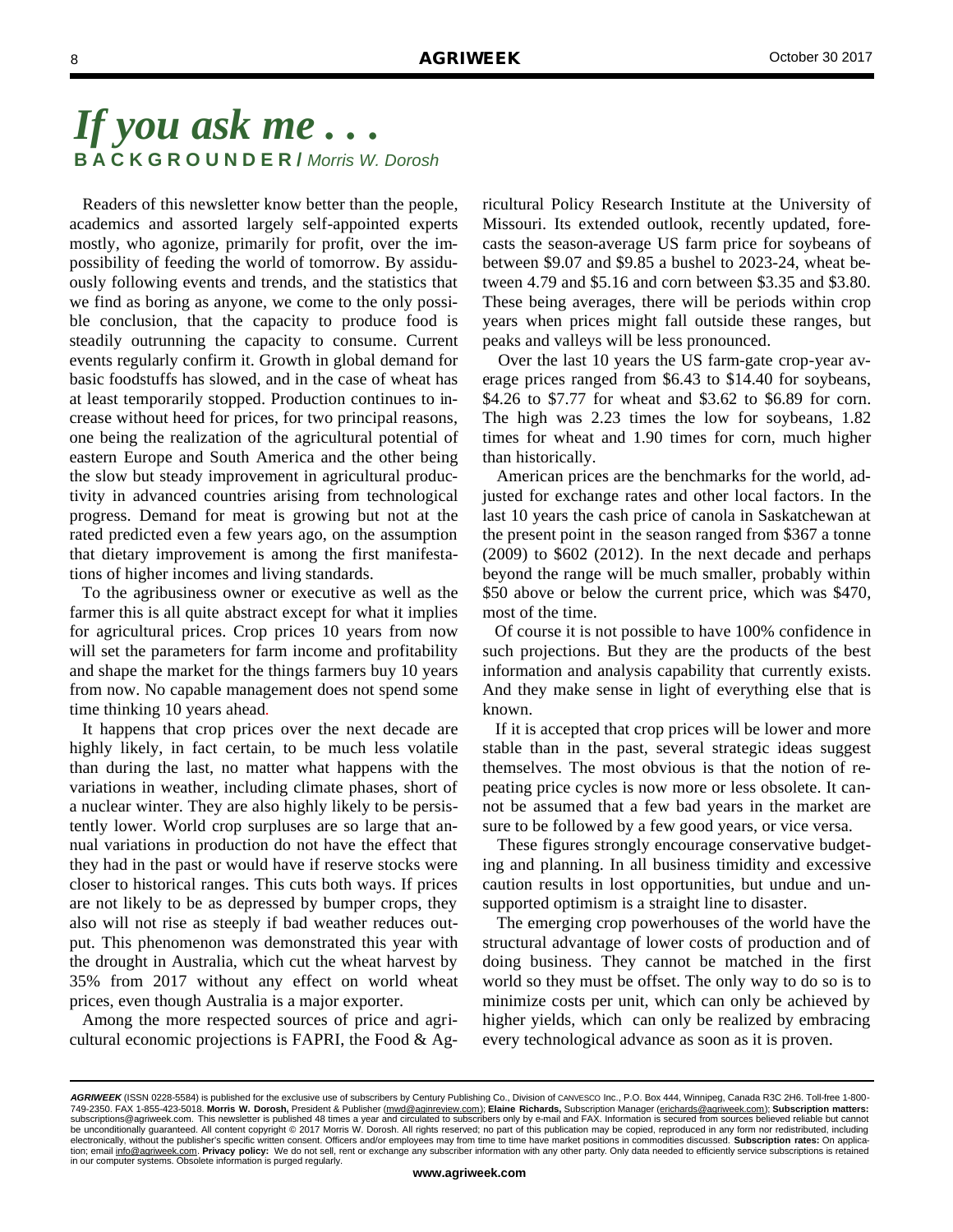The Trudeau government is standing fast against mounting outrage over its proposals to change taxation of incorporated family companies and their owners. It is doing two things: showing its disconnection from the people who own and work at such companies, and badly underestimating the political risk it is taking.

 The 63-page paper that started this was issued in July, including 25 pages of draft legislation. Some provisions will be retroactive to the date the paper came out (July 18) and others would apply for the 2017 and 2018 tax years. The tax proposals are so complex that tax accountants and lawyers, including the largest national accounting firms, cannot explain them in plain English.

 A public consultation period during which the government is pretending to receive feedback ends on October 2. However no finance minister or prime minister sincerely interested in taxpayer and tax planner comments and suggestions would be going around defending the plan against all comers.

 This is not the place to even try to describe this monstrous scheme. Google canada tax plan morneau and talk to a tax accountant, if you can find one: the good ones are already up to their eyeballs. Tax accountants say these are the most serious tax reforms since 1971 when the government of Trudeau I introduced taxes on capital gains, on the advice of the infamous Carter Commission. With confiscatory income tax rates, it put Canada on the road to the highest tax burdens in the western world while continuing to run the biggest budget deficits Canada has ever seen, before or since if in constant dollars.

 The government, that is to say elected members and ministers, are not smart enough to think this up all by themselves. This has the fingerprints either of Gerald Butts, the prime minister's unknown, unelected, unseen one-man brain trust and the Steve Bannon of Canada, or a cell within the tax department that has noticed while auditing tax returns that some small business taxpayers are not paying taxes at the rates they are paying. This reeks of envy and jealousy on behalf of the lowest class of the Liberal support base. Probably similar suggestions were made by the career professional tax collectors to the Harper government, which undoubtedly told them where to go.

 It's a done deal. The finance minister, the prime minister and the tax department never had any intention of being influenced by anything the public or tax professionals had to say, let alone the small business lobby.

 Even if they were closing loopholes, the changes will increase federal revenue by a peanuts \$250 million a year out of the total tax take of \$300 billion. This is not about raising revenue or cutting the deficit. It is about persecuting and victimizing a particular small class of people and preventing their success from being aided or abetted by the tax system.

 But these are not tax loopholes. They were put in the law to reflect differences between the situations of salary and wage earners who take no business risks and entrepreneurs who put their livelihood and savings on the line every morning. Once upon a time taxation of small businesses took into consideration the ways in which their situation is different from that of large corporations and the way the situation of entrepreneurs differs from that of salary and wage workers. Taxation of farms, as proprietorships, partnerships or corporations, also reflected the uniqueness of farming. Once upon a time.

 Small business owners are excluded from unemployment insurance, pay themselves the minimum wage only if their companies can afford it, have no backstop in case business goes badly and benefit from no labor law or code. They are on their own, including against this savage socialist attack. Like Karl Marx, this government thinks tax fairness is achieved by cutting down those who are successful. The more successful they are, the more harshly they are to be treated.

 The finance minister said and the prime minister parroted that the two-thirds of small business owners who earn \$73,000 a year or less will not be impacted by the changes. The other third can go to hell. Compare that to the average federal civil servant who costs the country \$114,100 a year, has lifetime job security, the most powerful union to wring out regular raises and the sweetest pension benefits in the western world.

 This is the Liberal value scale. The Trudeau government is exposing itself for what it really is. There is no way out of this except regime change in Ottawa. No Conservative government would ever do this. Any NDP government would do it. It's not the first Liberal assault on small business. The Harper government had set phased reductions in the federal income tax rate on small companies from 13% when it came into office; it would have reached 10% in 2016 had Morneau not cancelled it as soon as he could.

*AGRIWEEK* (ISSN 0228-5584) is published for the exclusive use of subscribers by Century Publishing Co., Division of CANVESCO Inc., P.O. Box 444, Winnipeg, Canada R3C 2H6. Toll-free 1-800- 749-2350. FAX 1-855-423-5018. **Morris W. Dorosh,** President & Publisher (mwd@aginreview.com); **Elaine Richards,** Subscription Manager (erichards@agriweek.com); **Subscription matters:**  subscriptions@agriweek.com. This newsletter is published 48 times a year and circulated to subscribers only by e-mail and FAX. Information is secured from sources believed reliable but cannot<br>be unconditionally guaranteed. electronically, without the publisher's specific written consent. Officers and/or employees may from time to time have market positions in commodities discussed. **Subscription rates:** On application; email info@agriweek.com. **Privacy policy:** We do not sell, rent or exchange any subscriber information with any other party. Only data needed to efficiently service subscriptions is retained in our computer systems. Obsolete information is purged regularly.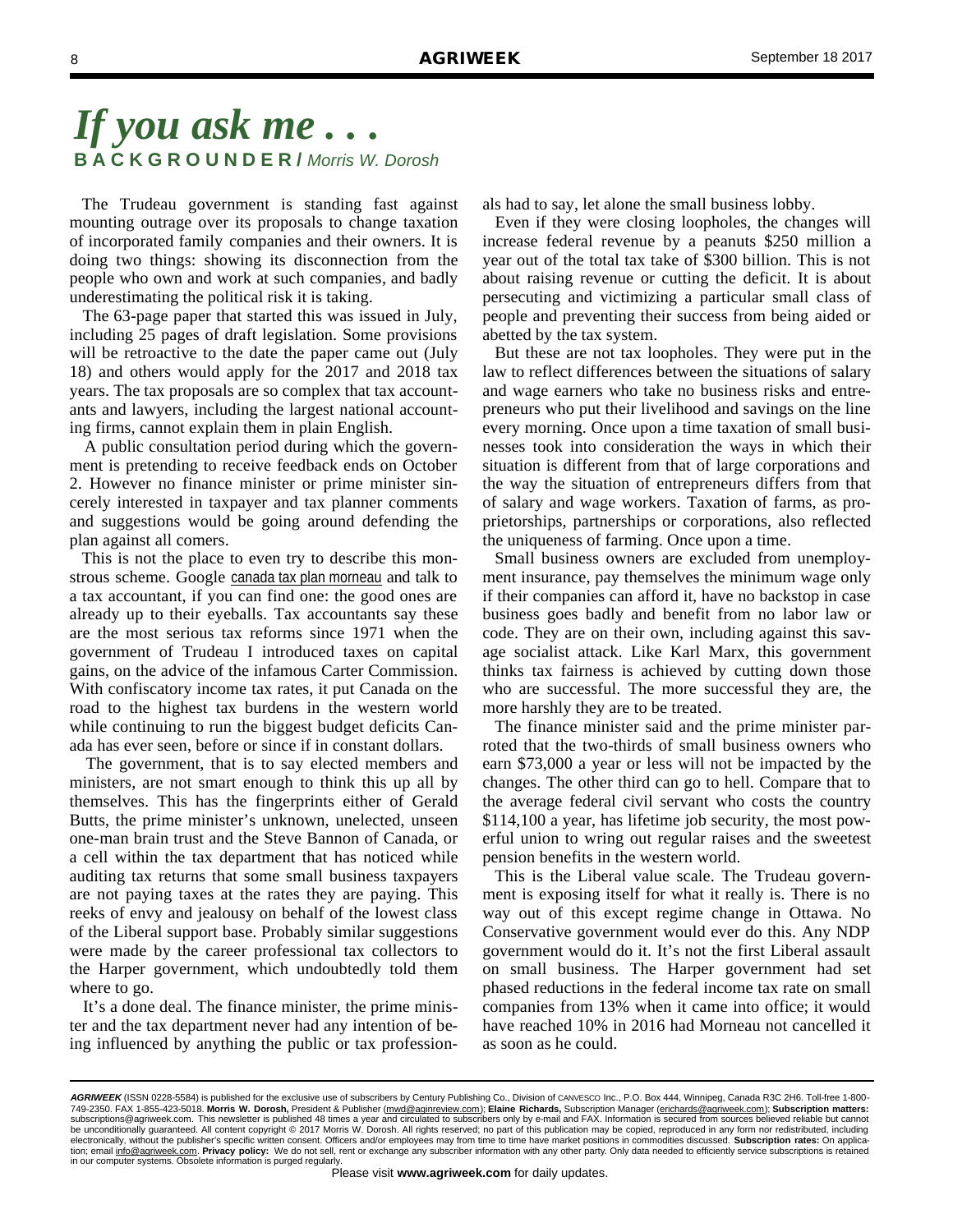How time flies. The end of the 2016-17 crop year marked the fifth anniversary of the extermination, like a vermin, of the Canadian Wheat Board.

 In the same way that there was never a means, by design, to measure the Board's performance as a marketer of western wheat and barley, there is no way now to quantify the benefit that accrued to western farmers from its removal. The post-CWB period included crop years of record world wheat prices, of which Canadian wheat (and to some extent barley) growers received the full benefit. It also saw record wheat production in western Canada, notably in the remarkable year of 2013-14 when yields of all the main crops set records because of the coming together of exceptional growing season conditions. But as discussed elsewhere in this issue, exports of Board grains in the five years since marketing freedom averaged 21.63 million tonnes a year compared to 17.97 million in the Board's last five years. To be sure, everything that has ever been grown in western Canada has been disposed of regardless of the marketing method. But higher post-CWB exports were possible because production of wheat increased in anticipation of and as a result of a free, open, competitive market.

 For farmers the changeover was not as traumatic as monopoly-marketing defenders predicted. In fact it was not traumatic at all. Overnight, wheat and barley began to be sold just like canola. At first grain companies offered pooling plans that resembled the Board's decadesold cost-minus system. Interest in the pools was limited and soon evaporated. Forward-selling and pricing contracts similar to those available in the US and for non-Board crops appeared and are understood and accepted. Selling grain at or soon after harvest, which the Board system prohibited, increased greatly and the grain trade was able to absorb off-the-combine selling without severe harvest-time price depression. Marketing freedom meant the ability to sell and get paid when the producer wants, not when a bloated bureaucracy wants.

 The grain trade also readily adjusted to substantial changes in the business. For decades grain firms handled, stored and shipped Board grains as a service for fees. Overnight they had to buy out the Board's inventory and finance it. Under the bullet-proof monopoly the Board cared little and knew less about efficient inventory levels because whatever the cost it was simply deducted

from the leftover that farmers were paid. Farmers themselves bore much of the multi-million-dollar inventory financing burden by waiting, interest-free, for up to 17 months for payment. In a very real sense they were forced by law to turn over their crops to the Board on consignment. Grain companies, to whom inventory maintenance became an expense, quickly learned to manage it in more efficient ways and had no difficulty financing it. Best of all, managing their own logistics allows them to get the full benefit of physical improvements and sharper management. No more of the Board hogging storage and transport or allocating rail cars.

 The end of the Wheat Board was the trigger for an unprecedented wave of new investment in western grain infrastructure, to the point that overcapacity is a distinct possibility in the near future. However that is free enterprise. International grain companies were not interested in coming to Canada to work for a capricious, overbearing Wheat Board. Now they are very interested and the entire agricultural economy benefits. Where for a long lifetime there was one buyer for wheat and barley and one price, there are now many buyers competing aggressively for grain, creating incentives and working to figure out the needs of their customers and how to meet them better than the next fellow does.

 The Wheat Board, especially after it fell into the hands of elected farmer directors who turned it into an engine of leftist propaganda and agitation, had a corrosive social impact in western Canada that begs to be explored. It drummed into prairie farmers the idea that it was their defender and protector against a predatory, dangerous and hostile outside world; and that the rules it imposed were trifling compared to what would happen to them if they had to stand alone. This led to the peculiar atmosphere seen to this day, of suspicion and dissatisfaction among farmers in their interactions with buyers of their crops and suppliers of their inputs. The notion is passed from generation to generation that a farmer cannot even hope to get a fair deal from a grain buyer, a seed seller, especially a chemical company, a farm equipment dealer. What a horrible legacy.

 The Wheat Board system was serfdom, under a particularly incompetent and irresponsible master. If it did not already exist, this would be the perfect time to invent the term 'good riddance'.

*AGRIWEEK* (ISSN 0228-5584) is published for the exclusive use of subscribers by Century Publishing Co., Division of CANVESCO Inc., P.O. Box 444, Winnipeg, Canada R3C 2H6. Toll-free 1-800- 749-2350. FAX 1-855-423-5018. **Morris W. Dorosh,** President & Publisher (mwd@aginreview.com); **Elaine Richards,** Subscription Manager (erichards@agriweek.com); **Subscription matters:**  subscriptions@agriweek.com. This newsletter is published 48 times a year and circulated to subscribers only by e-mail and FAX. Information is secured from sources believed reliable but cannot<br>be unconditionally guaranteed. electronically, without the publisher's specific written consent. Officers and/or employees may from time to time have market positions in commodities discussed. **Subscription rates:** On application; email info@agriweek.com. **Privacy policy:** We do not sell, rent or exchange any subscriber information with any other party. Only data needed to efficiently service subscriptions is retained in our computer systems. Obsolete information is purged regularly.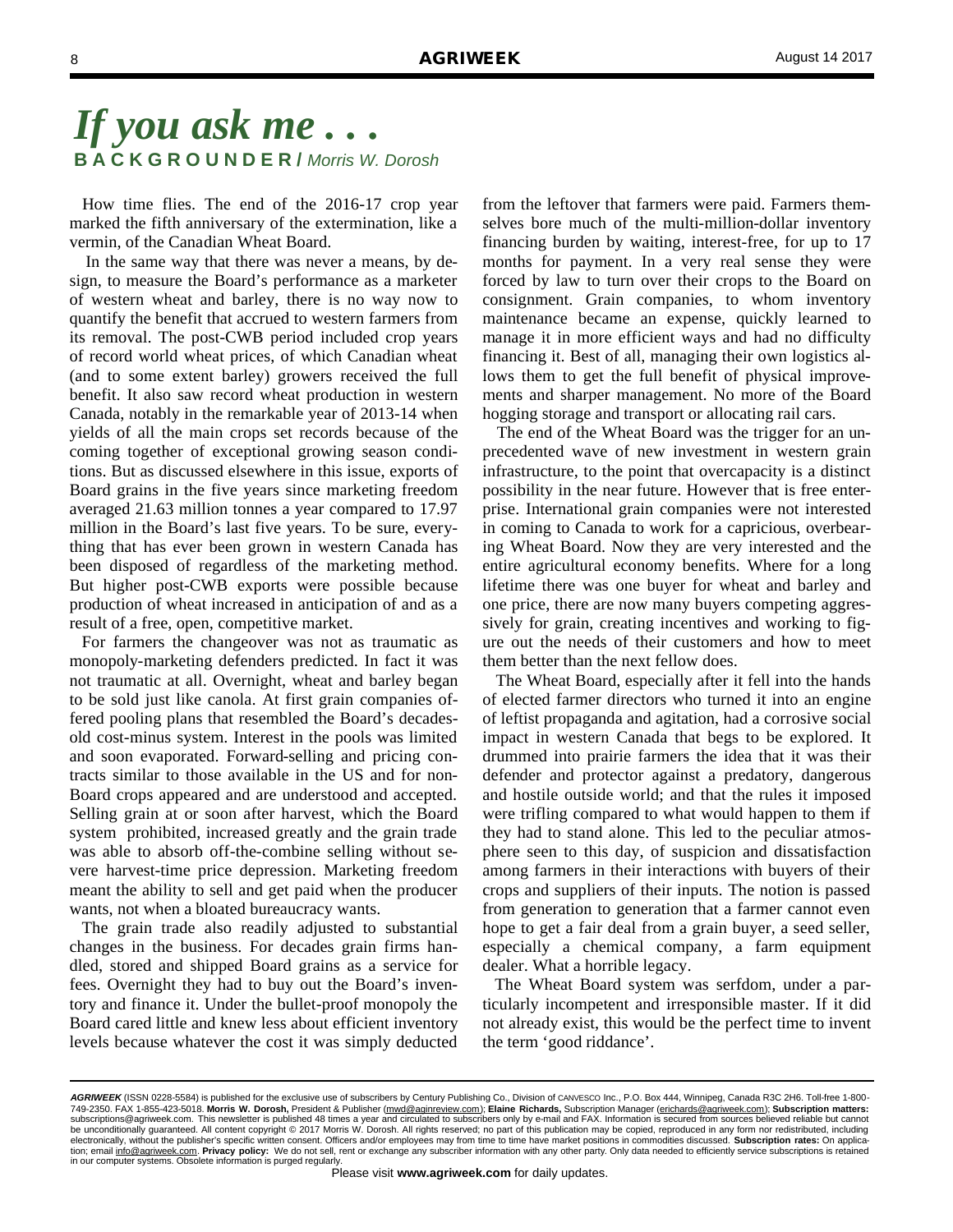In November 2016 the Trudeau government announced that it plans to develop a renewable fuel standard with the aim of reducing carbon emissions from all sources that use energy by 30 million tonnes a year by 2030. A 16-page discussion paper has been issued along with an invitation for public comments. A few workshops have been held with the usual interests that this government considers important: provinces and territories, indigenous peoples, non-government organizations. A set of requirements has been devised, including conditions that must be met by the standard. It would cover all non-fossil biofuels, including electricity, hydrogen and renewable fuels. It will also cover all uses of energy, including all transportation modes, heating of buildings and industrial uses. The discussion paper is heavy on regulation and very light on incentives. The Canadian RFS is to be integrated with the carbon tax and possibly with systems for trading emissions credits.

 Like everything else this government does, there is more light than heat, more motion than progress.

 At present federal regulations require that 5% of gasoline and 2% of diesel fuel must be renewable, for practical purposes ethanol and biodiesel. These regulations were developed early in the first Harper administration, more or less patterned after the American system which created the ethanol and biodiesel industries. Various incentives for production of renewable fuels were offered, which have now mostly expired. The Harper government seemed to lose interest in the subject soon after.

 A renewable fuel industry with sufficient capacity to meet the modest current requirements has not developed because the mix of crops in Canada does not offer a competitive supply of feedstock. About 20% of the corn grown in eastern Canada is used for ethanol, but it does not fill the demand created by the 5% blend requirement. Ethanol must be imported from the US. In western Canada a small ethanol sector has developed using wheat, but in normal years wheat is not a viable raw material for ethanol because of its cost. Wheat priced closer to corn is available only in troublesome seasons when a large proportion of the wheat crop is of below milling quality. Biodiesel from vegetable oil faces a similar situation. Canola oil is a premium food oil. For this and possibly other reasons the economic framework for a renewable

transportation fuel industry is not favorable even with usage mandates. Ethanol is plentiful in the US at prices comparable to gasoline and unless import controls are imposed a Canadian biofuel industry cannot compete. Nowhere in the RFS discussion paper is there any reference to opportunities that could be created for an expanded domestic industry and associated economic activity, or any interest in exploring what could be done to foster it.

 The Trudeau government's objectives for the volume of low-carbon or zero-carbon energy production probably exceed the physical capacity to produce it in any form. Wind and solar power production has been commercialized to some extent and the economics have been tested but are not promising, at least not at costs bearing any relationship to energy from natural gas, oil and coal.

 The government has also placed a deliberate obstacle in front of its own policy: alternate energy plans will be evaluated based on the life-cycle principle. This concept holds that all carbon emissions throughout the production and consumption phases of alternative fuels must be included. This is precisely the reason that there is little scientific agreement over the value of agriculture-based renewable fuels in reducing greenhouse gas emissions. The life-cycle view is that carbon emissions must be charged to ethanol that occur, for example, from before corn is grown to after ethanol is burned. Carbon emissions from the production, transportation and application of fertilizer and pesticides, fuel used in farm machinery, energy used in transporting corn from field to distillery, all are included in this measurement. The opposite position is that since the corn will be grown regardless of its end use, only carbon emissions resulting from production of the fuel should be considered. The difference is whether the amount of energy in ethanol exceeds the energy required to produce it.

 Agriculturally-based alternative fuel production, not only in the US, has been a godsend to world agriculture at a time when the capacity to produce crops worldwide is routinely exceeding needs for conventional uses. There is nothing in the Trudeau plan to advance it in Canada. If the life-cycle principle is literally applied to American ethanol, even that might not pass the carbonreduction test.

AGRIWEEK (ISSN 0228-5584) is published for the exclusive use of subscribers by Century Publishing Co., Division of CANVESCO Inc., P.O. Box 444, Winnipeg, Canada R3C 2H6, Toll-free 1-800-749-2350. FAX 1-855-423-5018. **Morris W. Dorosh,** President & Publisher (mwd@aginreview.com); **Elaine Richards,** Subscription Manager (erichards@agriweek.com); **Subscription matters:**  subscriptions@agriweek.com. This newsletter is published 48 times a year and circulated to subscribers only by e-mail and FAX. Information is secured from sources believed reliable but cannot<br>be unconditionally guaranteed. electronically, without the publisher's specific written consent. Officers and/or employees may from time to time have market positions in commodities discussed. **Subscription rates:** On application; email info@agriweek.com. **Privacy policy:** We do not sell, rent or exchange any subscriber information with any other party. Only data needed to efficiently service subscriptions is retained in our computer systems. Obsolete information is purged regularly.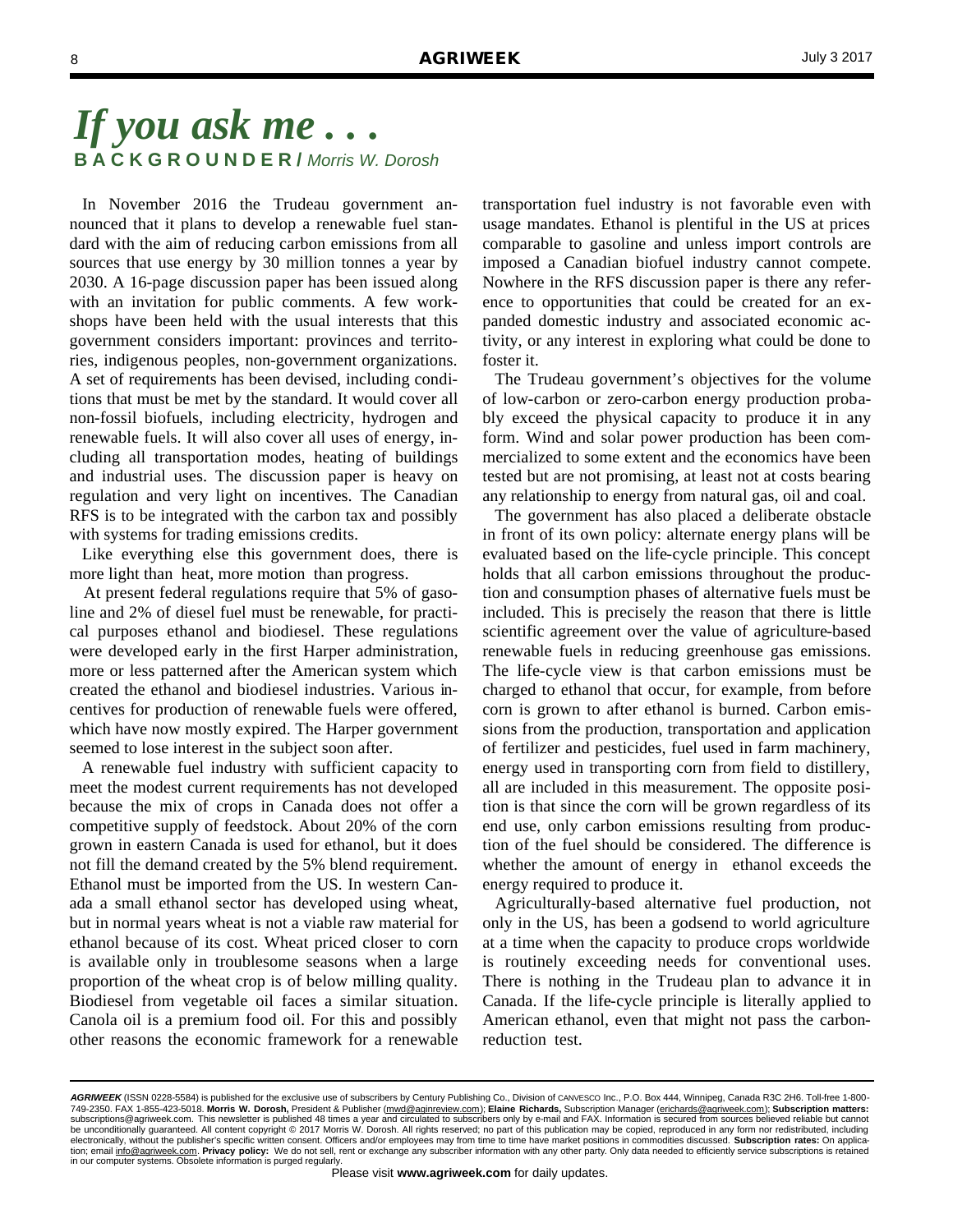Some people think global warming theory is 100% correct. Others think it is 100% wrong. In between is the overwhelming majority which is not sure, but which acknowledges it to some extent. At a time when 30 or 40 years of research has not led to consensus in the scientific community it is a lot to expect ordinary citizens to have informed opinions. However acting as if global warming theory is not correct is nearly the outer limit of political incorrectness. It seems safer to accept than reject these theories, in light of what is not definitely known, so the populations of advanced countries now readily acquiesce to the out-of-control economic and political juggernaut that climate policy has become. It is like a continuous spell of very bad weather. There is a big hair-shirt component: many people think that economic sacrifices, in the form of reduced living standards, are required to prove that they are doing their share to protect the planet.

 There are three things to keep in mind about the Paris climate accord, without getting into the validity of the theory that underlies it. First, it is voluntary with no means to enforce the undertakings that signatories made. Second, it represents participating countries' offers to reduce pollution with no external assessment of whether they are appropriate, proportionate or bound to be effective. Third, in the lifetime of no one now living, there is no means to measure the final results, which is the change if any in global temperatures.

 Trump's belligerent withdrawal of the US from the agreement and the domestic and international condemnation that followed was unnecessary. Trump had already cancelled onerous Obama measures such as the executive order that would have ended electricity generation using coal. The administration could have said nothing, ignored or rescinded other measures it inherited, refrained from enacting new ones and declined to enforce those that are pending. That is how the Chretien government of Canada dealt with the predecessor Kyoto accord. It was effusive in its support but did nothing, and no one much objected except the ecomaniac fringe.

 Simple arithmetic was ignored in the Paris agreement, as in much else to do with environmental protection. The US is responsible for 14.3% of the world's calculated greenhouse emissions and China for 29.4%. Canada is responsible for 1.45%. A 10% reduction in US emissions equals approximately a 5.2% reduction for China. China said it would reduce its emissions by 64% by 2030 compared to 2005, but 13 years from the target date they are still increasing. Canada could stop all emissions immediately (which would require depopulating and shutting down the country) and it would amount to barely onehalf of 1% of China's emissions.

 The Trudeau government cavalierly promised in Paris to reduce greenhouse gas emissions by 30% below 2005 levels by 2030. Notwithstanding drastic measures to be implemented, including punishing carbon taxes, an independent assessment by the CAT consortium of climate change alarmists said that by 2030 emissions in Canada will be 14% to 29% above 1990 levels. The merchant ships that ply the seas emit more carbon than Canada (1.78% of the world total) and commercial aviation almost as much (1.39%) and there is no plan or requirement to reduce them.

 Many environmental extremists hold that the true way to measure contributions to global warming is greenhouse gas emissions per capita. The three worst polluters by this standard are Qatar, Kuwait and United Arab Emirates, where electricity is generated by burning oil (which is cheaper there than water) to run air conditioners continuously. Their per-capita average is 28.6 tonnes of GHGs per person per year and their aggregate population is 21 million. In North America and Europe the average is 12.8, despite cold climates, long transportation distances and comparatively thinly-dispersed populations, especially in Canada (which emits 15.1 tonnes per capita). How relevant is it to compare countries with vastly different circumstances?

 The Paris accord is a monumental farce and whether the US drops out of it, or whether Canada twists itself inside out to remain, will ultimately make little or no difference because hardly any of the 195 signatories will even come close to meeting their undertakings.

 Not to mention that even if they do meet them it is not assured that there will be any difference.

*AGRIWEEK* (ISSN 0228-5584) is published for the exclusive use of subscribers by Century Publishing Co., Division of CANVESCO Inc., P.O. Box 444, Winnipeg, Canada R3C 2H6. Toll-free 1-800- 749-2350. FAX 1-855-423-5018. **Morris W. Dorosh,** President & Publisher (mwd@aginreview.com); **Elaine Richards,** Subscription Manager (erichards@agriweek.com); **Subscription matters:**  subscriptions@agriweek.com. This newsletter is published 48 times a year and circulated to subscribers only by e-mail and FAX. Information is secured from sources believed reliable but cannot<br>be unconditionally guaranteed. electronically, without the publisher's specific written consent. Officers and/or employees may from time to time have market positions in commodities discussed. **Subscription rates:** On application; email info@agriweek.com. **Privacy policy:** We do not sell, rent or exchange any subscriber information with any other party. Only data needed to efficiently service subscriptions is retained in our computer systems. Obsolete information is purged regularly.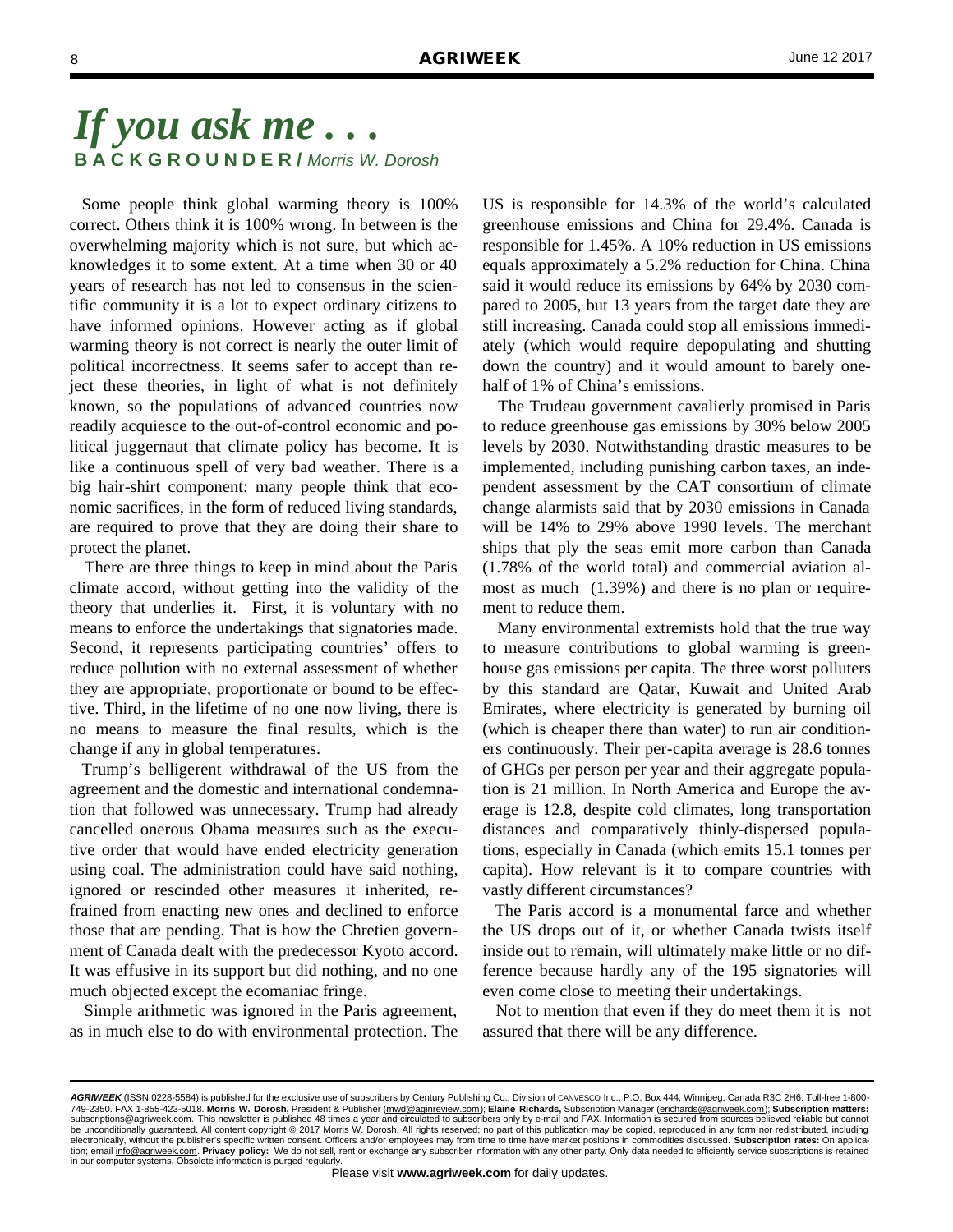After 106 days do we know *anything* about Trump which helps us to even guess what the next 1,354 days will bring for the Canadian economy? I would have to say that we don't. We really don't.

 The immediate issue, unless you are in the lumber business, is NAFTA. Various people, including our prime minister, the president of Mexico and new US agriculture secretary Perdue, claimed credit for changing the mind of Trump on this hottest of Canada-US issues. Actually there is no evidence that he changed his mind. The network archives are stuffed with TV clips from his campaign in which he alternately threatened to cancel NAFTA on Day One ("the worst trade agreement in American history, maybe ever"), merely 'tweak' it, renegotiate it at better terms for the US, or try to renegotiate it and then cancel it if the right result is not readily obtained. At different times the prime target was Mexico, Canada and both equally. Trump's pronouncements on NAFTA were contradicted by others in the administration, sometimes on the same day, without clarification. The bottom line is that there is no coherent policy on NAFTA, and the Congress will have a major influence ion what eventually emerges.

 No leader of any country has ever so insulted and verbally abused other countries during an election campaign, or at any other time, the way Trump has without declaring war. For a time China was the root of all America's economic ills, a currency manipulator and a trade predator on whose goods a prohibitive duty would be soon imposed. But he has said nothing on trade since meeting top Chinese officials, the focus having moved to North Korean atomic bombs. Trump seems to say that if China can fix the DPRK nuclear problem all will be forgiven and the lopsided trade balance with China can continue. Trump's relations with the Russian dictator Putin warmed, cooled and are warming again in a space of a few months. NATO was obsolete and an unfair cost burden on the US during the campaign but now all is back as it was. Trump's signature idea will always be the Mexican border wall, a third-century solution to a 21stcentury problem, but it appears to be fading because it is not within the president's sole authority to have it built. Likewise his health care reforms; the trouble with the US medical system is not how its services are paid for but that the average cost of medical care per person exceeds the lowest incomes, so ineffective are cost disciplines.

Trump would reduce subsidies to the poor, which should increase competition for a smaller demand, which should ultimately lower costs. Polls show that more respondents prefer the existing system to be retained than approve of the president's performance in office.

 Trump's appeal to many voters is his lack of political experience. Politicians are less respected than ever and more reviled as a class. However politics is a profession in the US and professional qualifications are required. Trump had an extremely weak understanding of the mechanics of the US government when he set out to run for the office. Elaborate promises flowed forth based on faint conceptions of how American laws are made. Almost all of his executive orders have been challenged in the courts, not because the courts are overstepping their authority but because Trump is exceeding his under the Constitution. Adverse court rulings and other opposition do not cause Trump to reconsider policy or strategy. So far his only actual positive achievement was the Gorsuch nomination to the Supreme Court, which likely would not have been confirmed if not very deft management in the Senate.

 In the absence of a better explanation we have to take it that Trump thinks what he says, which means his perception and policy intentions are in a similar state of nebulous flux. Trump's statements have not been modulated since the election.

 He is the only American president to continue to campaign, especially at regular rallies of supporters, after an election as if it were still ahead. The election organization, which is largely intact, spent \$1 million on electionstyle advertising last month. Trump seems to get his oxygen from the adulation of crowds. For him the best part of being president seems to be running for president.

 Trump's popular support is neither eroding nor growing, firmly in the 30s and 40s. His people are foursquare behind him. Partisan opposition has coalesced and the Democratic party opposes everything he proposes as it would with any other Republican president.

 As other countries watch Trump in action the nature of the challenges ahead in relations with America is starting to take shape, and they are strange shapes indeed. The first reaction seems to be to try to get along. Everybody knows you can't appease a bully. We shall soon see how many countries, and which countries, apply schoolyard smarts to international affairs.

*AGRIWEEK* (ISSN 0228-5584) is published for the exclusive use of subscribers by Century Publishing Co., Division of CANVESCO Inc., P.O. Box 444, Winnipeg, Canada R3C 2H6. Toll-free 1-800- 749-2350. FAX 1-855-423-5018. **Morris W. Dorosh,** President & Publisher (mwd@aginreview.com); **Elaine Richards,** Subscription Manager (erichards@agriweek.com); **Subscription matters:**  subscriptions@agriweek.com. This newsletter is published 48 times a year and circulated to subscribers only by e-mail and FAX. Information is secured from sources believed reliable but cannot<br>be unconditionally guaranteed. electronically, without the publisher's specific written consent. Officers and/or employees may from time to time have market positions in commodities discussed. **Subscription rates:** On application; email info@agriweek.com. **Privacy policy:** We do not sell, rent or exchange any subscriber information with any other party. Only data needed to efficiently service subscriptions is retained in our computer systems. Obsolete information is purged regularly.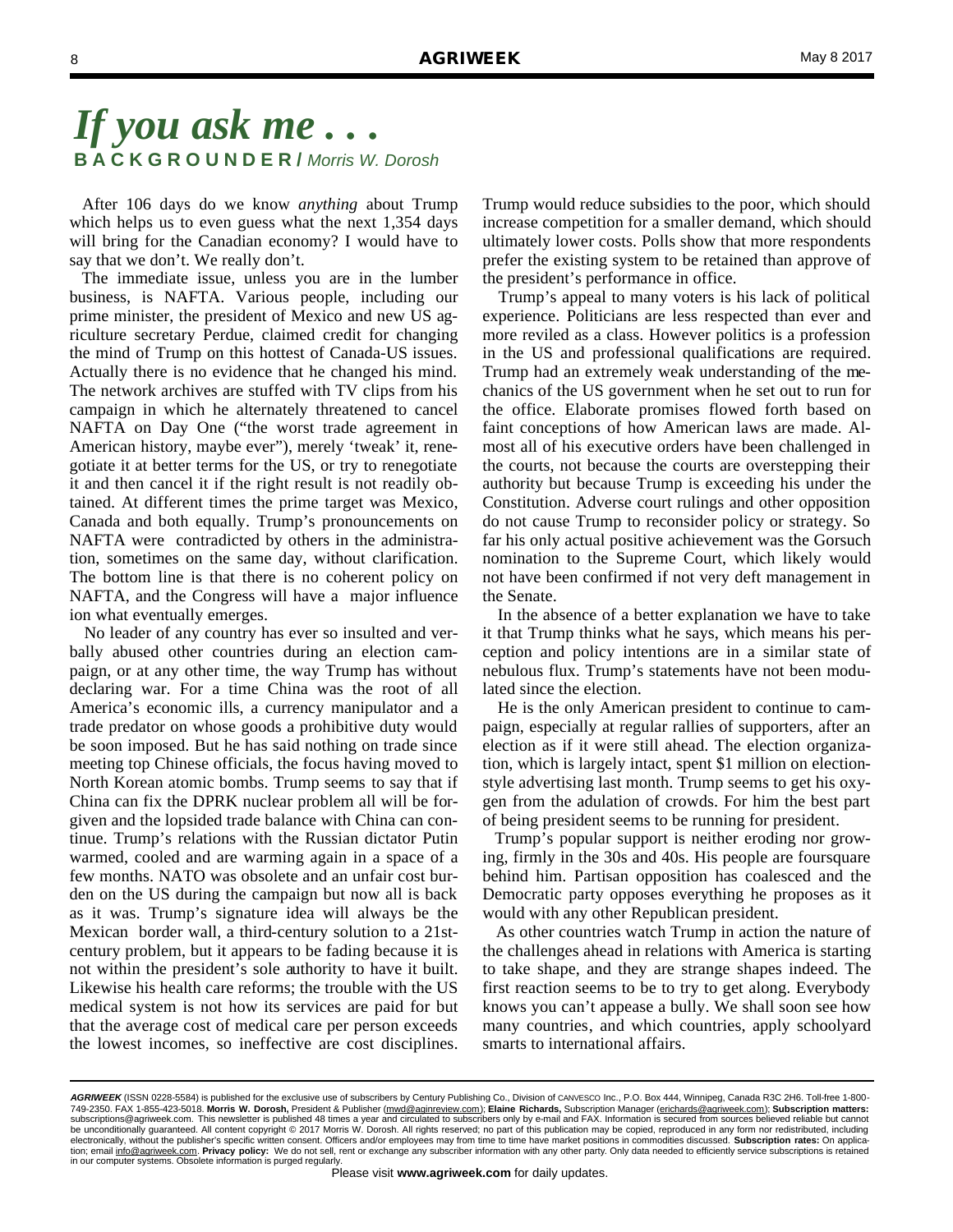The Canadian Centre for Policy Alternatives says that it is an 'independent and non-partisan' think tank. That is not the only lie it tells. In truth the only people to its ideological left are the Marxist-Leninists. It is a huge engine of radical-left propaganda financed (to the tune of \$6 million a year) by labor unions and such donors as support the NDP. So when it set out to do a 'study' of farm land ownership, *Who Is Buying the Farm?,* it was obviously with a foregone conclusion. The authors are academics with backgrounds in social studies, human rights and 'social justice'.

 They searched land titles records, those of the Saskatchewan Farm Land Security Board and material from earlier research for owners who did not appear to be local farm families. They found 37 large investors who own 837,000 acres of the province's 64 million acres of farm land, up from 52,000 acres in 2002. In 16 rural municipalities investors own 5% of total land or more; elsewhere concentration is even more insignificant. Nine of the investor-owned farms are under 20,000 acres, which today is a good-sized family farm.

 These numbers are straightforward and reveal nothing everyone does not already know. But the paper claims that investors paid an average of 39% more than farmers in arm's-length transactions and 72% more than intergenerational purchases: \$882 per acre compared to \$633 and \$513. Since no two pieces of land are identical and since the data the authors used did not describe relative quality, the claim is meaningless. Few investors are stupid enough to overpay for land, especially by the roughly \$150 per acre implied by this comparison. In fact investors are less likely to overpay because they have more sophisticated methods of value analysis.

 As is well known to anyone who knows anything about the subject, investors are interested only in the highestquality land which is naturally the highest-priced. Purchases by farmers include all types and qualities, so that such comparisons are completely invalid, but are calculated to make the case that speculative investors are raising land prices.

 All land put up for sale is bought by someone in increasingly intense competition with other buyers, especially adjoining large-scale farmers seeking to expand. This so-called study does not even come close to establishing a connection between non-farmer ownership and prices, but it ends with the statement that "sound" policy making is needed to ensure that land is available for the next generation of farming families. "Sound" policy to the delusional left is any that tries to short-circuit market forces for the benefit of those whom natural market realities disadvantage.

 Of course investor ownership of land vexes many people who are not minor liberal academics. A farmer who has been out-bid by an investor cannot help being resentful. Astronomical prices paid by outsiders (and how naive they are) are the topics of many conversations, often spiced with rumors that multiply with each re-telling.

 Working farmers and big-shot corporate investors are hardly the only categories of landowner. Over 25% of land being farmed in Saskatchewan, or about 14 million acres, is rented from others, excluding crown land. Virtually all is owned by retired farmers, descendants of farming families, estates of deceased farmers, aboriginal bands or small-scale casual investors. It is 18 times the 1.4% owned by large investors.

 Except for land that is held in perpetual family trusts or similar structures, all will eventually come up for sale. Additional land will be released to the market by currently active farmers as they retire. Over half of Saskatchewan farmers are 55 or older. All land that turns up on the open market will go, as it always has, to buyers who can pay most.

 It takes the most profound ignorance to suppose that a significant percentage of "the next generation of farmers" will be in the market for land in the future and thereby affected by land prices. It must be 50 years since a young family, except with much help from the previous generation, had a hope of starting a farm from scratch, buying a viable amount of land and paying for it in a lifetime out of the profits of its production. For practical purposes all the farmers who will be farming in 25 years are already farming, even some unborn and others too young to know it yet. The only path to a successful farming career from here on out is inheritance. The top tier of the farming population is becoming or already is an affluent landowner class, one that is especially resented by the left, to whom 'social justice' means dragging such people down.

*AGRIWEEK* (ISSN 0228-5584) is published for the exclusive use of subscribers by Century Publishing Co., Division of CANVESCO Inc., P.O. Box 444, Winnipeg, Canada R3C 2H6. Toll-free 1-800- 749-2350. FAX 1-855-423-5018. **Morris W. Dorosh,** President & Publisher (mwd@aginreview.com); **Elaine Richards,** Subscription Manager (erichards@agriweek.com); **Subscription matters:**  subscriptions@agriweek.com. This newsletter is published 48 times a year and circulated to subscribers only by e-mail and FAX. Information is secured from sources believed reliable but cannot<br>be unconditionally guaranteed. electronically, without the publisher's specific written consent. Officers and/or employees may from time to time have market positions in commodities discussed. **Subscription rates:** On application; email info@agriweek.com. **Privacy policy:** We do not sell, rent or exchange any subscriber information with any other party. Only data needed to efficiently service subscriptions is retained in our computer systems. Obsolete information is purged regularly.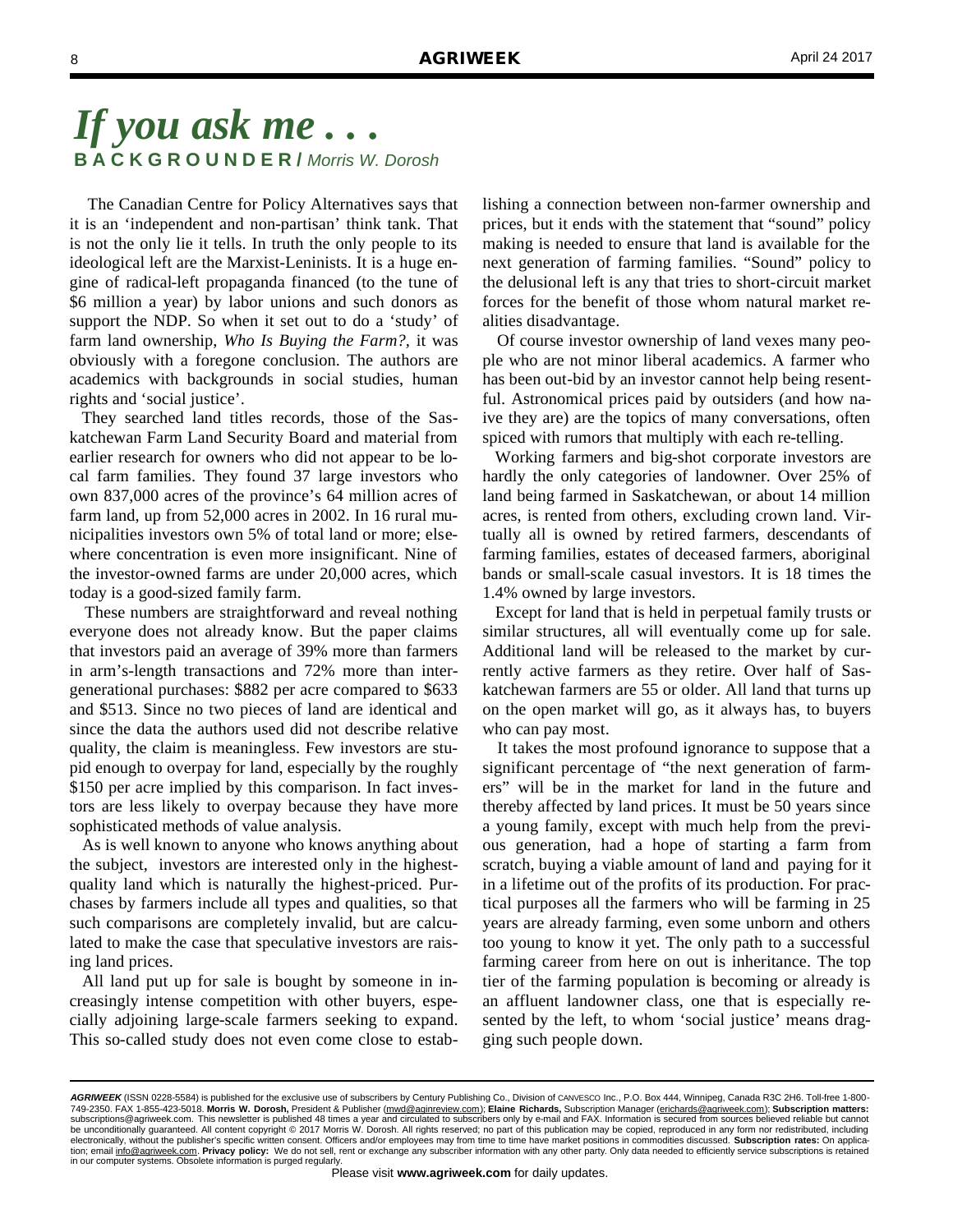Even if the United States had a normal president and a typical Congress, even if the revisiting of NAFTA was only for the innocent purpose of updating to align it with changes in the North American economies since 1988, and even if the historic goodwill towards Canada that historically existed in American centres of power and influence were still there, and even if the NAFTA agreement were not mixed up with explosive US-Mexico issues such as immigration and the wall, any Canadian government would have a challenge on its hands.

 When the agreement was originally concluded the political atmosphere in Washington was infinitely calmer and more civil. Members of opposing parties actually got along and formed lifelong friendships. The notion of an agreement so closely integrating the continental economies was not widely popular in principle and many lawmakers, in all three countries, could never be made to understand that benefits would accrue to everyone, but many more understood it than do today. NAFTA was the first trade agreement to be negotiated by a US administration under the fast-track condition in which the Senate could not change the terms. It was negotiated by the Reagan administration, approved in Congress in a Bush administration and put into effect by the Clinton administration. The ratification vote in the Senate was 61-38 with 27 Democrats in favor and many Republicans opposed or abstaining. The House vote was 234 to 200 with 102 Democrats in favor.

 In Canada it was a Mulroney-Conservative enterprise, but by the time it was ready for adoption a Chretien-Liberal government had been elected after contesting two elections with the most rabid anti-free-trade platform this side of the NDP. The 1993 election was undoubtedly influenced by union and other left-wing opposition to NAFTA, although the election of the hapless Kim Campbell as Conservative leader and hysterical anti-Conservative sentiment fomented by the leftist press pre-ordained the result. Chretien was Canada's Trump of those times, promising during two campaigns to tear up or renegotiate. But reason won out and in the end there was enough forbearance in Congress to humor Chretien with two meaningless but face-saving add-ons.

 Little if any of this applies today. Protectionism had taken firm root with the American public and Congress long before Trump, who simply capitalized on it. Had

Trump not unilaterally withdrawn from the Trans Pacific Partnership and submitted it for Congressional ratification it is extremely doubtful that it would have survived even with same-party majorities in both houses. Some Republicans in Congress more strongly oppose free trade than some Democrats, but very few Democrats with protrade leanings would have voted for any Trump bill, even though the TPP was the work of the Obama administration, one of its few useful works.

 Against this backdrop the Trump administration will have to present an extremely aggressively-revised NAFTA to have any hope of being taken seriously. This reality added to the fanatic anti-trade ideas that are current in the Trump administration means that US negotiators will give no quarter. Under US law that applies to all trade agreements the president can unilaterally, without seeking Congressional assent, take the US out of any agreement on six months' notice. That is, pardon the pun, Trump's trump card. The threat of wiping out NAFTA altogether will be constant. Then there is the very high probability that Mexico will opt out of NAFTA long before Trump has a chance to kill it.

 The parts of NAFTA that involve agriculture are not trilateral: there are different agreements between each pair of signatories. The Canada-U.S. agreement allowed supply management in Canada to survive. There is less than a zero chance that it will happen again, and one of the reasons is that Canada has already made concessions in the TPP and Canada-EU agreements. The door has been opened a crack, but US negotiators will accept nothing short of swinging it wide open. There is nothing that Canada can offer to stave this off and nothing it can do will silence the powerful American milk lobby. It can by no means be assumed that this will be the only US demand in agriculture.

 Every export-oriented sector of the Canadian economy, which means most of them, is at risk. Softwood lumber trade is not part of the old NAFTA but is sure to be part of the new and not on generous terms.

 This may be where Trudeau and his government, already in over their heads in the routine running of the country, end up completely under water. If not now it is bound to happen at some other time in another manner. But with NAFTA there will be either a very bad agreement or no agreement. Either way Trudeau will own it.

*AGRIWEEK* (ISSN 0228-5584) is published for the exclusive use of subscribers by Century Publishing Co., Division of CANVESCO Inc., P.O. Box 444, Winnipeg, Canada R3C 2H6. Toll-free 1-800- 749-2350. FAX 1-855-423-5018. **Morris W. Dorosh,** President & Publisher (mwd@aginreview.com); **Elaine Richards,** Subscription Manager (erichards@agriweek.com); **Subscription matters:**  subscriptions@agriweek.com. This newsletter is published 48 times a year and circulated to subscribers only by e-mail and FAX. Information is secured from sources believed reliable but cannot<br>be unconditionally guaranteed. electronically, without the publisher's specific written consent. Officers and/or employees may from time to time have market positions in commodities discussed. **Subscription rates:** On application; email info@agriweek.com. **Privacy policy:** We do not sell, rent or exchange any subscriber information with any other party. Only data needed to efficiently service subscriptions is retained in our computer systems. Obsolete information is purged regularly.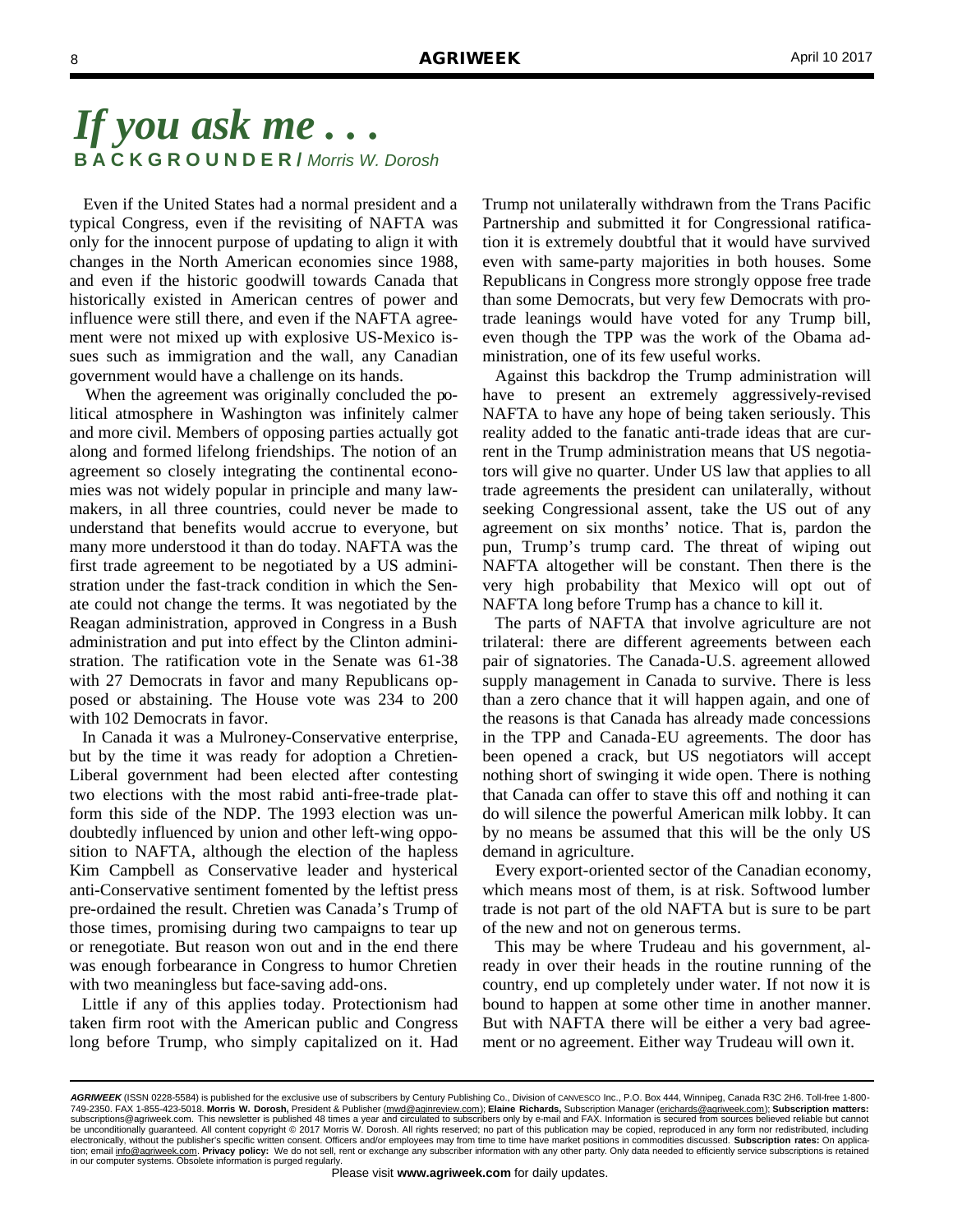In ten years, at most, mainline farm machines such as tractor-tillage and tractor-seeder combinations, selfpropelled sprayers, swathers and combines will be driverless. Gone will be soundproof cabs, air conditioning, leather seats, stereo radios and coffee-cup holders. There will be just enough provision for human operator control for maneuvers that are not practical by GPS. Tractors especially will look entirely different, but most importantly they will operate in completely different ways.

 In much less than ten years, perhaps as little as five years, driverless taxis and highway trucks will be common sights and accepted on streets and roads. It was not much more than five years ago that the notion was first taken seriously that cameras, sensors and servo motors could duplicate the functions of a human vehicle driver, more accurately and reliably. Another big leap is the concept that computer-controlled vehicles are safer even in the most difficult traffic and environmental conditions than person-drivers. But it has been accepted in unexpected places. Several jurisdictions in North America and Europe already do or soon will allow self-driving cars on public roads and streets without restriction; consider that these decisions are made by elected politicians who are often technologically illiterate.

 Last week Intel, the company that originated the computer chips that made the personal computer possible, paid \$15 billion for the Israeli company Mobileye, which has developed hardware components and software for driverless vehicles. The price was 12 times sales and 60 times earnings. It was an indication of the economic dimensions of this field. Mobileye and other companies are creating autonomous-control systems with modular components that can be adapted to any vehicle or machine. It is unnecessary, even undesirable, that each equipment manufacturer should try to create a unique control system.

 Compared to a self-driving car in New York or Toronto rush-hour traffic, a self-driving tractor in a squaremile field is a snap. There is no risk of collision. There might be some chance of bogging down in wet parts of a field but it is not a stretch to develop sensors with a better ability to avoid getting stuck than a human operator. GPS accuracy has improved from 30 feet to one metre to as little as 6 inches. Accuracy of sensors is in small fractions of an inch. Fields are easily mapped and the information stored. Many already are. The history of all previous field operations can be recorded and stored, as also already happens with precision farming. Field work can be done when conditions are most suitable, with no issues of labor skill or competence, fatigue, illness or family emergency. It is immaterial to an automated machine whether it is day or night. The ability to work in the dark as easily as at high noon is especially valuable for operations such as spraying because nights tend to be calm when days are windy.

 Autonomous control can be combined with a drone that can visually monitor any number of driverless machines over any space. Cameras on the machine can give a remote operator the same visual view as a driver in a cab has. A machine can self-monitor with high accuracy to identify a potential breakdown before it happens, to determine when attention is needed and to park itself in the most efficient spot to do it.

 With the labor problem eliminated, the need to make machines as large as possible to use labor most efficiently is lessened. A number of smaller, more versatile machines can be used in place of one giant unit.

 No or hardly any fully autonomous farm machines are available so far because manufacturers want to get it right before putting products on the market. There is no consensus on design or management of self-driving equipment. Sophisticated programming is required to make such systems work and the programming process has to be within the ability of an average computer user. It has to be foolproof because a programming error can have disastrous consequences with, among other things, liability issues for manufacturers.

 Automation is the biggest advance in the history of farm mechanization. In 20 years, when the concept is commonplace, there will still be thousands of conventional human-operated machines in good working order and in service. Their market value should not collapse because the point will never be reached when substantially all equipment of all farmers is driverless. Automation is a situation for early adopters. All technology goes through successive, consecutive stages in which knowledge and experience are accumulated and combined with newer technology and continuous innovation. It will be quite a thing to see this evolution unfold.

*AGRIWEEK* (ISSN 0228-5584) is published for the exclusive use of subscribers by Century Publishing Co., Division of CANVESCO Inc., P.O. Box 444, Winnipeg, Canada R3C 2H6. Toll-free 1-800- 749-2350. FAX 1-855-423-5018. **Morris W. Dorosh,** President & Publisher (mwd@aginreview.com); **Elaine Richards,** Subscription Manager (erichards@agriweek.com); **Subscription matters:**  subscriptions@agriweek.com. This newsletter is published 48 times a year and circulated to subscribers only by e-mail and FAX. Information is secured from sources believed reliable but cannot<br>be unconditionally guaranteed. electronically, without the publisher's specific written consent. Officers and/or employees may from time to time have market positions in commodities discussed. **Subscription rates:** On application; email info@agriweek.com. **Privacy policy:** We do not sell, rent or exchange any subscriber information with any other party. Only data needed to efficiently service subscriptions is retained in our computer systems. Obsolete information is purged regularly.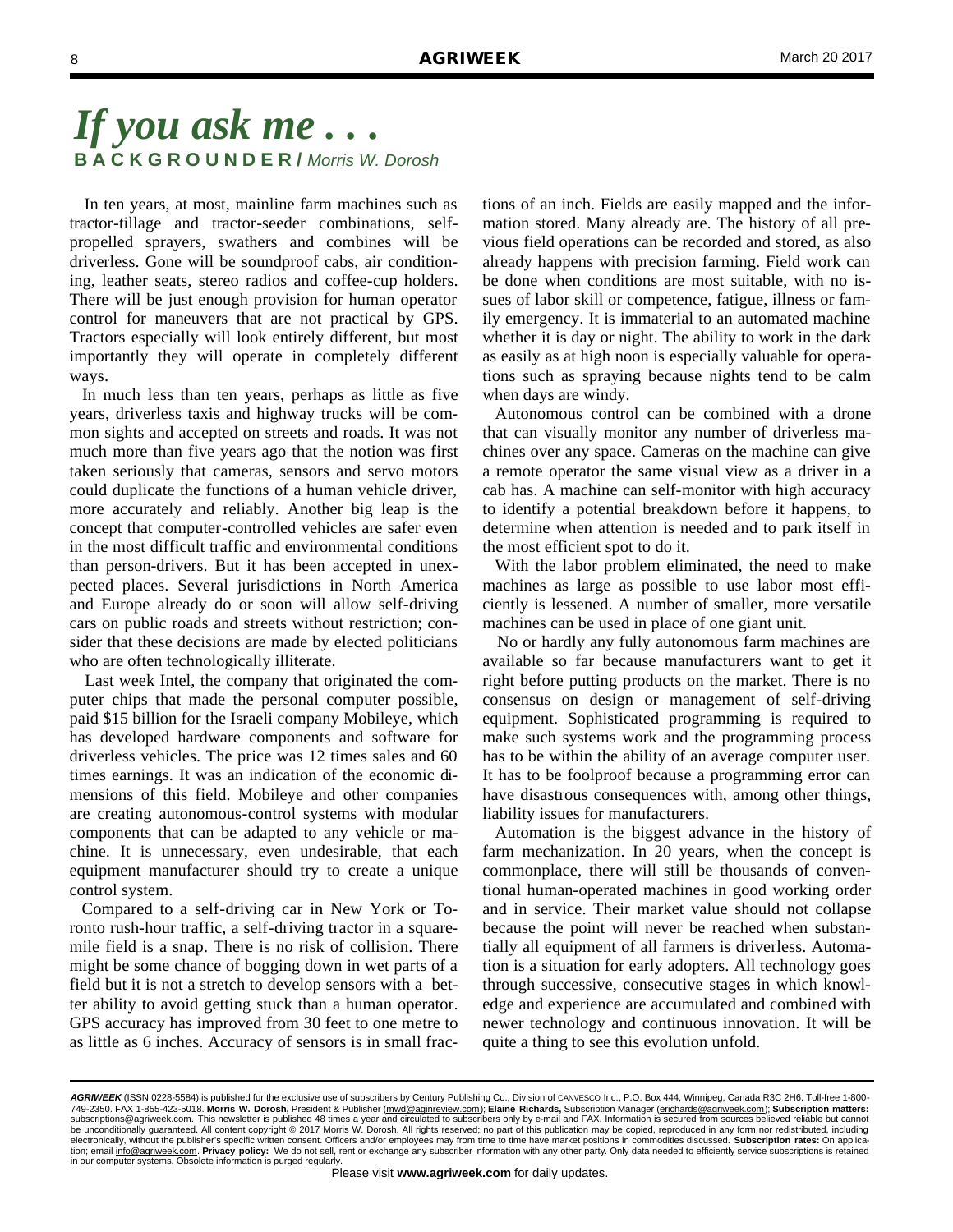The range of possibilities in the coming renegotiation of the NAFTA agreement is very wide. 'Tweak' could mean to the Trump administration what it means to normal people, or it could be a figure of legendarily imprecise speech. Canada could be in the bag with Mexico or it could be a bystander while Trump burns out his hatred for that unhappy country. Either it was not offered or foreign affairs minister Freeland did not heed advice to shut up and wait for the waters to clear. Instead, as if she were running the show, she said last week that all three NAFTA members will be at the table when the process begins. Who will be at the table depends on Trump. It is perhaps not as it should be but it is the way it is. The responsibility of Canadian politicians and negotiators is to preserve as many as possible of the benefits of NAFTA. Not Canada and not Mexico are in a position to make new demands. Canada can do very little to defend Mexico or to make a common front against the US without compromising its own interests. If you come across a 750-lb bear in the forest you don't try to overpower it. You keep low until it goes away. There is no evidence or reason to believe that in the Trudeau government there is the pragmatism, intelligence and experience needed to get through this without getting mauled.

 The supply management community has been deafeningly silent about the ominous and unique hazards it faces and it certainly is not because it has not noticed them. Chickens and eggs are irrelevant. But the dairy supply management system is face to face with extinction, it knows it and it is terrified of this government's incompetence.

 When the original Canada-US free trade agreement was negotiated exceptions for supply management were accepted by the American side because the core principle of producing only for the domestic market precluded Canadian exports of dairy products to the US. The American milk lobby readily traded the shut-out from a tiny market in Canada for perpetual relief from import competition.

 That was 29 years ago. Two things changed. One, the gap between Canadian and American dairy prices steadily widened because supply management shielded Canadian dairy farmers from competition and from the need to control costs and steadily improve efficiency. Milk prices in Canada are such that they accommodate the enormous capital cost burden occasioned by marketing board quota, without which it is illegal to milk cows in Canada. In practical terms the cost of a cow plus its quota in Canada is two cows in New York state. Prices to producers are set making full use of a monopoly environment. American dairy farmer

and processor organizations now realize they can clean the clocks of Canadian processors if allowed to sell there. The Canadian market for foods is approximately a tenth of the US market but even a tenth of the Canadian market is now significant. If the opportunity to export to Canada was not too interesting 10 or 20 years ago it certainly is now. Dairy production and prices outside of Canada gyrated wildly over the last few years for various unconnected reasons, growing the appeal of untapped export markets.

 The other is the strange case of ultrafiltered milk. It is a misleading term to describe a concentrate that includes milk solids and proteins without the butterfat or bulk. The process to extract these components was invented after the NAFTA agreement and ultrafiltered (also called diafiltered) milk is not subject to the prohibitive duties that keep out all other dairy imports. Ultrafiltered milk can substitute for whole milk in cheese, ice cream, yogurt and other processed dairy products. It is substantially cheaper than milk supplied by the Canadian marketing boards. Imports have passed \$200 million a year.

 Ultrafiltered milk is the first loophole to ever appear in the lead-pipe prohibition of dairy imports. The marketing boards first attempted to obtain a government regulation requiring that cheese could only be made in Canada from Canadian whole milk. When that failed, the marketing boards, with the cooperation of certain processors, devised a plan under which farmers could produce milk under special additional quotas for the ultrafiltered trade at prices that allow Canadian processors to compete with imports, in other words much lower world prices. Farmers quickly oversubscribed the opportunity.

 Free trade agreements do not prohibit domestic actions that displace imports. But the US dairy lobby considers the marketing board strategy an unfair obstruction to trade. The case is weak but opening of the NAFTA agreement greatly reduces the burdens of logic.

 The entire American dairy industry is now aligned to end the barriers to exports that Canadian supply management has maintained for half a century. Under the parameters for 'fair' trade that Trump propounds supply management does not have a leg to stand on. Skillful negotiation might trade off something else to keep it, as the government probably would wish, but it does not have a big pile of bargaining chips. At the moment the whole thing turns on whether the US dairy lobby can persuade the Trump administration to make a make-or-break issue out of it. Realistically, for this pressure group, falling off a log would be harder.

AGRIWEEK (ISSN 0228-5584) is published for the exclusive use of subscribers by Century Publishing Co., Division of CANVESCO Inc., P.O. Box 444, Winnipeg, Canada R3C 2H6. Toll-free 1-800-749-2350. FAX 1-855-423-5018. **Morris W. Dorosh,** President & Publisher (mwd@aginreview.com); **Elaine Richards,** Subscription Manager (erichards@agriweek.com); **Subscription matters:**  subscriptions@agriweek.com. This newsletter is published 48 times a year and circulated to subscribers only by e-mail and FAX. Information is secured from sources believed reliable but cannot<br>be unconditionally guaranteed. electronically, without the publisher's specific written consent. Officers and/or employees may from time to time have market positions in commodities discussed. **Subscription rates:** On application; email info@agriweek.com. **Privacy policy:** We do not sell, rent or exchange any subscriber information with any other party. Only data needed to efficiently service subscriptions is retained in our computer systems. Obsolete information is purged regularly.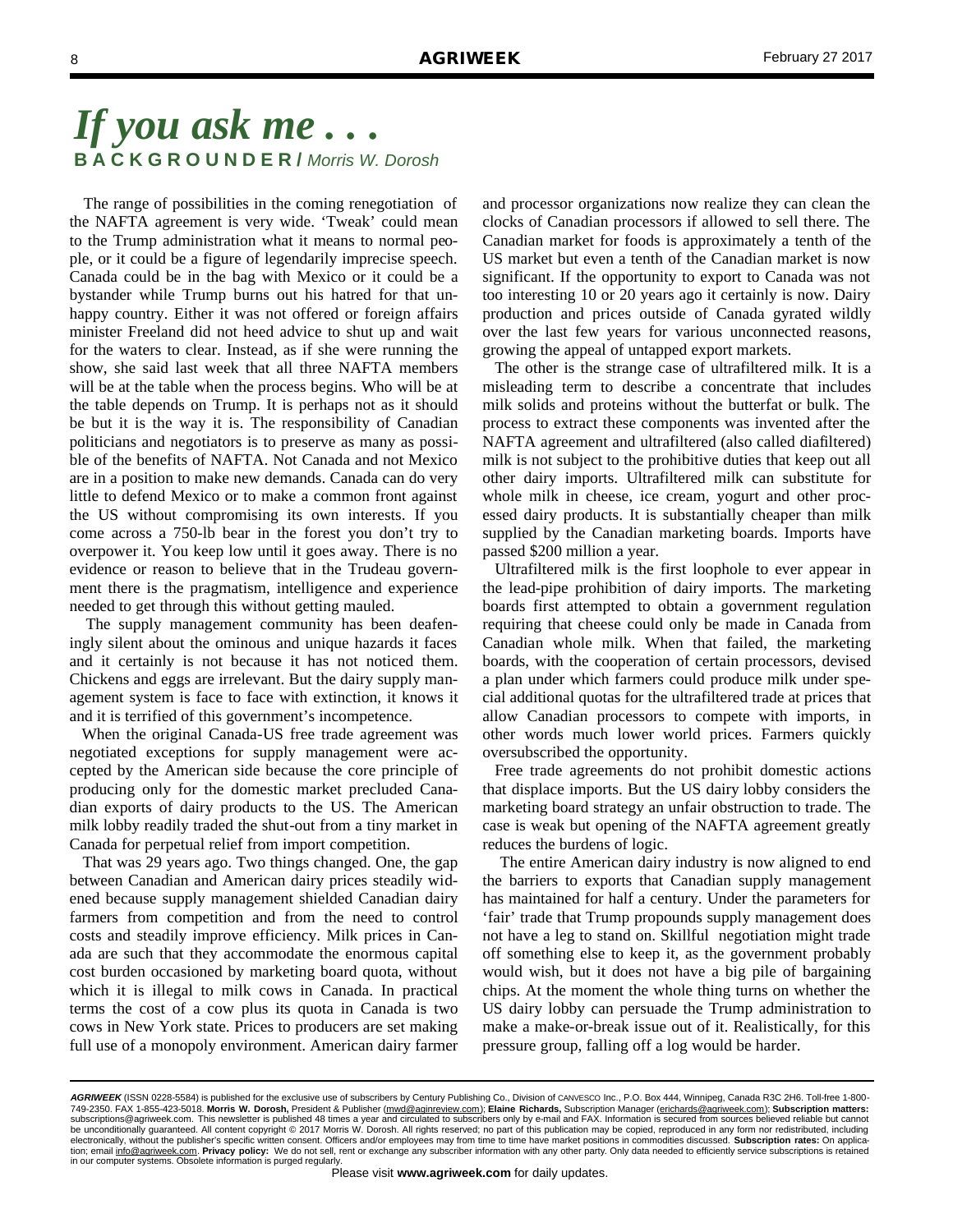For any user of petroleum energy, including farmers, agribusiness, the grain trade, consumers, there is no obvious upside to higher oil prices. A proper farm buys 100,000 litres of diesel fuel a year; 5 cents a litre is Disneyland with the grandkids in March. Higher fuel costs mean, after a one-year time lag, higher rail freight rates for grain. The higher the oil price the stronger the Canadian dollar, and a stronger dollar means weaker agricultural prices. Higher crude oil prices may lead to higher natural gas costs, which could raise fertilizer prices. If the western oil industry shrinks because prices are too low for it to stay in business, it might have useful effects on the labor shortage.

 But you can't have a thriving agricultural economy within a general national or even regional economy that is on the ropes. Oil and gas is the underpinning of western Canadian prosperity. Energy prices have always fluctuated, just like agricultural prices, but it is one thing for prices to cycle because of natural economic forces and quite another thing for prices to collapse because of an economic jihad attack by Saudi Arabia. Western Canada has been hit harder by the aggression of the Saudis than almost any other oil-producing area in the world with the possible exception of Venezuela. (Before its admittedly already dysfunctional economy collapsed because of disastrous oil prices, Venezuela was a major, dependable importer of Canadian wheat).

 In 2013 the Saudi princes decided that they could flood the world market with their oil, take the bottom out of the global market and ruin their competitors. The reallife equivalent of this would have been dropping small atomic bombs on Calgary, Houston and Bismarck. The princes were dumb enough to imagine that as oil prices fell below the cost of production other countries would just stop pumping, ceding their share of the market to them, whereupon they could restore prices to the ranges needed to sustain their offensively lavish lifestyles. Everyone but the princes could see how this would turn out. Other oil producers would reduce their costs, especially costs associated with future exploration to maintain their reserves. To the extent that they could not break even they would lose money until the inevitable result: that the Saudis themselves would cry uncle after suffering losses that even they could not afford. It turned out to be the equivalent of an economic suicide bombing.

 Saudi Arabia receives 70% of public revenue from oil exports. Between early 2014 and late 2016 it burned through \$229 billion of its foreign exchange reserves to replace reduced oil revenue. It started 2014 with \$732 billion. Even if oil prices snap back to \$60 or \$65 it may have to spend another \$100 billion before revenues and expenditures recover. Saudi Arabia cannot increase its reserves unless the benchmark price of world oil is above \$60. Bringing that price up from \$45 to \$60 will be much harder than crashing it from \$110 to \$40.

 In the two years of the Saudi-initiated oil price war, oil-related new investment made or planned worldwide dropped by \$745 billion. In 2015 alone OPEC exporters lost \$365 billion in revenue while shipping more oil; over two years 2015-16 the loss will be near \$725 billion. The number of drilling rigs active around the world dropped by 55% as of last month to 1,600 from 3,700 in October 2014. Investment in Canadian oil and gas exploration and development that had already been committed fell by \$50 billion and oil-patch employment has been reduced by at least 40,000 so far. There is no way to quantify the loss of investment that did not come into western Canada because of the Saudi oil war and the coincident, unfortunate accident of the election that gave Alberta a corrosive, incompetent NDP government.

 So the inevitable breaking point arrived. The meeting on November 30 of OPEC oil ministers went better than expected, with an agreement to reduce the nominal ceiling on its production by 1.2 million barrels a day to 32.5 million, effective January 1 for six months. Russia, not a member, also agreed to reduce its output by 300,000 barrels from the current 10 million a day. Indonesia dropped out of OPEC rather than comply. Saudi Arabia agreed to cut 485,000 from its daily output of 10 million. Crude oil prices immediately jumped. By December 1 the US benchmark price rose 12% to \$51.70 a barrel, the highest since July 2015.

 In all times and places there is no substitute for free markets. Various forces can frustrate their operation and everyone accepts that. But the Saudis are not on our side. Why are we so nice to them? What they have done in world oil is peculiarly little acknowledged while being so utterly unacceptable. The western Canadian wealth the Saudis have destroyed, the employment they have eliminated, the investment they have driven off, the financial losses they have caused to large and small western Canadian businesses are beyond calculation. We need a healthy resource industry in western Canada, and it has just been set back by years.

*AGRIWEEK* (ISSN 0228-5584) is published for the exclusive use of subscribers by Century Publishing Co., Division of CANVESCO Inc., P.O. Box 444, Winnipeg, Canada R3C 2H6. Toll-free 1-800- 749-2350. FAX 1-855-423-5018. **Morris W. Dorosh,** President & Publisher (mwd@aginreview.com); **Elaine Richards,** Subscription Manager (erichards@agriweek.com); **Subscription matters:**  subscriptions@agriweek.com. This newsletter is published 48 times a year and circulated to subscribers only by e-mail and FAX. Information is secured from sources believed reliable but cannot<br>be unconditionally guaranteed. electronically, without the publisher's specific written consent. Officers and/or employees may from time to time have market positions in commodities discussed. **Subscription rates:** On application; email info@agriweek.com. **Privacy policy:** We do not sell, rent or exchange any subscriber information with any other party. Only data needed to efficiently service subscriptions is retained in our computer systems. Obsolete information is purged regularly.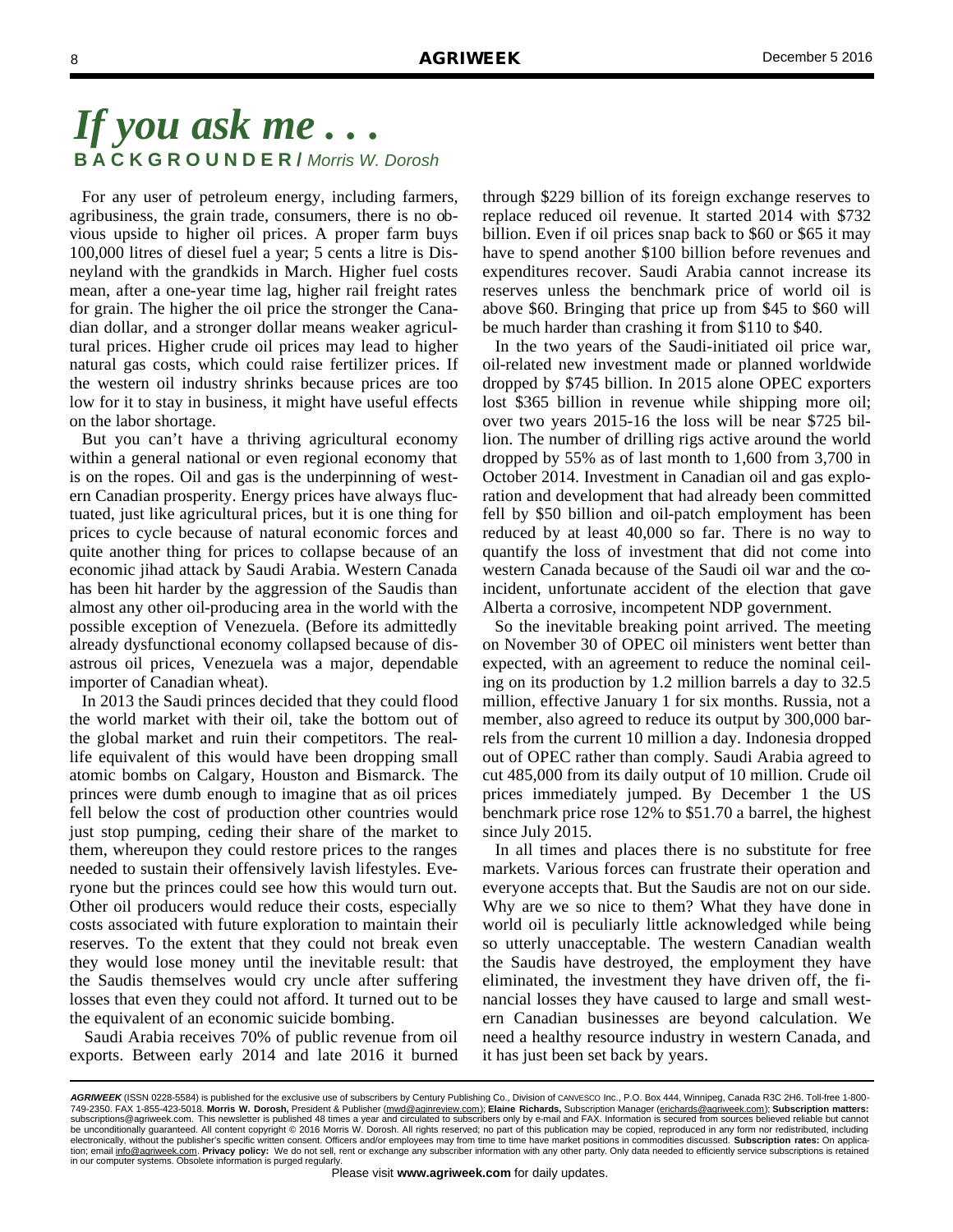In a properly ordered world people who use cars and trucks would pay the cost of building and maintaining the roads they depreciate. Those who use subways and public transit would pay for those costs. People who drink water would pay for the facilities that pump, filter and deliver it. People who use bathrooms would pay for the sewers and treatment plants that accommodate them, and only those, in proportion to their contribution. People who fly in jet planes would pay for airports and air traffic control. People who beget children would not hand them over to the state to be raised, but would raise them themselves at their expense as their parents raised them. And so on and so on.

 That is not the world according to Trudeau The (really) Younger. In the scheme of things presented in last week's tragicomic economic statement, taxpayers in Vanguard will chip in for subways in Vancouver. Taxpayers in Outlook will contribute to a light rail line in Ottawa. It is not contemplated that the residents of Vanguard should get anything from the taxpayers of Vancouver. How many voters are there in Vanguard? The government will suck \$25 billion out of the rest of Canada to assist public transit in six largest cities, which should be paying their own way, and which could do so if the layers of government above them would stop bottle-feeding them in search of their votes.

 In all, this government plans to redistribute \$180 billion over the next decade in ways that it unilaterally selects in places it picks. This is the infrastructure plan, the one that is supposed to kick-start the economy and create untold thousands of 'Middle Class' jobs.

 The government has figured out that employment is created only when and to the extent that there is a requirement for the fruits of labor. Notwithstanding anything it said a year ago in the election campaign the Liberal government does not really expect economic growth rates or prosperity gains sufficient to create market demand for goods and services needed to reach reasonable employment and unemployment rates. So it intends to create artificial demand from public works. This is a staggering economic and social engineering experiment. Public projects are heavy construction which employs few people with particular skills, of which there is already a shortage, and many big yellow machines. The selection of projects to be supported will be political and subject to no economic tests or disciplines.

 It will be paid for by borrowed money. The Trudeau government considers fiscal prudence to be, well, prudish. It is quaint, outdated and not cool. Balanced budgets are so 1990. Wait until this grand plan kicks in. Incomes will soar and so will tax collections from the hugely enlarged Middle Class. Everyone will be above average. The (at least) \$130 billion that will be deliberately added to the federal debt over the next decade will be as small change. Deficit financing is the future, the smart new invention. This is the way of youth, optimism, confidence, innovation, enthusiasm. The government *can so* borrow its way out of economic stagnation.

 What an ugly irony that the last federal political leader to recognize that government must live within its means was the otherwise revolting NDP Mulcair.

 Of 86 pages in the economic paper 50 are crude, unalloyed Liberal party propaganda complete with intelligence-insulting made-up Josh-and-Josee vignettes. The parts about the Canadian Infrastructure Bank and foreign investment should have been presented in the format of a comic book. The idea of the CIB is only weeks old but already it is a fact. It is without history, example or precedent, but the finance minister Morneau, by far the most disappointing character of this head-in-the-clouds cast, already knows that institutions have been impatiently waiting for just this chance to pour billions of shareholders' and clients' assets into an untried, ephemeral, politician-directed pretend bank. Trudeau I did everything but build a wall to keep foreign investment and ownership out. To Trudeau II foreign investment is a necessity and a cute web site and a few salesmen will get all we need. In a zero-return world the custodians of international capital are looking under every rock for opportunities. They are not finding them in a Canada obsessed with carbon, run by social workers and incapable of keeping a few punks, kooks and geeks from blocking world-class wealth-creating projects such as pipelines. This is not where private money wants to be.

 This scheme is irresponsible, immoral, reckless, inevitably disastrous. Unfortunately the voting public cannot be counted on for the perception and cognitive capacity to see through this. Trudeau II is already most of the way to his second term and maybe a third. Little of the public will connect the dots of the coming catastrophe to its source. The prettified prince will rule until familiarity breeds contempt.

*AGRIWEEK* (ISSN 0228-5584) is published for the exclusive use of subscribers by Century Publishing Co., Division of CANVESCO Inc., P.O. Box 444, Winnipeg, Canada R3C 2H6. Toll-free 1-800- 749-2350. FAX 1-855-423-5018. **Morris W. Dorosh,** President & Publisher (mwd@aginreview.com); **Elaine Richards,** Subscription Manager (erichards@agriweek.com); **Subscription matters:**  subscriptions@agriweek.com. This newsletter is published 48 times a year and circulated to subscribers only by e-mail and FAX. Information is secured from sources believed reliable but cannot<br>be unconditionally guaranteed. electronically, without the publisher's specific written consent. Officers and/or employees may from time to time have market positions in commodities discussed. **Subscription rates:** On application; email info@agriweek.com. **Privacy policy:** We do not sell, rent or exchange any subscriber information with any other party. Only data needed to efficiently service subscriptions is retained in our computer systems. Obsolete information is purged regularly.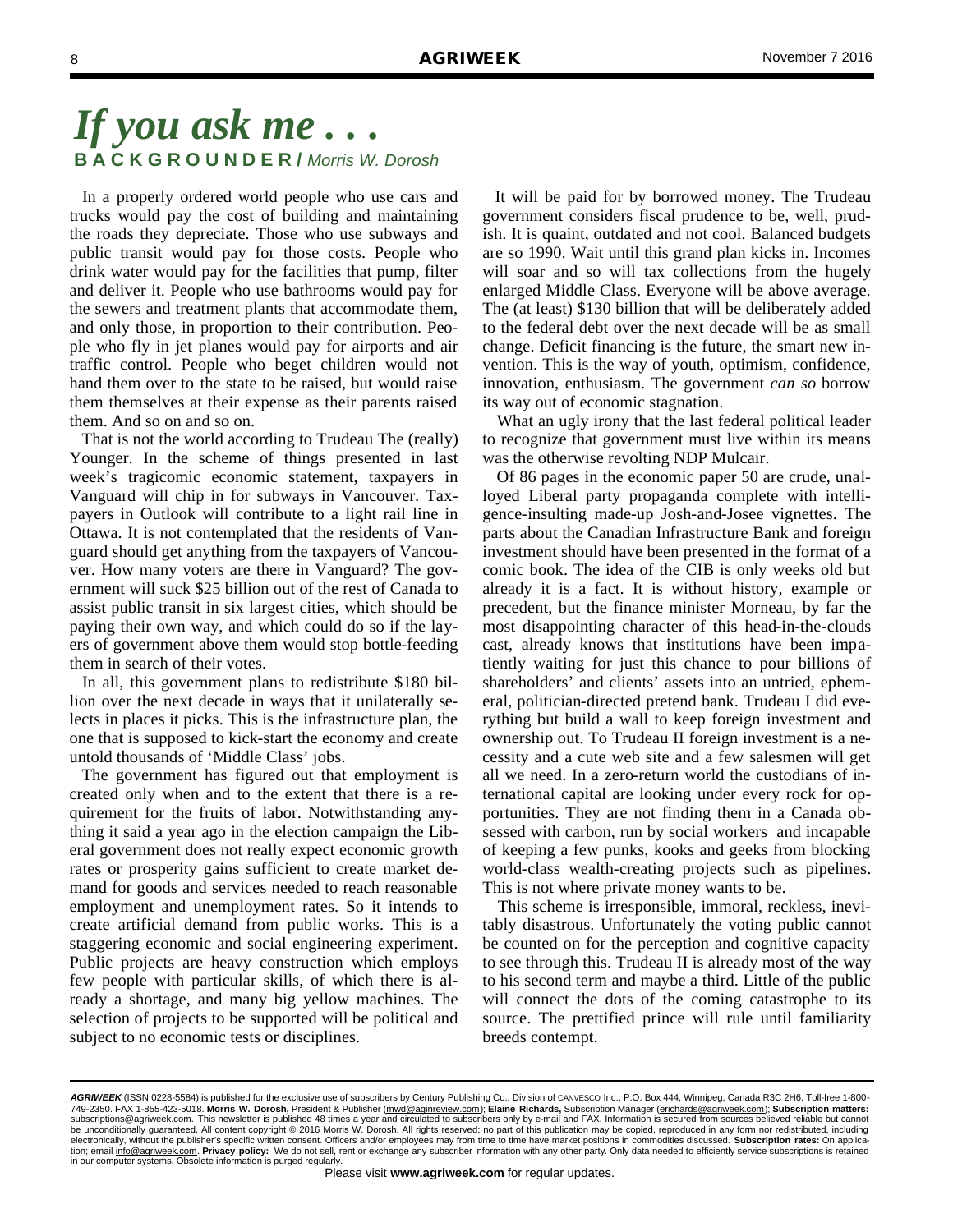The term 'commission' as part of the name of an entity invokes official standing and function. Universally it means a creature of some level of government with regulatory, policy-designing, decision-making, conflict-resolving, dispute-settling or appellate functions, whose members are selected and appointed by a legitimate public authority.

 Don't try to use 'ecofiscal' at Scrabble. It is not a word, but an invention of the folks behind Canada's Ecofiscal Commission, a murky outfit formed in 2014 by selfappointed 'commissioners' who have appropriated 'commission' something like, for instance, Trump University uses 'university'. The 'commissioners' are academics, including retirees, with the self-assigned vision of "a thriving economy underpinned by clean air, land, and water." To pump up its profile, a dozen or so familiar public figures, some of them politicians of yore such as Paul Martin, Bob Rae and Mike Harcourt, have been persuaded to allow the use of their names and headshots as 'advisors'. The socalled commission does not solicit or accept donations, which instantly differentiates it from every other non-profit organization. Apparently it is financed by certain littleknown private foundations, though an annual report for 2015 offers no financial information.

 If the Ecofiscal Commission sounds like a carbon tax front it's because it is. It is a lobby and pressure group on the same side with Greenpeace and David Suzuki. Since its formation it has published several reports which have more of the look, feel and smell of time-share brochures than serious economic exploration. All urge arbitrary, top-down public policy to penalize or reward activity with the aim, according to standard dogma, of reducing pollution and slowing climate change. In other words, carbon taxation.

 Little of this stuff came to general attention until last week, when a 74-page report was released contending that biofuels (ethanol and biodiesel) are ineffective and inefficient ways to reduce greenhouse gas emissions. It advises that all forms of government support, including subsidies and mandatory blend regulations, be abolished. The report somehow caught on. Since Canadian newspapers, TV and radio stations and web sites spend their time copying from each other, it got brief but very wide coverage. It was not objective or balanced coverage, but capsulized the most headline-worthy talking points to leave the average reader with the strong conclusion that biofuels are irredeemably bad, on the authority of this big-shot commission.

 The 'study' claims that current ethanol policies of the federal and provincial governments cost consumers \$640 million a year, for a three-year total (2012-15) of a staggering \$1.3 billion. Biodiesel policies cost another \$500 million. For that Canada's greenhouse gas emissions were reduced by a paltry 3 million tonnes a year. The cost per tonne of carbon dioxide not emitted was calculated at \$180 for ethanol and \$128 for biodiesel. The estimates are based on the so-called full life cycle, which includes everything that biofuel critics could think of to minimize benefits and maximize attributable costs. Some even include the energy used to make the farm equipment that grows the crops that make the ethanol.

 Every measure of environmental pollution is an assumption that can be proven only by using other assumptions. The range of methodology is nearly infinite. The promoter of a pre-conceived point of view can pick from a long menu of items that can be assembled in any combination like Leggo blocks to purport to support any conclusion. This report has it all, but just one example is the figure of \$640 million as a consumer burden of ethanol. It works out to a cost over and above gasoline of \$2.25 per litre, a figure so ridiculously impossible as to discredit the whole thing. Ethanol is currently more expensive than gasoline but only because crude oil is temporarily half-priced.

 An ethanol industry has not developed in Canada outside of Ontario, where corn is available and economics match those of the US midwest. About 40% of ethanol used in this country is imported from the US. In the US corn use for ethanol is and has been for two decades 35% of production. World agricultural prices are derived from American prices. If not for the consumption of corn for renewable fuel, two things would have happened: agricultural prices would have gone into permanent, catastrophic collapse around 1995 and the agricultural capacity of North America would have been reduced by 10 to 15%. Government supports of farm income and farm subsidies would have dwarfed those of the 1980s. While there are massive grain surpluses at the moment, the cropping system would not be large or productive enough to meet future needs or able to compensate for sudden crop failures. Renewable energy from crops is a godsend to the food security of the world. Even if its contribution to cleaner air were zero it would be sound and good policy to substitute infinitely replaceable energy for exhaustible fossil energy. Renewable fuels are a boon to agriculture. Carbon pricing is a bane that will penalize farmers and food production in unique ways to the detriment of the whole economy.

 The renewable fuel sector is at a crossroads. It is under steadily more vicious attack in the US in this time of oil surpluses, particularly from Big Oil to whom the next US president and Congress may be more beholden. In Canada most government support programs expire on or before March 31 2018 and there is no talk of extension.

 The world does not need more pompous, theorizing biofuel attackers. It needs more energetic, common-sense biofuel defenders.

*AGRIWEEK* (ISSN 0228-5584) is published for the exclusive use of subscribers by Century Publishing Co., Division of CANVESCO Inc., P.O. Box 444, Winnipeg, Canada R3C 2H6. Toll-free 1-800- 749-2350. FAX 1-855-423-5018. **Morris W. Dorosh,** President & Publisher (mwd@aginreview.com); **Elaine Richards,** Subscription Manager (erichards@agriweek.com); **Subscription matters:**  subscriptions@agriweek.com. This newsletter is published 48 times a year and circulated to subscribers only by e-mail and FAX. Information is secured from sources believed reliable but cannot<br>be unconditionally guaranteed. electronically, without the publisher's specific written consent. Officers and/or employees may from time to time have market positions in commodities discussed. Subscription rates: On applica-<br>tion; email <u>info@agriweek.c</u> in our computer systems. Obsolete information is purged regularly.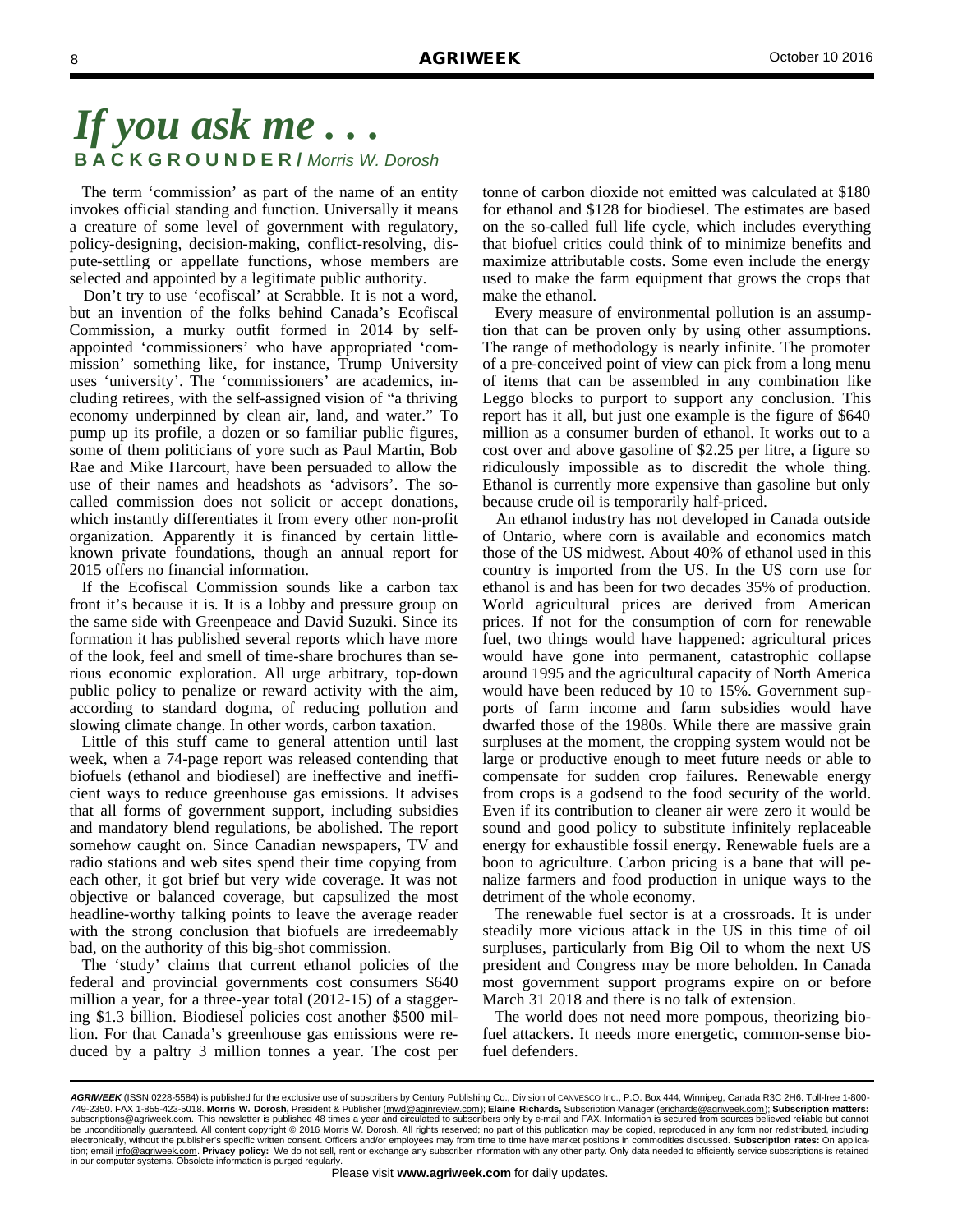A year ago, in an election campaign TV commercial that was regarded as clever in those circles, the now prime minister said "In my plan, we will kick-start the economy by investing in jobs and growth and lowering taxes for our middle class." Today, nearly a quarter through his term, the glamor prime minister is kicking it in the teeth, at least that part of it west of West Hawk Lake.

 There are scarcely words to describe what is going on with pipeline projects and what this government is allowing to happen. Oil prices in Alberta would have increased since 2015 if pipelines first proposed up to a decade ago had been allowed to be built. It is bad enough that world oil prices have tanked as the Saudi Arabian and some of its Middle East cohorts do an economic jihad against the oil industries of the rest of the world. Meanwhile crude oil in Alberta is bottled up in Alberta because there is not enough capacity to move it out to markets and clean the Saudis' clock in North America.

 There has been an American education president, a war-on-poverty president and a war-on-drugs president. Today they have a useless president. The act of blocking the XL pipeline into the US was a single-handed act of economic aggression which the Harper government did not have time to answer, but which the Trudeau government, for all intents and purposes, accepts and applauds. Imagine that Russia invades a part of the Canadian arctic and the prime minister travels to a gala ball put on by the occupying commander.

 The events surrounding the Energy East pipeline would be the last straw if one could be confident that still worse is not ahead. When a few geeks and kooks who have no legitimate standing can derail, frustrate and tie up a regulatory process that is already systemically designed to make progress and economic development as close as possible to impossible, it is an abdication of a principal responsibility of a national government. There is no rational pretext on which this project should be delayed. There is no case for importing Saudi Arabian oil into eastern Canada while there is a surplus of domestic oil and a ready means to transport it from a world-class Canadian energy-producing region. Energy East consists of converting an existing gas pipeline to carry oil. The gas pipeline is available because a large part of the eastern Canadian market for natural gas is being supplied by frack gas from Pennsylvania and New York State. This gas flows freely into Canada while Canadian oil into the US is denied. (Fracking is on thin ice if the US election ends up where it is heading, but that's another story).

 There are proposed pipeline projects in Canada stalled by self-destructive regulatory processes and political policy that if allowed to proceed would ignite an instantaneous economic, development and construction boom. There would be billions in new capital investment and such a torrent of job creation as to cause labor shortages. All that is required is a competent, responsible government in Ottawa. It does not even require a competent, responsible government in Edmonton.

 No responsible government would allow such projects to be kidnapped and held for ransom by the native lobby. The law, contained in unclear statutes and treaties of 150 years ago interpreted by a Supreme Court that takes the first word of its name literally, requires that native leaders must be consulted about development that takes place on their reservation land. Consultation means different things to different people. To the native lobby it means the power to allow or disallow development, overruling at will the authority of the elected national government. We all know how far a non-aboriginal BC rancher or any private landowner would get with such tactics.

 Only a small and manageable fraction of opposition to pipelines is based on the matter of pipeline safety. Most of it is actually opposition to petroleum extraction and a full frontal attack on oil and gas exploration and production. This faction has already succeeded to stunning extent, aided by the world oil surplus. The petroleum sector of the west is shrinking, starving for capital, shedding valuable employees and losing its capacity to even maintain output through replacement exploration and new oilsands facilities.

 The three agents of the apocalypse are Trudeau, Notley and Wynne. Nothing can be done in the immediate term. Regime change is needed. In Alberta the non-socialist parties must unite into a common front to purge the NDP forever. The national Conservative leadership process had better get its act together to present a viable leader before we end up with a Canadian edition of the Donald Trump Flying Circus.

*AGRIWEEK* (ISSN 0228-5584) is published for the exclusive use of subscribers by Century Publishing Co., Division of CANVESCO Inc., P.O. Box 444, Winnipeg, Canada R3C 2H6. Toll-free 1-800- 749-2350. FAX 1-855-423-5018. **Morris W. Dorosh,** President & Publisher (mwd@aginreview.com); **Elaine Richards,** Subscription Manager (erichards@agriweek.com); **Subscription matters:**  subscriptions@agriweek.com. This newsletter is published 48 times a year and circulated to subscribers only by e-mail and FAX. Information is secured from sources believed reliable but cannot<br>be unconditionally guaranteed. electronically, without the publisher's specific written consent. Officers and/or employees may from time to time have market positions in commodities discussed. **Subscription rates:** On application; email info@agriweek.com. **Privacy policy:** We do not sell, rent or exchange any subscriber information with any other party. Only data needed to efficiently service subscriptions is retained in our computer systems. Obsolete information is purged regularly.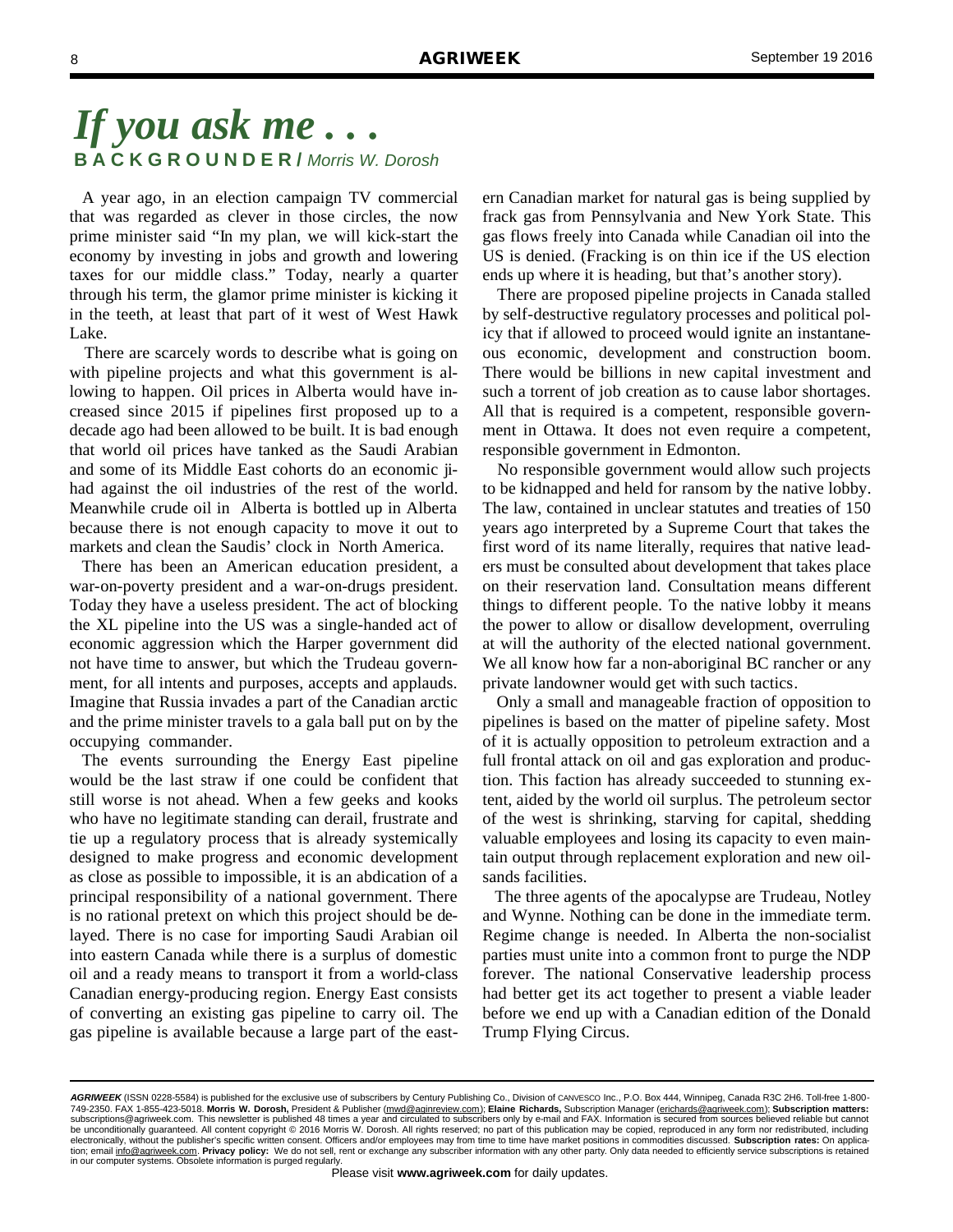Say that you have come to the store to buy some sugar. Only you know what amount you need. If you have been buying 10-kg bags regularly but today you only want five kg, it is not open to the storekeeper to question or challenge your decision. You might explain yourself out of civility but you are under no obligation to do so, nor to continue to buy the accustomed amounts in the future, nor to continue to patronize the same store.

 That is the part of the canola dockage dispute with China that the Trudeau government does not understand. Last week, during a state visit by the prime minister and his usual Sardar-worthy entourage, the Chinese agreed to defer application of the tightened dockage regulation without setting a new date. The can was merely kicked out of the way so as not to mar the festivities.

 The Chinese government, learning from the ample failures of central planning, does not micro-manage companies or industries. Its economic miracle derived from allowing state and private enterprises to make business decisions based on economic outcomes. A mechanism such as a quota on foodstuff imports would interfere with this principle and violate international trade agreements. The Chinese government's zeal for commodity supply security and the need to support prices for hundreds of millions of subsistence farmers led some years ago to a scheme of government reserves of staple food commodities. Reserves, among others, contain almost half of the entire world wheat carryover plus huge amounts of corn, soybeans and vegetable oils. Economic stress has forced a crash program to shrink these reserves. Excess stocks are being auctioned to end users, but auction prices are often higher than conventional sources.

 Canola oil in the reserve was purchased from processors to maintain their crush margins as well as for supply security. For some time Chinese oilseed crushers have been able to extract oil more cheaply from imported seed and are not aggressive auction bidders. So Chinese authorities concocted the blackleg disease chimera to slow canola imports and force vegetable oil end users to draw from the government overstock.

 The Chinese scheme is crude. Its government contends that the fungal disease blackleg can be introduced into its own crops in canola dockage (bits of stems, trash, debris and foreign matter). Dockage is present in all commercial grain. The international and Canadian standard for canola is 2.5%, which is incorporated in the Canadian statutory grading system. The Chinese lowered it to 1%. If a risk is posed by 2.5% it is also posed by 1%, but the

biggest flaw in this position is that the only way that clean Chinese fields can be infected is if uncleaned Canadian canola meant for processing is used as seed for planting. Most Canadian canola is genetically modified, and while GMO varieties are accepted for processing they are not allowed to be grown in China. GMO seed technology is also protected by international intellectual property rights conventions.

 If it really wanted to stop all imports, China would impose a zero tolerance for blackleg spores. The controversy actually started in 2009 when exactly that was done. Canadian canola exports initially dropped sharply, but soon normalized as the restriction accomplished its purpose and was quietly eased. Contrary to what is contended, Canada is at no risk whatsoever of losing a \$2 billion canola market in China. It is facing a temporary slowdown in demand. China is self-sufficient in most basic crops and is a large producer of oilseeds but its geography and climate prevent it from meeting all of its needs. China is the biggest importer of soybeans as well as canola; this year it will absorb 24% of total world soybean production. It is also a large buyer of palm oil. It cannot get on without external supplies. No other exporter has the supply to displace Canadian canola in China. Whatever China does not take will readily find other buyers.

 Canola seed is delivered by Canadian growers to buyers with dockage content ranging from around 1.5% to above 4%. All seed is cleaned or blended to meet the current 2.5% limit. The Chinese market can be served within a 1% dockage specification by reserving the cleanest seed for China or through additional cleaning. Some Canadian grain companies are already doing so.

 Most of the extensive accounts in the general media are laughably inaccurate and distorted, as if there were a political and economic crisis. Understandably, the Chinese did not expect that the Canadian government would assign this incident such a high political profile. But the Trudeau government thought it saw a chance to show that it is no pansy in trade matters and also that it really is sensitive to issues important to western agriculture. Like weak, inexperienced administrations everywhere, it does not know how to pick its playing fields. It has needlessly created friction and uncertainty at home and in China that may impair future trade dealings and canola sales. Its top ministers, for all their fancy degrees and academic qualifications, cannot tell good advice from bad advice.

*AGRIWEEK* (ISSN 0228-5584) is published for the exclusive use of subscribers by Century Publishing Co., Division of CANVESCO Inc., P.O. Box 444, Winnipeg, Canada R3C 2H6. Toll-free 1-800- 749-2350. FAX 1-855-423-5018. **Morris W. Dorosh,** President & Publisher (mwd@aginreview.com); **Elaine Richards,** Subscription Manager (erichards@agriweek.com); **Subscription matters:**  subscriptions@agriweek.com. This newsletter is published 48 times a year and circulated to subscribers only by e-mail and FAX. Information is secured from sources believed reliable but cannot<br>be unconditionally guaranteed. electronically, without the publisher's specific written consent. Officers and/or employees may from time to time have market positions in commodities discussed. Subscription rates: On applica-<br>tion; email <u>info@agriweek.c</u> in our computer systems. Obsolete information is purged regularly.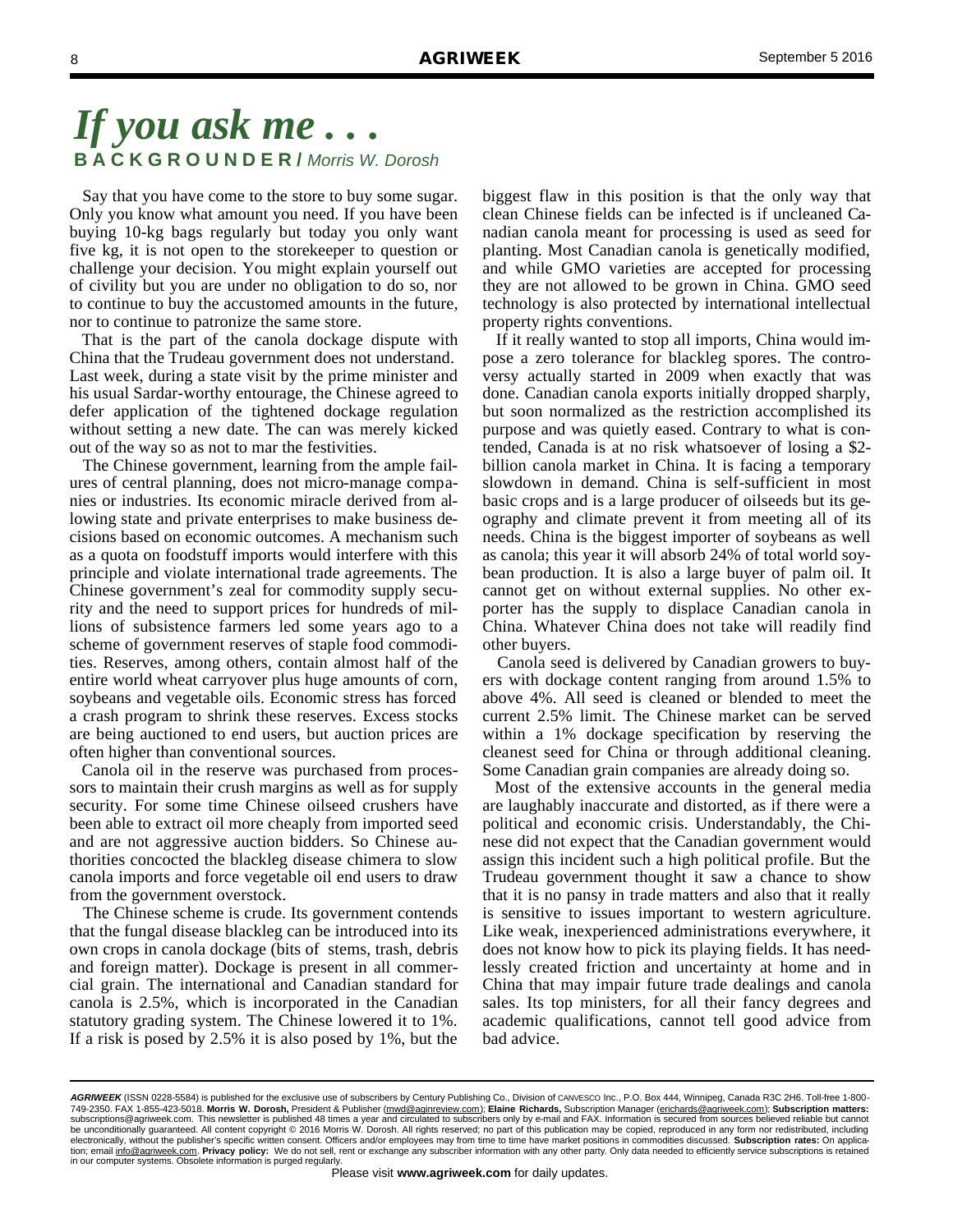Extended 10-year outlooks for the world agricultural economy are regularly prepared by several credible agencies, attempting to project crop and meat production, supply, demand, prices and trade using broad economic statistics and indicators such as population trends and economic growth to estimate demand and trend-line conditions in agricultural production. No 10-year forecast will ever be highly accurate (and therefore reliable) because of the numerous unforeseeable events than can upset these theoretical calculations. However they are worth noting by anyone who plans to stay in agriculture or agribusiness for more than a short time.

 For several years now such forecasts (including from the US agriculture department) have drawn attention to the persistent decline in the rate of world population growth (especially in developed and developing countries) and the capacity of world agriculture to increase output even under handicaps assumed to be just ahead from global warming. The idea that the world faces unmanageable or difficult-to-manage challenges in providing enough food for a ballooning population is pretty much obsolete. The global population is no longer ballooning and agricultural productivity is rising, primarily due to advancing technology which increases output while reducing resource use.

 Right in line is the latest joint annual 10-year World Agricultural Outlook report from the United Nations FAO and the OECD. It says flat out that higher farm productivity and increasing planted area will easily meet increases in global food demand over the decade. Yield improvements will account for about 80% of the increase in crop production. The result will be stable prices at close to historic levels.

 The main interest of the FAO-OECD is malnutrition in the poor parts of the world, not agricultural prosperity, so they welcome low and stable prices. Profitable and stable prices for growers are not their concern. If agricultural productivity expands at the current trend rate and even with no major public policy action to reduce world hunger, the number of undernourished people will drop from about 800 million now to 650 million by 2025. However hunger will not be eliminated by 2030, the UN's target, unless more aggressive action is taken.

The report authors consider the decline in prices for the

main crops, livestock and fish products since 2015 as marking the end of an era of strong food and commodity markets. World crop prices fell further from 2012 peaks, meat prices fell from records set in 2014 and dairy product prices continued declines that began in 2013. Price declines were due to high production and several years of supply accumulation, weakening demand partly due to a general world economic slowdown and lower oil prices which reduced production and transportation costs.

 Going forward, crop production is projected to increase at about 1.5% a year globally, but by upwards of 2% a year in certain regions where potential to improve productivity is higher or where it starts from a lower baseline.

 It predicts that crop prices after inflation adjustment will be relatively flat over the 2016-2025 period. However livestock prices will rise relative to crops with strong growth in meat demand from emerging economies. Demand for coarse grains and protein meals will rise faster than for food grains as consumption of animal feed increases. Coarse grain prices will be more likely to rise than those of wheat and rice.

 Global meat production is projected to be 16% higher in 2025 than currently, compared to an increase of 20% in the previous decade. Although developed countries will still account for half of global meat exports by 2025, their share will decrease. The exception is Brazil, which will contribute about half of the expected increase in global meat exports.

 World food and agricultural trade is expected to grow by 1.8% annually over the next 10 years, a sharp drop from 4.3% annually over the past decade. Consumer food prices are expected to be less volatile than prices received by primary producers, for reasons not well explained. The outlook said most agricultural exports will continue to originate from only a few countries able to produce large surpluses to their internal needs. China will remain a dominant import market for certain commodities, notably soybeans because its own agricultural resources are not suited to their production. Properly functioning international markets will be essential in enabling food flows from surplus to deficit regions. Government policy should encourage increased agricultural productivity in sustainable ways.

*AGRIWEEK* (ISSN 0228-5584) is published for the exclusive use of subscribers by Century Publishing Co., Division of CANVESCO Inc., P.O. Box 444, Winnipeg, Canada R3C 2H6. Toll-free 1-800- 749-2350. FAX 1-855-423-5018. **Morris W. Dorosh,** President & Publisher (mwd@aginreview.com); **Elaine Richards,** Subscription Manager (erichards@agriweek.com); **Subscription matters:**  subscriptions@agriweek.com. This newsletter is published 48 times a year and circulated to subscribers only by e-mail and FAX. Information is secured from sources believed reliable but cannot<br>be unconditionally guaranteed. electronically, without the publisher's specific written consent. Officers and/or employees may from time to time have market positions in commodities discussed. **Subscription rates:** On application; email info@agriweek.com. **Privacy policy:** We do not sell, rent or exchange any subscriber information with any other party. Only data needed to efficiently service subscriptions is retained in our computer systems. Obsolete information is purged regularly.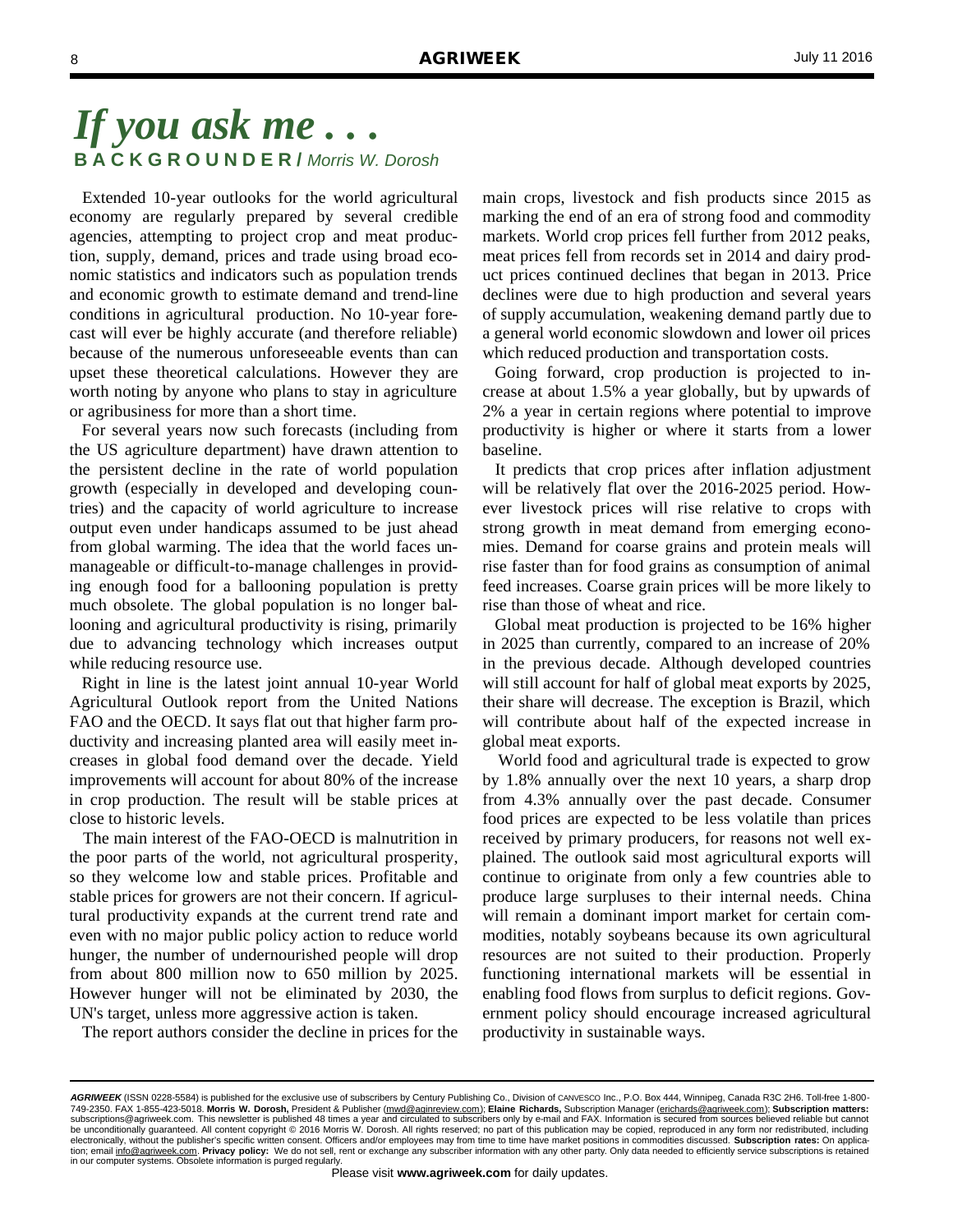For five days the Vancouver-based Earls restaurant chain haughtily defended a decision to switch to 'certified humane' beef from Creekstone Farms in Kansas for the beef for its 66 just-above-fast-food Canadian restaurants. On the sixth day it changed its mind as the uproar over eschewing Alberta beef swamped the kudos from the eco-freaks and food-fearers. It will continue to use Canadian and American beef, neither exclusively, as it has always done. Its president said the company "made a mistake", however he did not say that it was one of the stupidest marketing blunders to date in the industry-wide drive to profit from and exploit public ignorance and superstition about food safety and food production.

 Earls completely misjudged the public's perception of the issues. The chain uses 900,000 kg of beef a year, which is .09% of Canadian beef consumption. It thought its customers would find the opportunity to eat humanely-raised, hormone-free beef a few times a year while consuming conventional beef the rest of the time so appealing as to create a competitive advantage. Instead, customers and others flooded the social media and newspapers with outrage that a Canadian restaurant company would make the decision to avoid Canadian beef.

 Now the company will "work with local ranchers" (how local? Around Vancouver?) to build a supply of 'acceptable' beef. Of course the beef it has always obtained in Canada has always been totally acceptable. It will return to its previous sourcing practices. It does not have the market share, demand or profit margin to have meat custom-produced to its specifications. It was not its customers who raised a cry for Kansas beef.

 It never did tell customers much about Creekstone Farms. It is not a farm but a giant slaughterhouse owned by Sun Capital Partners of Boca Raton Florida, a private equity firm that does buyouts, flips and other financial adventures. Creekstone processes so-called humane, conventional and halal beef at the same location. In halal slaughter for the Muslim trade, cattle are hoisted on the rail while still alive, have their throats slit and slowly bleed to death. Talk about animal cruelty.

 To quote from its web site: *"At Creekstone Farms we process only the finest Premium Black Angus Beef, all born and bred in the USA. Not Mexico or Canada.."* Also that "*Creekstone's beef program is one of the few that has been certified by the USDA."* USDA certification is available to anyone and simply confirms that a processor follows ISO HACCP (Hazard Analysis and Critical Control Point) practices. At least 148 companies including all large meat processors are so certified.

 The 'Certified Humane' designation is conferred by an allegedly non-profit organization called Humane Farm Animal Care, one of many that certify farms as being run according to organic and other standards. If it is a nonprofit it is run according to the purest profit principles. It charges its inspectors out at \$600 a day and gets a cut of every gallon of milk, pound of meat and dozen eggs that its 'certified' clients sell.

 'Certified Humane' beef is supposed to be raised without the use of antibiotics, hormones or steroids and therefore has no residues of these substances. All Canadian beef (and all American beef however raised) is just as antibiotic-free, hormone-free and steroid-free and always has been. Traces of hormones produced naturally in the body of the animal are the same whether or not they have been supplemented. Pre-slaughter withdrawal periods apply. Tolerances for residues are set at a tiny fraction of levels that could possibly have any effect on persons consuming it. Beef is constantly monitored for residues and meat in which any are found is not allowed to enter the human food supply. Ironically, compared to chickens in cages and sows in crates, cattle are treated altogether humanely in all production situations. Cattle being raised on grass until they are placed in feedlots for the final 120 days of their growth period are free to roam and graze at will as if in the wild.

 This is all a monumental scam into which the Earls chain was sucked because it thought enough of its customers have been scammed. Of course there is a customer-is-always-right component. If a demand develops for something, no matter how irrational, free enterprise dictates that this need should be met. Catering to misinformed and misguided but well-heeled customers is a good and legitimate business. The customer who irrationally wants something because she has been brainwashed is still a customer. No amount of science, fact or logic will ever dissuade those of a certain persuasion that the food industry and 'industrial agriculture' are not out to poison them for fun and profit.

 This is a fad and a niche, not the future of food and not an enlightenment or an awakening.

*AGRIWEEK* (ISSN 0228-5584) is published for the exclusive use of subscribers by Century Publishing Co., Division of CANVESCO Inc., P.O. Box 444, Winnipeg, Canada R3C 2H6. Toll-free 1-800- 749-2350. FAX 1-855-423-5018. **Morris W. Dorosh,** President & Publisher (mwd@aginreview.com); **Elaine Richards,** Subscription Manager (erichards@agriweek.com); **Subscription matters:**  subscriptions@agriweek.com. This newsletter is published 48 times a year and circulated to subscribers only by e-mail and FAX. Information is secured from sources believed reliable but cannot<br>be unconditionally guaranteed. electronically, without the publisher's specific written consent. Officers and/or employees may from time to time have market positions in commodities discussed. **Subscription rates:** On application; email info@agriweek.com. **Privacy policy:** We do not sell, rent or exchange any subscriber information with any other party. Only data needed to efficiently service subscriptions is retained in our computer systems. Obsolete information is purged regularly.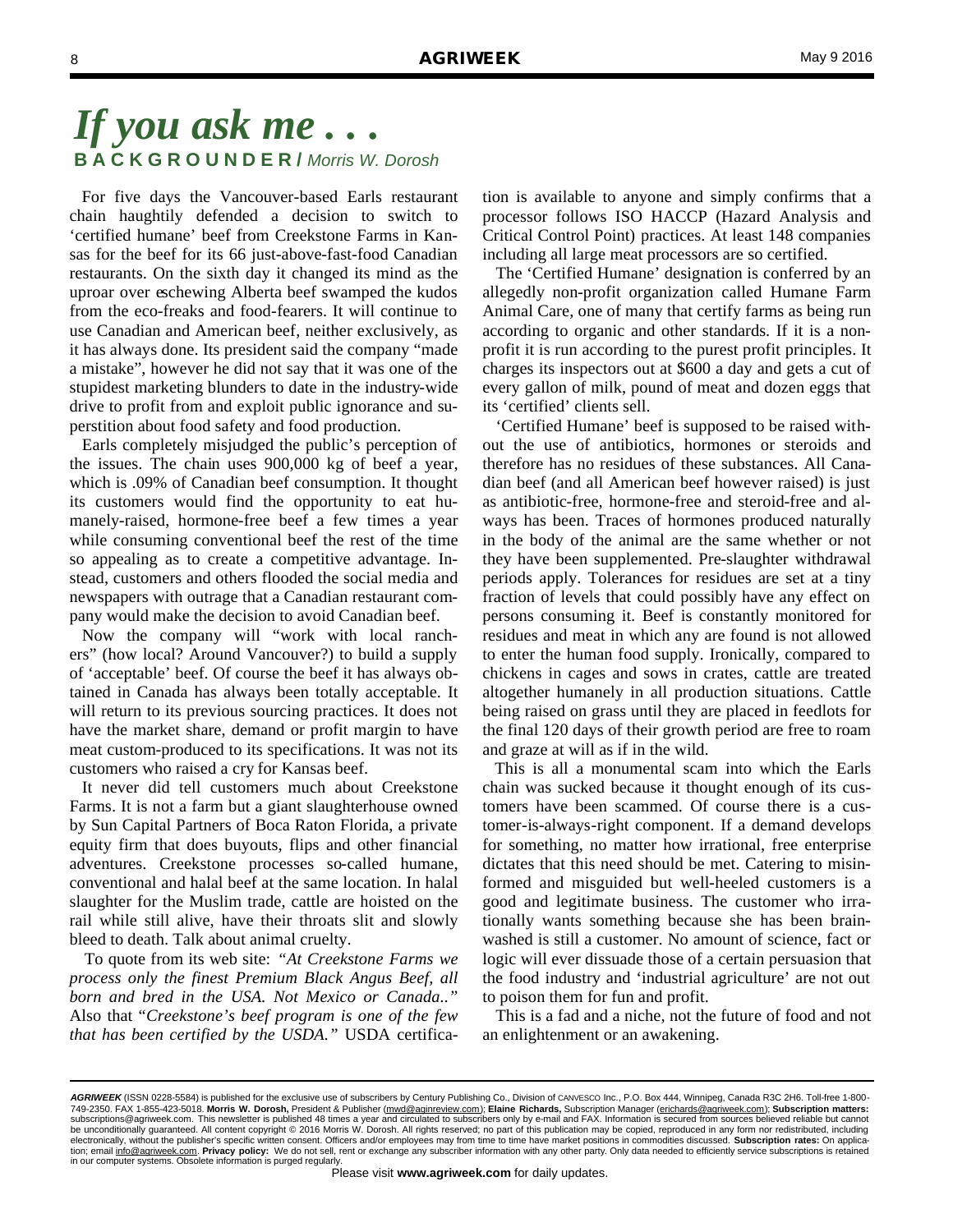Fluctuating agricultural prices either are or are not the untenable risk factor in farm land ownership. Looked at properly, it is evident that they are not.

 After the amazing run-up in farm land values of the last decade, the current crop market downturn is the acid test of the long-term safety and durability of land as an asset and an investment. Canadian crop prices have stayed fairly level as the dollar depreciated almost exactly in step with the meltdown in world prices. The Canadian experience is not the American experience where farmers are taking the full brunt of cash-crop pain. US farm net income this year will be a quarter of its 2014 level. So how are their land values doing?

 The US agriculture department issues an annual farm real estate value report with highly detailed estimates of actual per-acre figures. Its report for 2015 placed the national average at \$3,020 per acre, up 2.4% from 2014. For crop land (as distinct from all land) the increase was 0.7%. The corn states, where land is the most productive, had the highest average at \$6,350. Prices there showed a decline, but it was just 2.3%.

 The backdrop is that these small movements occurred while crop prices sank alarmingly. It is more evidence that the link between crop prices and land prices has been grossly overstated, also the claim that there is a land price bubble. Otherwise farm real estate prices would have retreated along with crop prices. Some of the highest rates of price increase were seen after crop markets peaked in 2012. While grain prices fell, land prices continued to rise. Nor was there much of a connection between crop and land prices on the way up. Had there been, wheat prices would have had to rocket from \$178 a tonne in 2007 to \$548 today. It is actually about \$245.

 The farm land price boom began in 2007, coinciding with a historic jump in grain prices. Until then doubledigit annual increases were rare; after that they were common. It would seem that crop and land prices are more closely connected but it is emphatically not so.

 Interest rates collapsed at more or less the same time. The lowest borrowing costs in a lifetime and the corresponding shrinkage in interest income from passive investments made it easier than ever for farmers to finance land purchases and compelling for investors to look at land as an asset worth holding.

There would probably have been a quite similar surge

in land prices even if interest rates had not moved lower. The farm land price boom is farmer-driven. The surge in crop prices between 2008 and 2012 only accelerated events and trends. The process of farm enlargement and consolidation that began at the end of the Second World War entered a new phase early in this century. Many farms reached a scale that took them out of the classic subsistence situation and into real business. Inherited land, which is most of it, cost current owners nothing. Adding to holdings at almost any price has a minor effect on total land cost, debt load and debt service obligations. Buying land is the only opportunity, uniquely appealing to successful farmers, to build bigger farm businesses. Technologically sophisticated, higher-capacity farm equipment has become available which exponentially increases the area that a small family, or even one man, can work.

 There has not been a single year since 2007 in any agriculturally important Canadian province, according to accepted methodology, when land values fell. It last happened in 2001 in Saskatchewan, where prices dropped for three consecutive years by a cumulative 8.5%. It was a localized phenomenon because over the same period land values in Alberta rose by 14%. In the ensuing three years the Saskatchewan setback was made up.

 Land has become the spectacular exception to the rule that the monetary return which an asset can produce imposes a ceiling on its value. If all the farm land in Canada had to be purchased at today's prices agriculture could not continue. But that is not how it is. The typical farm has a blend of low-cost and high-cost land and an average cost base that is a fraction of current prices. Most farmers who own most of their land would be financially better off by selling it and investing the money, and many are doing so. The buyers have century-long multi-generation horizons that perfectly fit the characteristics of land. They are farmers who have descendants who will carry on into the far future, or investors motivated by strong conceptions of tangible value.

 Changes in farming and land ownership and farm asset trends of the last decade are permanent. An extremely wealthy rural landowner class is emerging in Canada because of the farm land value explosion. It is not that different from the evolutions seen in so many other places.

Land is eternal. Everything they say about it is true.

*AGRIWEEK* (ISSN 0228-5584) is published for the exclusive use of subscribers by Century Publishing Co., Division of CANVESCO Inc., P.O. Box 444, Winnipeg, Canada R3C 2H6. Toll-free 1-800- 749-2350. FAX 1-855-423-5018. **Morris W. Dorosh,** President & Publisher (mwd@aginreview.com); **Elaine Richards,** Subscription Manager (erichards@agriweek.com); **Subscription matters:**  subscriptions@agriweek.com. This newsletter is published 48 times a year and circulated to subscribers only by e-mail and FAX. Information is secured from sources believed reliable but cannot<br>be unconditionally guaranteed. electronically, without the publisher's specific written consent. Officers and/or employees may from time to time have market positions in commodities discussed. **Subscription rates:** On application; email info@agriweek.com. **Privacy policy:** We do not sell, rent or exchange any subscriber information with any other party. Only data needed to efficiently service subscriptions is retained in our computer systems. Obsolete information is purged regularly.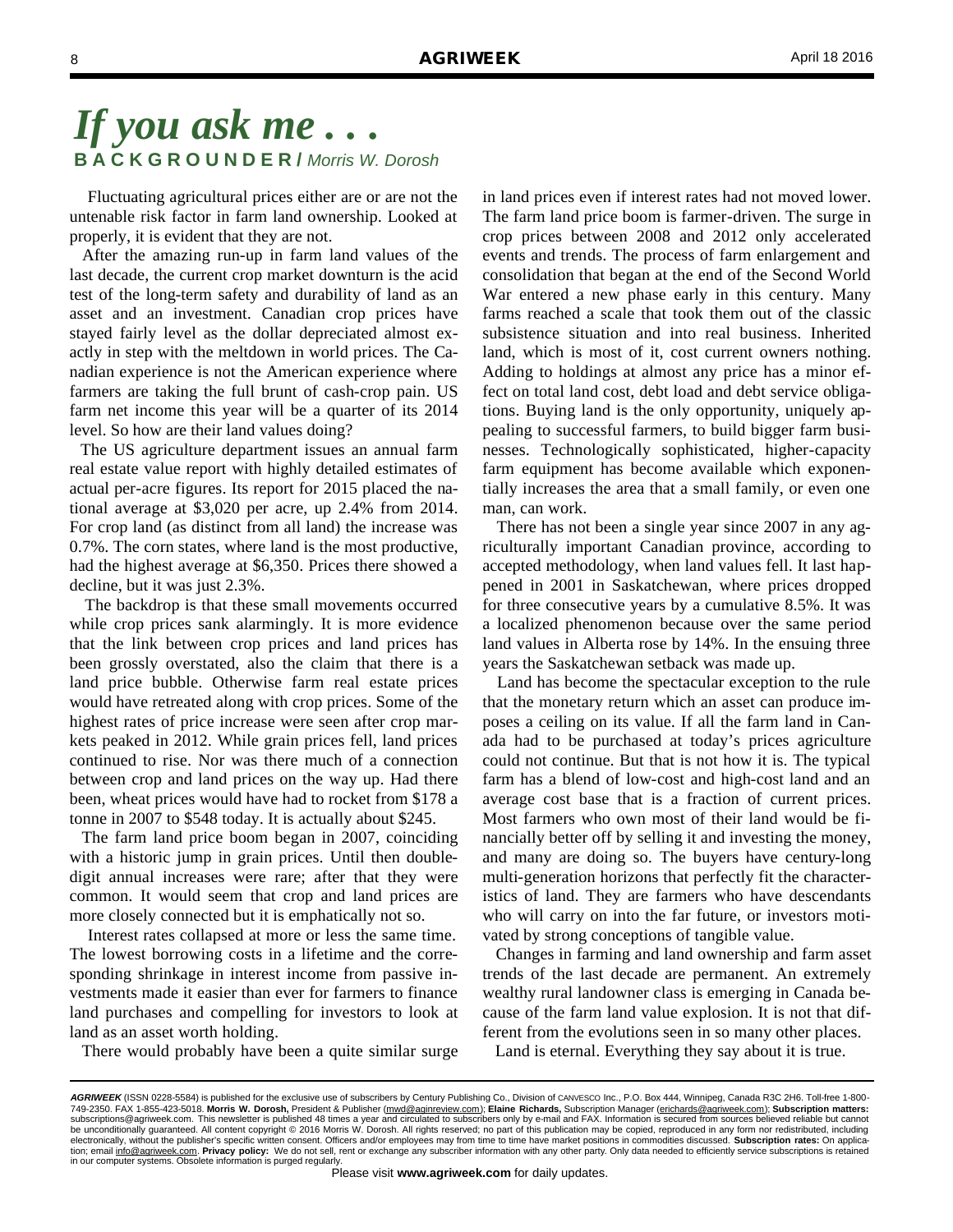Over the last decade annual cash receipts from the sale of Canadian crops increased by 120%. Receipts from farm-gate sales of cattle, calves and hogs gained 45%.

 Before we get into the discussion, let's understand that the comparison is not necessarily an accurate depiction of relative growth rates. Cash income depends on prices as well as quantities sold, and prices fluctuate independently for crops and livestock. A full exploration of sector growth would involve physical quantities of production, adjustments for changing prices and inflation, capital and assets employed and several other issues which are outside the limitations of this space. But when the currentdollar value over 10 years of livestock production rises by less than half while crop value more than doubles, something is going on that is worth thinking about.

 Comparing 2005 with 2015, the volume of the major crops produced in Canada increased from 69 million to 82 million tonnes, or just 19%. Higher prices were therefore responsible for most of the apparent growth in the crop economy. However livestock prices also increased, and cattle, calf and hog marketings last year were all lower than in 2005.

 Both crop and livestock production are similarly landbased, and the availability of land is obviously an absolute limitation to the size of a crop or livestock industry. The amount of land cropped annually in Canada has increased since 2005 as the practice of idling substantial land in summerfallow in western Canada has faded. Add steadily higher average yield and the increase in physical production is fully explained. It also stands to reason that yield increases and higher prices are the only sources of future crop sector growth. Cattle raising also requires land, for grazing and haying while hog production needs it primarily for manure disposal. However only a small part of land that is unsuitable for crop growing is being used for cattle grazing. Even in southern Ontario there are large tracts of land that are underused or even unused for agriculture. Availability of land may be the limitation to crop production but it is certainly not capping livestock, especially cattle.

 The value of land and its capacity to produce crops have become disconnected since 2005 with the phenomenal appreciation in land values. That would seem to favor livestock production, especially cattle, since grazing and pasture land is relatively cheap and available. The decline in cattle numbers in recent years shows that

has not happened.

 The last decade has seen the lowest borrowing costs in history and the easiest access to capital for viable businesses of all kinds. Crop land prices have become prohibitive for beginning farmers (and small operators wishing to expand) who do not inherit a farm estate, but land cost is less important in hog and cattle feedlot operations. The costs of building construction and livestock equipment have risen only at the rate of comparable nonagricultural asset classes. Yet there has been no obvious trend to developing new large scale feeding and finishing enterprises. Environmental and permitting issues for concentrated livestock operations have become more complex and demanding but the point has not been reached (as in large parts of Europe) where regulations are completely prohibitive.

 An argument can be made for the proposition that the business and tax environment in many provinces of Canada discourages all entrepreneurship and business expansion. However farm income from crops and livestock is treated the same and relatively favorably as against other business income and especially in comparison to labor income. Government economic supports for farming, while they have been dramatically cut in recent years, are still available that have no counterparts in nonagricultural business or industry. On the whole taxes and regulations do not make it decisively harder to grow a livestock operation than a crop or comparable non-farm business.

 So we are left with the following theory. Profitability of crop and livestock agriculture alike is not easily or automatically achieved or maintained. Agricultural prices are too low (except during their periodic peaks) and costs can too easily get out of control. Risks are constant, high, unpredictable and not easily managed. Indeed no part of any kind of agricultural enterprise is easy to manage. That is your limitation. Farm management is actually so difficult that the number of people able to do it successfully and interested in doing it for a living is not very large. Compared to crop farming with modern leather-upholstered air-conditioned machinery, livestock raising is physically demanding and much of it is chronically and unavoidably unpleasant. The tipping point may well be hired labor. Recruiting, training and retaining staff for a pig barn is orders of magnitude harder, and more is required, than for a wheat-and-canola farm.

*AGRIWEEK* (ISSN 0228-5584) is published for the exclusive use of subscribers by Century Publishing Co., Division of CANVESCO Inc., P.O. Box 444, Winnipeg, Canada R3C 2H6. Toll-free 1-800- 749-2350. FAX 1-855-423-5018. **Morris W. Dorosh,** President & Publisher (mwd@aginreview.com); **Elaine Richards,** Subscription Manager (erichards@agriweek.com); **Subscription matters:**  subscriptions@agriweek.com. This newsletter is published 48 times a year and circulated to subscribers only by e-mail and FAX. Information is secured from sources believed reliable but cannot<br>be unconditionally guaranteed. electronically, without the publisher's specific written consent. Officers and/or employees may from time to time have market positions in commodities discussed. **Subscription rates:** On application; email info@agriweek.com. **Privacy policy:** We do not sell, rent or exchange any subscriber information with any other party. Only data needed to efficiently service subscriptions is retained in our computer systems. Obsolete information is purged regularly.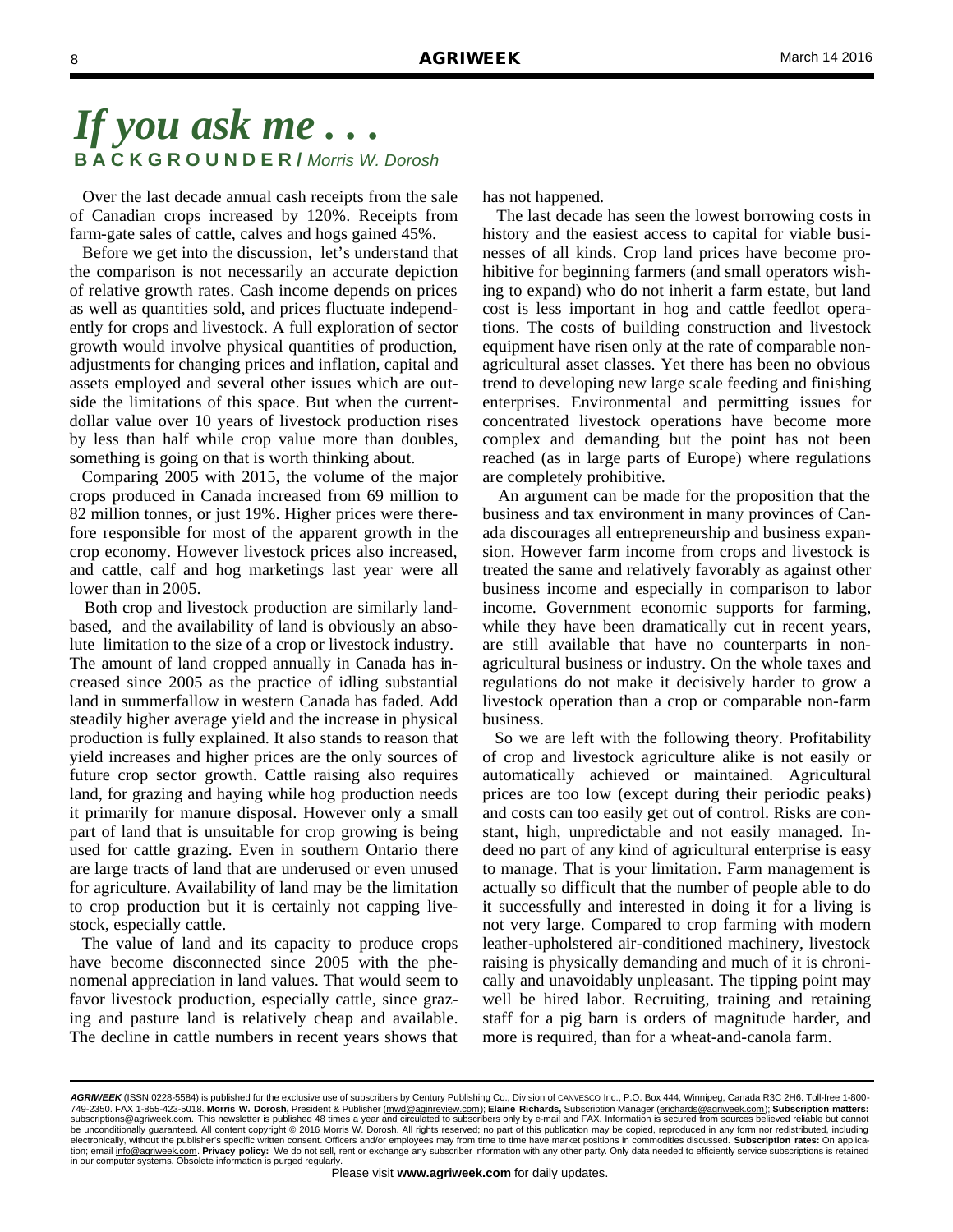Competition in the sense that it is understood in free enterprise is a chimera when it comes to the railway transport sector. Commercial forces in rail are not the same as commercial forces in other industries. Railways necessarily have separate service areas. Each railroad has a monopoly in a large geographic region, and not just in grain and not just in Canada.

 No one would build track to parallel another railway's route, even if the cost of new railway construction were not prohibitive. Laying new track today is a non-starter except in special situations such as to service a new high-value customer, for example a mine. The railway system functions, at the rates it charges, largely because the lines date from a century or more ago. The first transcontinental railway was built by the CPR for less than \$100 million in 1885 dollars through territory that did not require right-of-way acquisition. Over half the original investment was provided in loans from the federal government. One dollar today has the same value as 3.5 cents in 1880. In competitive terms practically all the railway track and railbed that will ever be available is already present and in use.

 The railways can do practically nothing to increase traffic within their geographic areas, or prevent traffic from varying or declining, and this is particularly so with grain. Crop production and the tonnage available to be hauled varies widely and on short notice from year to year. Each railway is completely assured of getting all the volume that becomes available because there is no alternative mode of transport, and they are assured of it whether they serve their shipper customers well or poorly. There is no river barge system as in the US, which moves nearly a quarter of corn and soybeans to export from the Gulf of Mexico at such low cost that the railways do not seriously attempt to compete.

 Railways certainly do compete for traffic between major population and economic centres. You can ship goods by either CPR or CNR from Vancouver to Calgary or from Winnipeg to Vancouver, but only the CPR can move anything from Vulcan to Vancouver and only the CNR can move it from Tisdale to Thunder Bay. The CNR cannot do anything to obtain business from Vulcan and it has no incentive to keep rates from Tisdale low out of concern that the CPR could win some of its traffic

with still lower rates. At the few western grain delivery points where shippers have a choice of railway, the CNR and CPR do not cut-throat each other's rates and that is hardly surprising in view of the small amount of traffic that could be gained.

 Of course the Maximum Revenue Entitlement was never meant to stimulate competition. Neither does it reduce competition, which is already extremely limited. The real issue is whether removing it would cause the railways to take a keener interest in grain traffic or add grain-haul resources, as they claim they would do.

 The revenue cap is also a profit cap, since allowable revenue is linked to the cost of providing grain rail service. If costs rise, rates rise and vice versa, but according to a rigid formula that puts the railways in the position of cost-plus service providers for 13% of their bulk traffic. If the cap is removed the duty of railway managements to their shareholders (and also their employees) would be to maximize revenue and earnings. In pure competitive free enterprise the search is always on for opportunities to increase revenue by more than the expenses required to generate it, in fact to obtain the highest revenue with the least expense. It's called business.

 Government regulation of business is repulsive and counterproductive in all times and places. There is a tendency in governments, also in all times and places, to approach business regulation from the point of view that regulated industries must be closely controlled and their activities proscribed because they are inherently predators. Enforcement and penalty provisions may be freely borrowed from criminal justice and the tax law. Managements must be made to understand that government is bigger than they are, and it is true, and only big companies with legions of lawyers can stand up to the junior civil servants in charge of administering the law.

 It would be infinitely better if free market principles were applicable in grain rail. To be fair, the expectations of some farm and commodity organizations are often unrealistic. But this is a unique situation in which issues of monopoly pricing power must be addressed. The railways are not the only entities that have to live with government supervision. They would be better to try and cut the best deal than to keep claiming that they will be altruistic and selfless if left alone.

*AGRIWEEK* (ISSN 0228-5584) is published for the exclusive use of subscribers by Century Publishing Co., Division of CANVESCO Inc., P.O. Box 444, Winnipeg, Canada R3C 2H6. Toll-free 1-800- 749-2350. FAX 1-855-423-5018. **Morris W. Dorosh,** President & Publisher (mwd@aginreview.com); **Elaine Richards,** Subscription Manager (erichards@agriweek.com); **Subscription matters:**  subscriptions@agriweek.com. This newsletter is published 48 times a year and circulated to subscribers only by e-mail and FAX. Information is secured from sources believed reliable but cannot<br>be unconditionally guaranteed. electronically, without the publisher's specific written consent. Officers and/or employees may from time to time have market positions in commodities discussed. **Subscription rates:** On application; email info@agriweek.com. **Privacy policy:** We do not sell, rent or exchange any subscriber information with any other party. Only data needed to efficiently service subscriptions is retained in our computer systems. Obsolete information is purged regularly.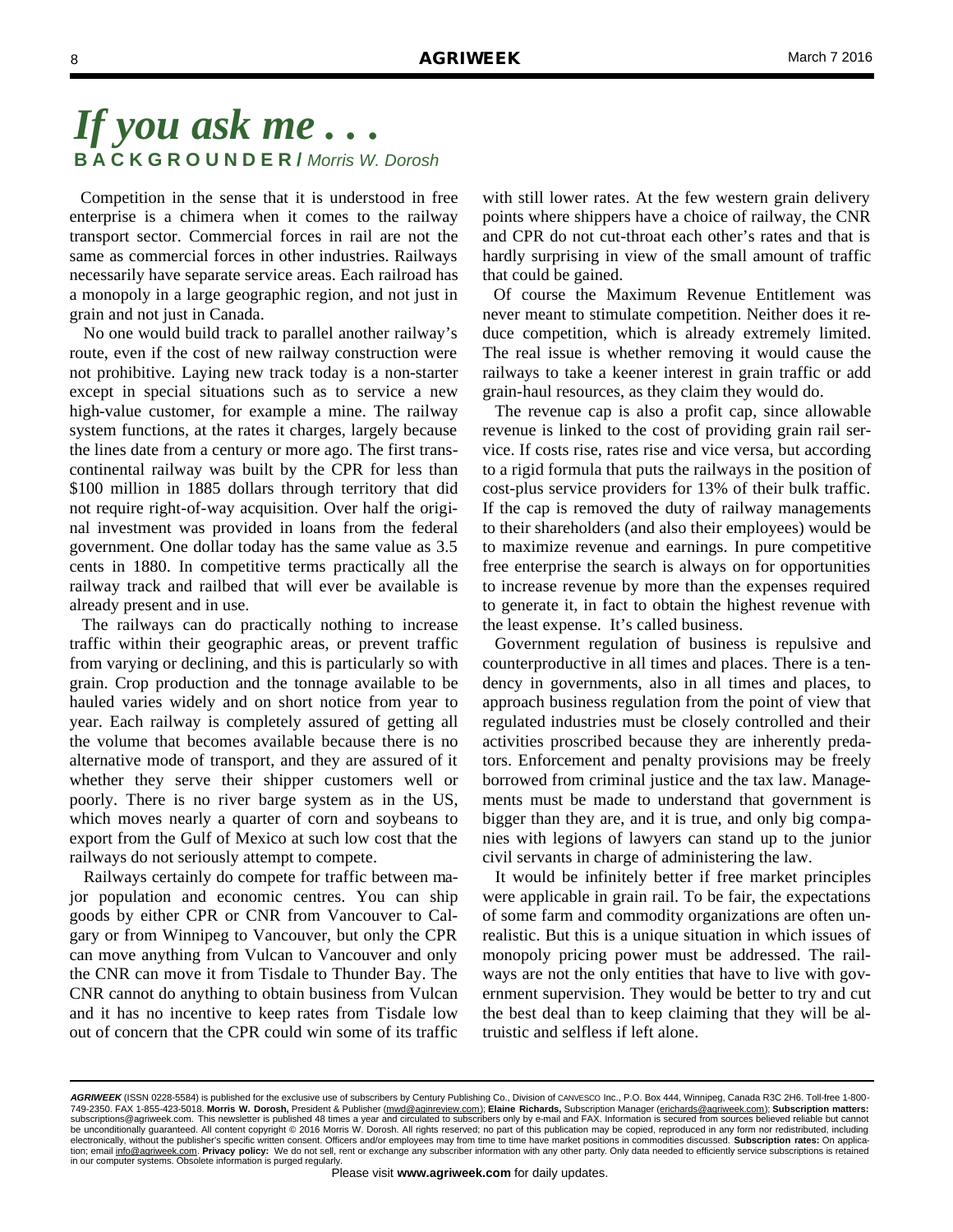At the recent annual meeting of the Alberta Wheat Commission, a resolution was adopted urging governments to force grain companies to disclose the prices they are getting for export sales at ports. It was at least the second time such a resolution has appeared on the convention agenda. Further back, it was a perennial demand to the old Canadian Wheat Board, from supporters as well as opponents of the monopoly, that it should reveal its selling prices.

 The preamble to the AWC resolution complained that "the grain industry is not forthcoming with transparency in its handling of farmers' grain . . . including the price received at port." The Commission was asked to lobby to require grain companies to report international sales to Cereals Canada and/or the Alberta Wheat Commission, which would presumably aggregate and publish them. Surely no one could be naive enough to expect that any regulation could ever be enacted forcing individual companies to disclose their selling, or any other, prices to the public. No company or individual in Canada is required to provide any pricing information except to the government under the confidentiality of the Statistics Act.

 Actually Agriculture Canada already publishes a weekly price summary of sorts that includes Vancouver export prices and other indicator prices, but it is unclear how the information is obtained or what it really represents. It has some unusual disclaimers and advises the reader to "Please contact your grain handling company or local elevator for actual selling/buying prices at your location."

 That such a resolution could be presented and debated in such a forum as the Wheat Commission shows how little change there has been over decades in the perception that some fringe population of farmers has of their relationship with grain companies. The resolution implies the stunningly bizarre notion that grain companies would have no problem revealing their port prices if they had policies of 'transparency.' It extends the decades-old and deeply engrained suspicion, again in a durable fringe group, that grain companies are not paying enough for farmers' grain, are obtaining fantastic prices from buyers and making too much money. The only purpose behind the desire to know port prices is to see what margin grain companies are enjoying.

 It is not even worth discussing that there is no way to compare prices in the country with prices at ports, or to judge whether a given margin between buying and selling prices is proper.

 Everywhere you turn today trust in free market, free enterprise and free competition principles seems to be eroding. It is the only imaginable explanation for the bizarre circus that unfolds daily in the US presidential election. Great numbers of Americans are unable to adapt to the changing and increasing demands of an economy and society that is technologically galloping forward, but they recognize no personal responsibility to do so. So they blame 'the system', and support candidates who promise to tear it down, starting with the financial infrastructure that is the foundation of any economy, free-market or other.

 Hardly anything involves market forces and natural market behavior to the extent that commodity commerce does. The principles are irrefutable that (a) the true value of a thing is whatever someone is willing to pay for it, and (b) price is where supply and demand meet. Reasonably reliable mechanisms have evolved to constantly find out the lowest prices which sellers are willing to take and highest that buyers are willing to pay.

 Grain companies do not dictate the prices at which they sell grain out of Vancouver. They are price takers in a global market that has many sellers who are competing with each other for business, now more keenly and aggressively perhaps than ever before. Grain companies also do not dictate the prices they pay to farmers, notwithstanding that many farmers are exactly so persuaded. A company which does not pay competitive prices does not get the grain and if it does not get the grain there is no reason, let alone way, for it to exist.

 Every seller, all the time, has the option of selling or not selling. If the price offered by numerous buyers is similar, it is not evidence of collusion (which is illegal and which is easily discovered). It is evidence that competing companies have similar costs of doing business and similar potential revenue from international buyers. So at any given time there is a narrow range of possible cash prices, the common anchor for which is the futures market.

 Because fixed costs are high, every grain company has to operate as close to its capacity as possible, so has every incentive to buy all the grain it can handle. It has to pay prices that enough sellers will accept. It's as simple as that. End of story.

*AGRIWEEK* (ISSN 0228-5584) is published for the exclusive use of subscribers by Century Publishing Co., Division of CANVESCO Inc., P.O. Box 444, Winnipeg, Canada R3C 2H6. Toll-free 1-800- 749-2350. FAX 1-855-423-5018. **Morris W. Dorosh,** President & Publisher (mwd@aginreview.com); **Elaine Richards,** Subscription Manager (erichards@agriweek.com); **Subscription matters:**  subscriptions@agriweek.com. This newsletter is published 48 times a year and circulated to subscribers only by e-mail and FAX. Information is secured from sources believed reliable but cannot<br>be unconditionally guaranteed. electronically, without the publisher's specific written consent. Officers and/or employees may from time to time have market positions in commodities discussed. **Subscription rates:** On application; email info@agriweek.com. **Privacy policy:** We do not sell, rent or exchange any subscriber information with any other party. Only data needed to efficiently service subscriptions is retained in our computer systems. Obsolete information is purged regularly.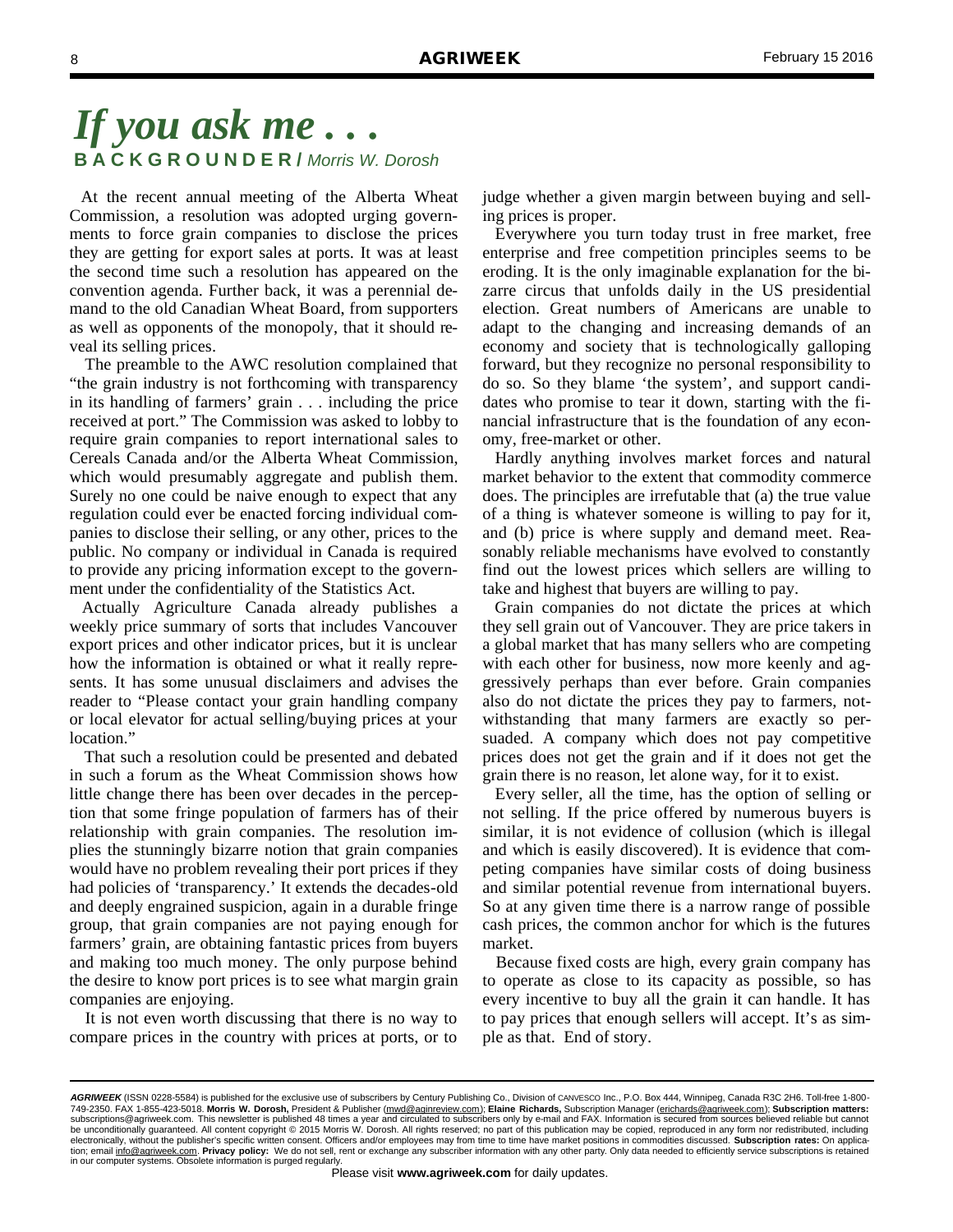Decades before they met, Henry Ford and Harry Ferguson had separate but almost identical ambitions: to bring engine power to farms at such a low cost that every farmer in the world would be able to afford a tractor. The land used to grow feed for horses could be diverted to cash crops. The drudgery and 24/7 attention that draft animals entail could be put to leisure. Mechanized farming would make it so attractive that instead of leaving the land, workers would want to return to it in large numbers. Ford and Ferguson were both farm boys with unhappy memories of crude subsistence farms.

 Ferguson's theories were more elaborate than Ford's. He developed a plan which he called the Price Reducing System. Farm mechanization the world over would increase the production of crops and lower the price of food. With ever-cheaper food relieving the pressure for higher wages, inflation would be automatically contained in perpetuity. World peace would prevail as desperate competition for food and land became unnecessary.

 When the two met in 1937, Ford was easily persuaded that the system of simple mounted implements on a very light, cheap tractor invented by Ferguson had the potential to revolutionize world agriculture and make a permanent impact on world history. Less than two years later a Ford factory was turning out 500 Ford-Ferguson 9Ns a day, selling for \$545 for the tractor and \$62 for a twobottom plow. When the war came, Ford and Ferguson were able to convince officials responsible for steel allocations to keep the plant supplied, when other farm equipment companies abandoned farm machinery in favor of more lucrative munitions work. After the US entered the war in late 1941 and young men were being drafted off farms, the pint-sized tractor became even more popular, so simple to use that a schoolboy and even a woman could drive it.

 But it takes more than a little grey tractor to change the course of agricultural history. Although exquisitely designed, the Ford-Ferguson was already obsolete as the prime power for North American farms when the war ended. Returning soldiers were less likely to take up farming than if they had not seen the world, and the process of farm consolidation began. The Ford Ferguson tractor was scaled for a quarter-section family farm, but

the family farm was already outgrowing it. Neither Ford nor Ferguson considered building a bigger model or a range of models. The partnership broke up not (as was widely understood) because of an argument between Henry and Harry but because Ford became too old and ill to run the business, and his successors quickly saw that, in the absence of any written agreement, there was no need to put up with the abrasive Ferguson. Ford introduced its own 8N, an almost exact copy of the Ferguson. A four-year lawsuit followed which was settled for \$15 million. Ferguson went on to make his own tractors in the US and England, but the business would have failed if not for the 1953 buy-out by Massey Harris (for \$14 million in shares, making Ferguson the largest shareholder). Massey Ferguson would become the world's biggest tractor manufacturer by units during the 1970s, before it also ran into financial storms and was eventually dismembered by Conrad Black and his family's Argus Corp. It survives as an Agco brand, in a world neither Ford nor Ferguson would recognize.

 Ferguson's simplistic economic theories had substance in principle, if not in intended application. Though not because of mechanization alone, crop production has indeed expanded to overwhelm demand and to drastically cheapen the price of food despite the inescapable vagaries of weather. Supply-side economics principles, which originated in the anti-Keynesian Chicago School in the 1970s, followed a remarkably similar line, that by encouraging capital investment (including through lower taxes and smaller government) and increasing production capacity, the supply of goods would more than match the demand, automatically controlling inflation.

 Not just in world food, but literally everywhere, explosions in the capacity to produce and the consequent overwhelming volumes of output are keeping prices low and destroying high-cost, non-competitive production. China's current economic difficulties (if 6.9% annual growth can be considered a difficulty) have arisen because of over-expansion of factories, not shrinkage of demand for Chinese manufactured goods. Supply-side theory explains unemployment also: capital and technological advancement allows 80 or 90% of the workforce to produce 100% of the goods, making low-skilled, lowproductivity workers redundant.

*AGRIWEEK* (ISSN 0228-5584) is published for the exclusive use of subscribers by Century Publishing Co., Division of CANVESCO Inc., P.O. Box 444, Winnipeg, Canada R3C 2H6. Toll-free 1-800- 749-2350. FAX 1-855-423-5018. **Morris W. Dorosh,** President & Publisher (mwd@aginreview.com); **Elaine Richards,** Subscription Manager (erichards@agriweek.com); **Subscription matters:**  subscriptions@agriweek.com. This newsletter is published 48 times a year and circulated to subscribers only by e-mail and FAX. Information is secured from sources believed reliable but cannot<br>be unconditionally guaranteed. electronically, without the publisher's specific written consent. Officers and/or employees may from time to time have market positions in commodities discussed. **Subscription rates:** On application; email info@agriweek.com. **Privacy policy:** We do not sell, rent or exchange any subscriber information with any other party. Only data needed to efficiently service subscriptions is retained in our computer systems. Obsolete information is purged regularly.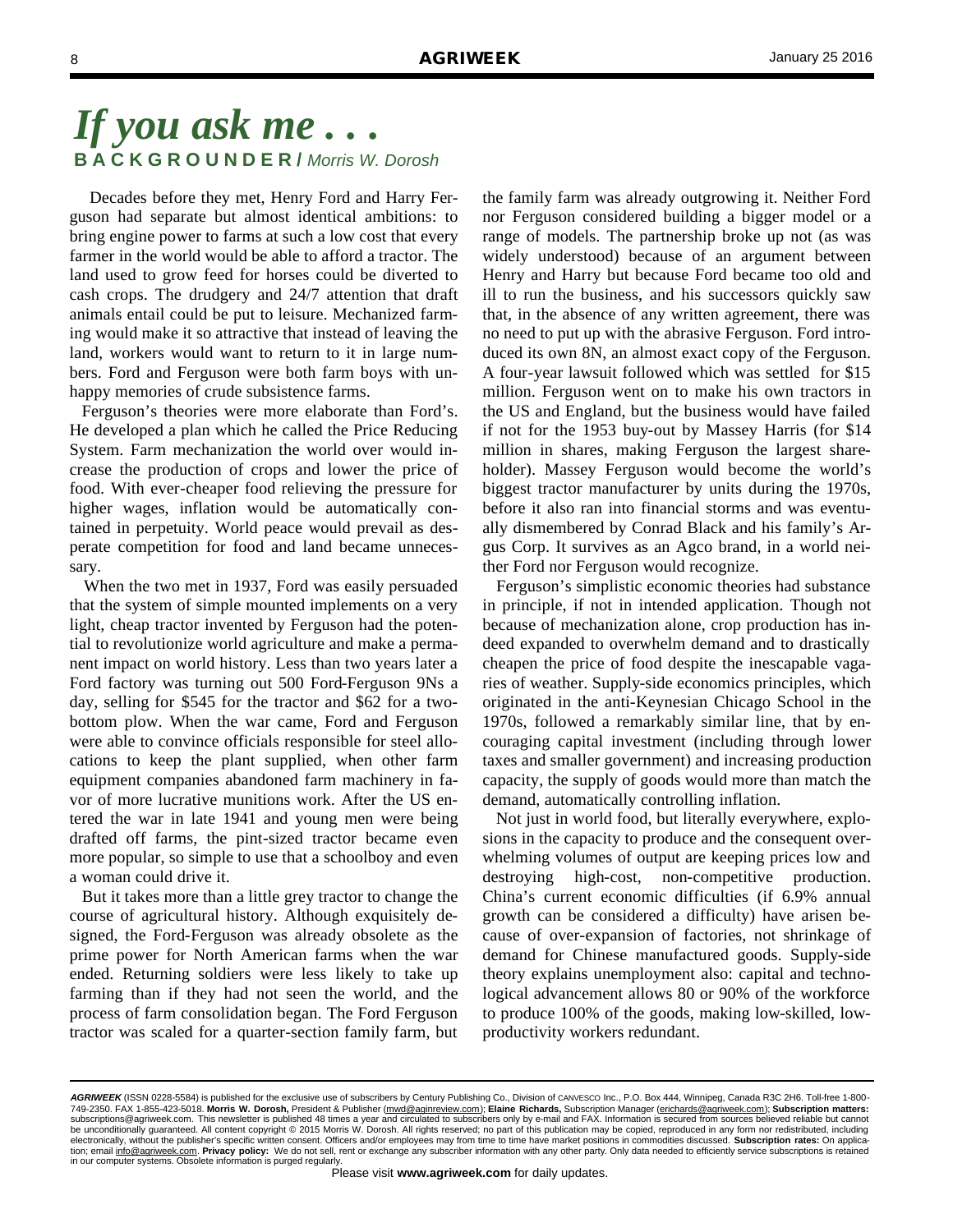In normal circumstances judging a new government after two months in office would be exceedingly unfair. But Canadian political life has suddenly passed into very abnormal circumstances. Normally a new government would take some time to review its election platform against information that was not available to it while in opposition, reconsider and refine and then begin to act upon them.

 Not so the new Trudeau government (for economy of words, T2 hereinafter). As fast as it can, it is proceeding as if its election platform is of such logical and ideological perfection that no new in formation needs to be factored in. We can already clearly see which way the hood is pointed, and it is in the same general direction as the original Trudeau regime (T1).

 T1 increased federal spending by 80% in 15 years and the federal deficit and national debt by 10 times. Successor governments have struggled until the immediate past with the debt and interest expense created by T1 policies. T2 clearly has the same cavalier attitude towards deficit spending and nothing has been proposed to defer or adjust grandiose spending plans. It takes this confidence from the notion that it was elected while clearly stating its disregard for deficits.

 T1 repatriated the constitution, but in the process created the Charter of Rights, which might as well have been deliberately designed to transfer legislative and policy-making powers to the unelected, unaccountable and not responsible courts, especially the Supreme Court. It has led to a US-style litigatory environment in which gives special interest groups, if they can persuade the Court (which has not been difficult with leftist ideas), dangerously excessive influence on public affairs. For all its massive sweep, the Charter is silent on matters of property rights. The commensurate undertaking of T2 will be to revise the voting system within two years. Every alternative under consideration will guarantee that there is never again a stable federal majority government in Canada. Splinter parties will proliferate. Each election will be followed (as in Greece and Israel, for example) by the formation of alliances that create a majority voting block. As long as Canadian political opinion remains roughly 40% conservative, 40% left-liberal and 20% hard-left, such alliances, whether formal or informal, will also guarantee that governments will be predominantly left-wing and will remain regionally unrepresentative and eastern-centred. The T2 government plans to design and implement a new system without a referendum, which has drawn some criticism, but a referendum would not necessarily produce the most practical result because the voting public does not have the ability (and mostly not the inclination) to understand very complicated issues and decide.

 Western Canada and its core interests were routinely marginalized and victimized so brutally for 15 years as to give rise to ideas of western separation. The centre of political gravity has returned to central Canada: Ontario and Quebec. Not a single senior T2 cabinet minister in an economic portfolio is from the west and there are only weak voices to represent western interests and a western point of view in the cabinet and the Liberal caucus. We already have the signal that agricultural policy will be made in the east, possibly for the east. As for the petroleum industry, the radical-left NDP government in Alberta and the T2 government in Ottawa are the perfect storm. The oil and gas industry is being kicked while it's down. Instead of aggressively promoting pipeline development necessary to get western oil to more markets, as is their responsibility, both governments oppose it actively or by inaction.

 Already being openly discussed in the T2 government is the guaranteed annual income. If ever enacted this ultimate socialist device to transfer wealth from people who earn it to society's leeches and freeloaders will be next to impossible to dismantle. The T1 government attempted to introduce a GAI through the unemployment insurance system. For a time seasonal workers could enjoy modest but reliable year-round income by working a month out of 12. It took years of small steps to restore the system to its original purpose, as a safety net for those who lose their jobs.

 There was talk around Ottawa last week that T2 will attempt to reach a free trade agreement with China, as Australia has done. All trade with China will always be on China's terms, but at least it suggests that the Trans Pacific and Canada-EU agreements will be ratified, though the government has not categorically said so.

 The people have decided and whether they realized that they were setting a process in motion that will permanently change the country is now beside the point.

*AGRIWEEK* (ISSN 0228-5584) is published for the exclusive use of subscribers by Century Publishing Co., Division of CANVESCO Inc., P.O. Box 444, Winnipeg, Canada R3C 2H6. Toll-free 1-800- 749-2350. FAX 1-855-423-5018. **Morris W. Dorosh,** President & Publisher (mwd@aginreview.com); **Elaine Richards,** Subscription Manager (erichards@agriweek.com); **Subscription matters:**  subscriptions@agriweek.com. This newsletter is published 48 times a year and circulated to subscribers only by e-mail and FAX. Information is secured from sources believed reliable but cannot<br>be unconditionally guaranteed. electronically, without the publisher's specific written consent. Officers and/or employees may from time to time have market positions in commodities discussed. **Subscription rates:** On application; email info@agriweek.com. **Privacy policy:** We do not sell, rent or exchange any subscriber information with any other party. Only data needed to efficiently service subscriptions is retained in our computer systems. Obsolete information is purged regularly.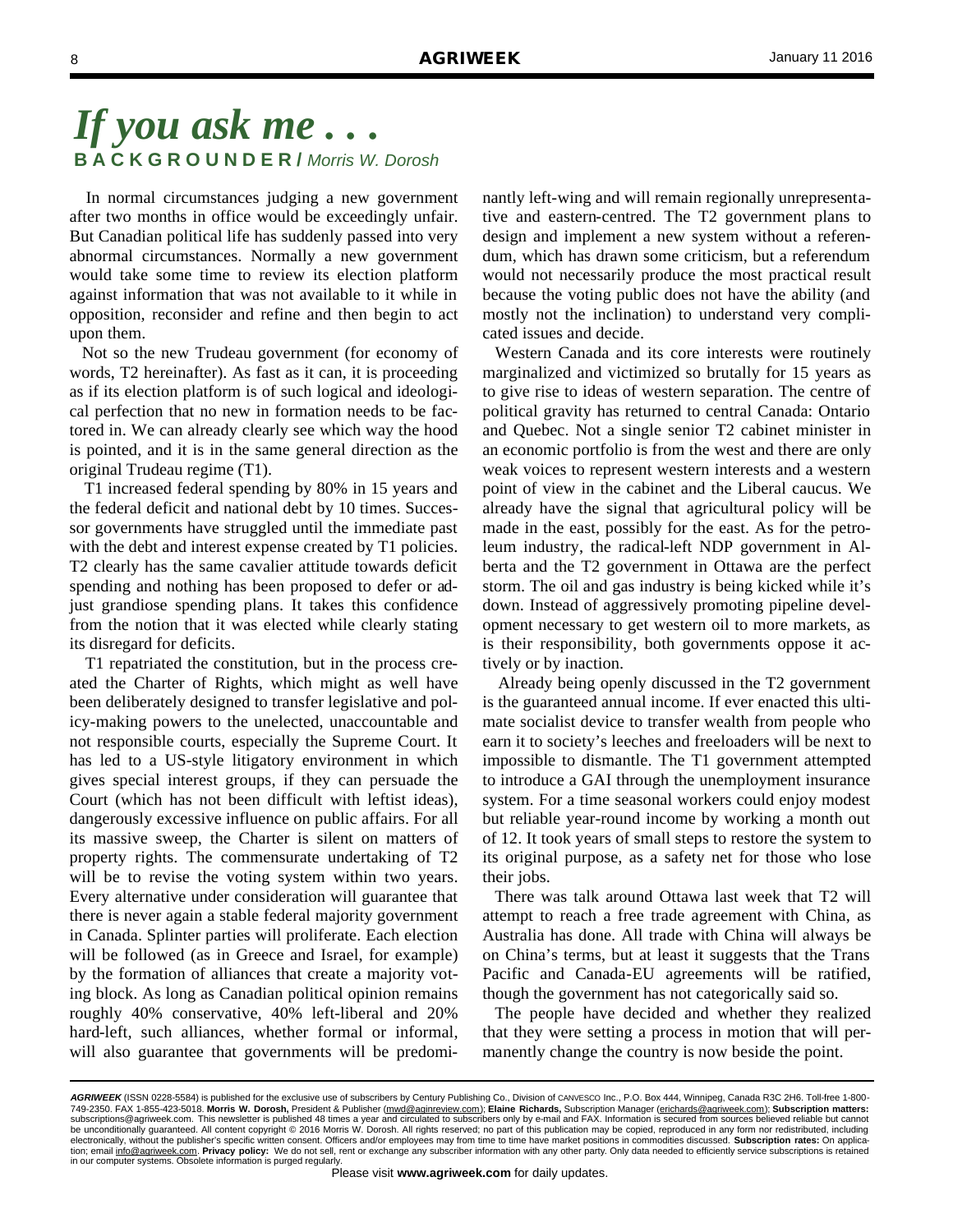The reason that world food demand is increasing more slowly than projected or expected and more slowly than production is that the world population does not have enough money to buy more or to buy higher-valued foodstuffs. Hunger and starvation are at historic lows because the simplest, most basic foods are the cheapest in human history in constant terms. People can live on wheat and rice if they can't afford meat and that is what billions are doing.

 The reason that people don't have enough money, for food and other essentials, is that they don't work, or work for very low wages or very little of the time. The unemployed may be too young or old, unskilled and unqualified, or not inclined to labor. Or there is not enough work where they live to go round and employ everyone. Some percentage of the population that is much below 100% can produce all the goods and services that 100% consume.

 Unemployment issues are closely associated in the socalled economics profession (more like a black art) with economic growth rates. Much of the developed world is most of a decade into various degrees of economic recession, which does not seem as clearly a part of a cycle as in the past, especially in Europe and North America.

 The mean unemployment rate for countries of the world (as many higher as lower) is 9.5%. Only two countries (Colombia and Morocco) which are significant importers of Canadian grains have unemployment rates higher than the mean (9.7% and 9.5%). The Trans Pacific Partnership countries that are net importers of food (Japan, Vietnam, Malaysia, Singapore) have an average unemployment rate of 2.6%. But in the underdeveloped world, often considered to be where future demand growth is, single-digit rates are unknown. In Africa they range from 22 to 54%. There are also serious, advanced countries that have double-digit rates (Spain, Portugal, Italy). Whatever the details, it does not look like global employment will rebound in some spectacular way just in the near future or that if it were to do so food demand will surge accordingly.

 Causes of unemployment are greatly debated, but the single ultimate conclusion is that economic demand in the world is not high enough and not rising fast enough to absorb the production that would result from high employment. Full employment is not 100%, and may not even be 80% of the available workforce. Whatever it is, it is obvious that it will never be reached on a world scale because all the labor capacity which exists or will exist will never be needed.

 A prime reason is globalization. Freer flow of goods and people has allowed the cost of goods to equalize around the world, at the level of the lowest-cost producers. If imports are cheaper than domestic costs, domestic production shrinks and fewer people are employed. The general standard of living rises if less income is required for the necessities and even luxuries. Jobs lost to imports should be replaced by other jobs in industries that are sufficiently competitive to export other goods, but only two kinds of countries (with extremely highly developed societies and technologically-superior economies or those with efficiently exploitable natural resources) have any hope of doing this. Of those which have desirable natural resources, political and government systems often get in the way. Resource extraction is less of an advantage in times like these, when there are surpluses of every imaginable raw material. Globalization works admirably for the most capable, competitive and aggressive countries. It does not work well for the part of the world containing perhaps half its population, and it will never work for perhaps a quarter of the population.

 Even in the most advanced countries (and possibly especially in such countries), technology and automation are displacing workers and job skills that only recently were considered irreplaceable and this is just the beginning.

 The best thing we can do is to face reality and stop paying attention to this drivel about this alleged coming explosion in population and food demand and how grievously the agricultural system of the globe is going to be challenged in a mere decade or two. It is world food demand and world economic prosperity that cannot keep up with supply, not the other way round. If progress in agricultural technology does not accelerate, or even if it decelerates as a result of artificial and wrong-headed restrictions, the food producing capacity of the world will still cope with anything that can happen on the demand side. The risks in the employment and food equation are war, revolution and social and political instability arising from the difficulty more and more people in the world face in earning a living by their own devices.

*AGRIWEEK* (ISSN 0228-5584) is published for the exclusive use of subscribers by Century Publishing Co., Division of CANVESCO Inc., P.O. Box 444, Winnipeg, Canada R3C 2H6. Toll-free 1-800- 749-2350. FAX 1-855-423-5018. **Morris W. Dorosh,** President & Publisher (mwd@aginreview.com); **Elaine Richards,** Subscription Manager (erichards@agriweek.com); **Subscription matters:**  subscriptions@agriweek.com. This newsletter is published 48 times a year and circulated to subscribers only by e-mail and FAX. Information is secured from sources believed reliable but cannot<br>be unconditionally guaranteed. electronically, without the publisher's specific written consent. Officers and/or employees may from time to time have market positions in commodities discussed. **Subscription rates:** On application; email info@agriweek.com. **Privacy policy:** We do not sell, rent or exchange any subscriber information with any other party. Only data needed to efficiently service subscriptions is retained in our computer systems. Obsolete information is purged regularly.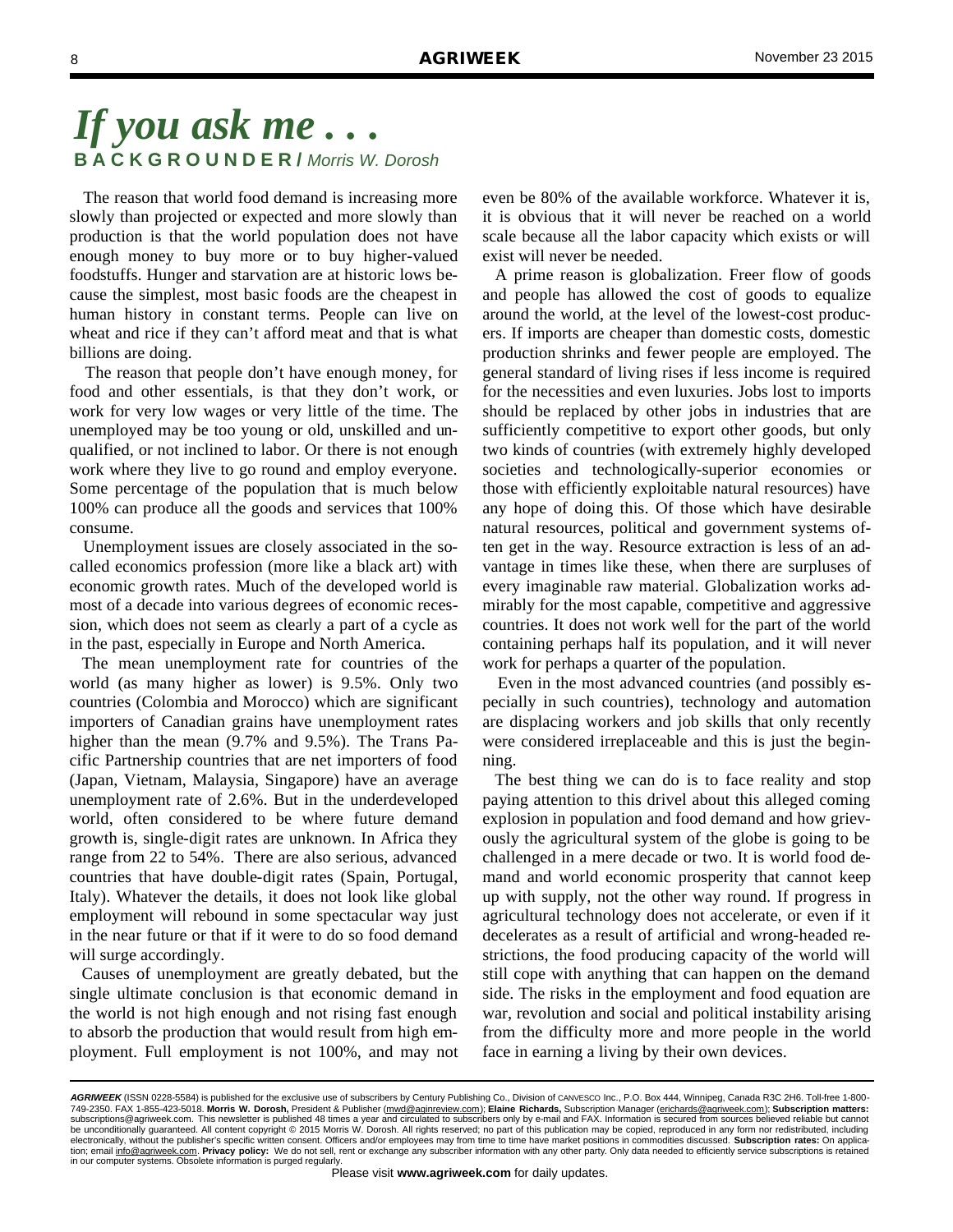Nine years and eight months is a long time to be prime minister of a country whose voters have a consistent history of turning on their leaders out of over-familiarity and boredom. Trudeau I, Mulroney, Chretien, in their turns came into office with stunning majorities and flying colors and left with stones being thrown at them. Pierre Trudeau's approval rating when he finally left in 1984 was 27%.

 Harper would have had a more reasonable chance at one more turn but for a series of unnecessarily abrasive and substantially meaningless acts and omissions. There was no reason to withdraw from the Kyoto protocol; hardly any country ever seriously observed it but all understood the optics of saying so. Likewise with the long census form, which most people have never even seen. The much-demanded enquiry into disappearances of aboriginal women (which would have shown that nearly all are victims of aboriginal men) should have been readily initiated. There would have been no Senate expense scandal if persons only of stature had been appointed. There was absolutely no point in creating or allowing to continue controversies over such trivialities as the names of museums or the siting of monuments. While he had no admirers in the media and an understandable revulsion to CBC reporters, a prime minister must hold regular news conferences and squarely confront his attackers on national TV. Harper was prepared to be prime minister on his own terms only, not exactly an uncommon trait among politicians who would be leaders, but not a strategy helpful to consecutive re-elections.

 The absolutely worst October 19 outcome for the country would have been an NDP majority or minority. Besides putting the whole nation on the economic growth track of Manitoba, it would have shown that Canadian voters are capable of swallowing left-wing propaganda and its philosophy of self-delusion that has failed everywhere every time it has been tried. Instead voters relegated the NDP to the fringe-party place where it belongs. There will always be a left-wing political grouping of those of such persuasion and they might usefully present radically alternative points of view, but under no circumstances can be trusted with actual authority. The vacant, unpleasant Mulcair will be around but we don't have to pay attention any more. A minority Conservative government would have triggered an NDP-Liberal coalition or some other form of power-grabbing collusion, while a Liberal minority would have given the NDP an influence it has never earned at federal polls.

 Now to look ahead. Inasmuch as the Canadian public, in a free and as far as we know clean election, selected Trudeau 2.0 for the highest public office, we should give him every chance to show us he is up to it, or at least has some capacity to be trained on the job. We need to convince ourselves that promises made during an election campaign mean no more in this instance than in the past and have little relevance to what the new government will actually do. We have to find out whether the new Trudeau knows what he does not know and understands the limitations of his narrow experience and insubstantial background. We should wait and see who are the advisors with whom he surrounds himself and the extent to which he is guided by them. Those over 60 have to realize that there is a generational progression in everything. Most of all, we should assume until it is proven otherwise that the historic Liberal party tradition in which accomplished, capable, seasoned and mature people use their unseen hands to steer the frontmen and frontwomen has survived this party's nuclear winter.

 If true, we will not see that he has inherited his father's fanatic hostility to the business, financial, industrial and natural resource components that make this country go, supply the jobs and create the wealth. The 'modest' budget deficits that have been pre-planned will actually be modest and will not balloon out of control. A tendency will not develop to organic growth of government and its cost. The promise of a "full and open public debate" in parliament of the Trans Pacific Partnership will be kept with the understanding that such debate is just another kind of high school drama class, and that the agreement will be speedily ratified by the Liberal majority told how to vote. Opposition to pipeline projects was expressed during the election campaign only to keep the radical environmentalists from drifting away and now these projects will proceed expeditiously within the existing regulatory framework. Future Senate appointments to fill the record number of vacancies left by Harper really will be apolitically made of persons of genuine and recognized worth and merit. The promise to legalize marijuana was just a campaign trick to prevent the Marijuana Party from gaining seats in the Commons.

*AGRIWEEK* (ISSN 0228-5584) is published for the exclusive use of subscribers by Century Publishing Co., Division of CANVESCO Inc., P.O. Box 444, Winnipeg, Canada R3C 2H6. Toll-free 1-800- 749-2350. FAX 1-855-423-5018. **Morris W. Dorosh,** President & Publisher (mwd@aginreview.com); **Elaine Richards,** Subscription Manager (erichards@agriweek.com); **Subscription matters:**  subscriptions@agriweek.com. This newsletter is published 48 times a year and circulated to subscribers only by e-mail and FAX. Information is secured from sources believed reliable but cannot<br>be unconditionally guaranteed. electronically, without the publisher's specific written consent. Officers and/or employees may from time to time have market positions in commodities discussed. **Subscription rates:** On application; email info@agriweek.com. **Privacy policy:** We do not sell, rent or exchange any subscriber information with any other party. Only data needed to efficiently service subscriptions is retained in our computer systems. Obsolete information is purged regularly.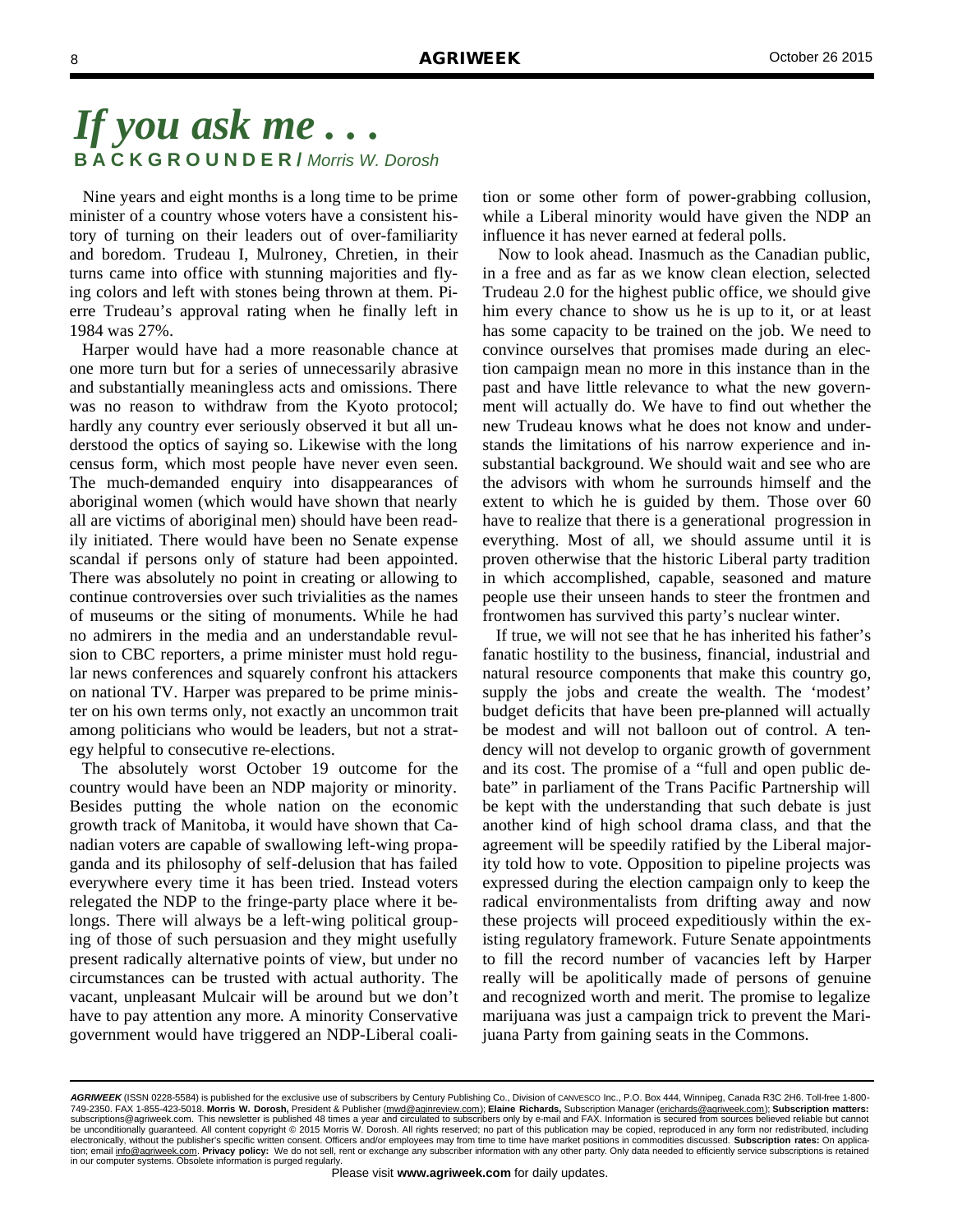Given the muddy political currents, get ready to hear a whole lot more about 'sustainable' agriculture.

 Google it and you are told that there are 44.2 million hits. To spend a minute on each would take 142 years, no sleep, washroom or lunch breaks. Google *unsustainable agriculture* and you get about 7 million, most of which appear to be about sustainable agriculture or result from the occurrence of keyword combinations.

 For all that ubiquity, there is no concise, agreed definition of sustainable agriculture. It is different things to different people. To serious scientists and researchers it generally means the prevention of catastrophic damage to land, especially from erosion, encroachment by desert sands or salt accumulation. To 99.9% of sustainable agriculture enthusiasts it is a combination of illogical and irrational principles in a bucolic, dreamy package. At its centre is the militant rejection of food production techniques and practices developed over the past century through science and economics, and which make it possible for the overwhelming majority of the world's population to be adequately and affordably fed. The unbearable evils to the sus-ag crowd are monoculture, mechanization, biotechnology, chemical pesticides and fertilizers, biotechnology, large scale ('industrial agriculture' or 'factory farming') and globalization. Some of numerous and overused key words are *organic, free-range, lowinput, holistic, renewable, biodiversity, agroecology, climate change* and *biodynamics*.

 It's not just about farming. Sustainable farming is also supposedly about preserving rural communities and stabilizing or increasing farming populations, improving the quality of life of farmers, their families and farm laborers and meeting other 'social goals'. The only acceptable kind of farm is the 'family' farm.

 The class of people involved in this phenomenon that most surely benefit from it are the promoters, book writers, researchers, instructors and thinkers. Most agricultural educational institutions have sustainable agriculture programs. Philanthropic foundations are the biggest supporters of countless national and international organizations and institutes devoted to this subject.

 Sustainable agriculture as it is currently promoted is basically primitive, small-scale subsistence farming entailing long days of unpleasant manual labor without the faintest hope of a middle-class income. Whereas world

hunger has been greatly alleviated by the transfer of knowledge and technology from the developed world to the undeveloped, the sustainable agriculture movement represents a flow in the opposite direction: the popularization of practices that have been obsoleted by economic and technological progress or adaptations of those still used in backward places.

 If sustainability means what it says (the ability to continue indefinitely), there is no way to improve on commercial agriculture today, or if there is it will be found by future scientific research. A common denominator in the sustainable agriculture movement is that contemporary farming practices destroy the soil, while so-called sustainable practices improve and preserve it. If there were no other aspect of this phenomenon that destroys its credibility this would be enough. Soil is a medium. Hydroponic crops are grown with no soil at all. Soil must be protected from erosion, which current limited tillage practices do. Each crop consumes fertility which must be replaced to sustain production. The most effective and efficient way to do so was long ago found to be chemical fertilizer, also the only way that the most desirable balance of plant nutrients can be maintained.

 If there were no chemical pest control methods there would be almost no food. Pest populations would be limited only by the availability of food and predator numbers. Pest numbers would decline only when the crops have all been eaten. So-called organic farming is possible only because farms that do not use pest control chemicals are surrounded by those which do. Likewise with diseases.

 Sustainable farming ideas are at a piece with the local food movement. The model sustainable farmer grows crops and livestock, processes the results on the farm and sells them at farmer markets or to restaurants, bypassing the hated supermarkets. Imagine that the feedlots around Lethbridge tried this.

 The rising profile of the sustainable agriculture phenomenon is another manifestation of the peculiar process in which educated, intelligent people look at the same facts and come to completely opposing conclusions. If cars were produced according to sustainable agriculture principles, millions of local garages with a few mechanics would each be making a handful a year, by hand, from scratch.

AGRIWEEK (ISSN 0228-5584) is published for the exclusive use of subscribers by Century Publishing Co., Division of CANVESCO Inc., P.O. Box 444, Winnipeg, Canada R3C 2H6. Toll-free 1-800-749-2350. FAX 1-855-423-5018. **Morris W. Dorosh,** President & Publisher (mwd@aginreview.com); **Elaine Richards,** Subscription Manager (erichards@agriweek.com); **Subscription matters:**  subscriptions@agriweek.com. This newsletter is published 48 times a year and circulated to subscribers only by e-mail and FAX. Information is secured from sources believed reliable but cannot<br>be unconditionally guaranteed. electronically, without the publisher's specific written consent. Officers and/or employees may from time to time have market positions in commodities discussed. **Subscription rates:** On application; email info@agriweek.com. **Privacy policy:** We do not sell, rent or exchange any subscriber information with any other party. Only data needed to efficiently service subscriptions is retained in our computer systems. Obsolete information is purged regularly.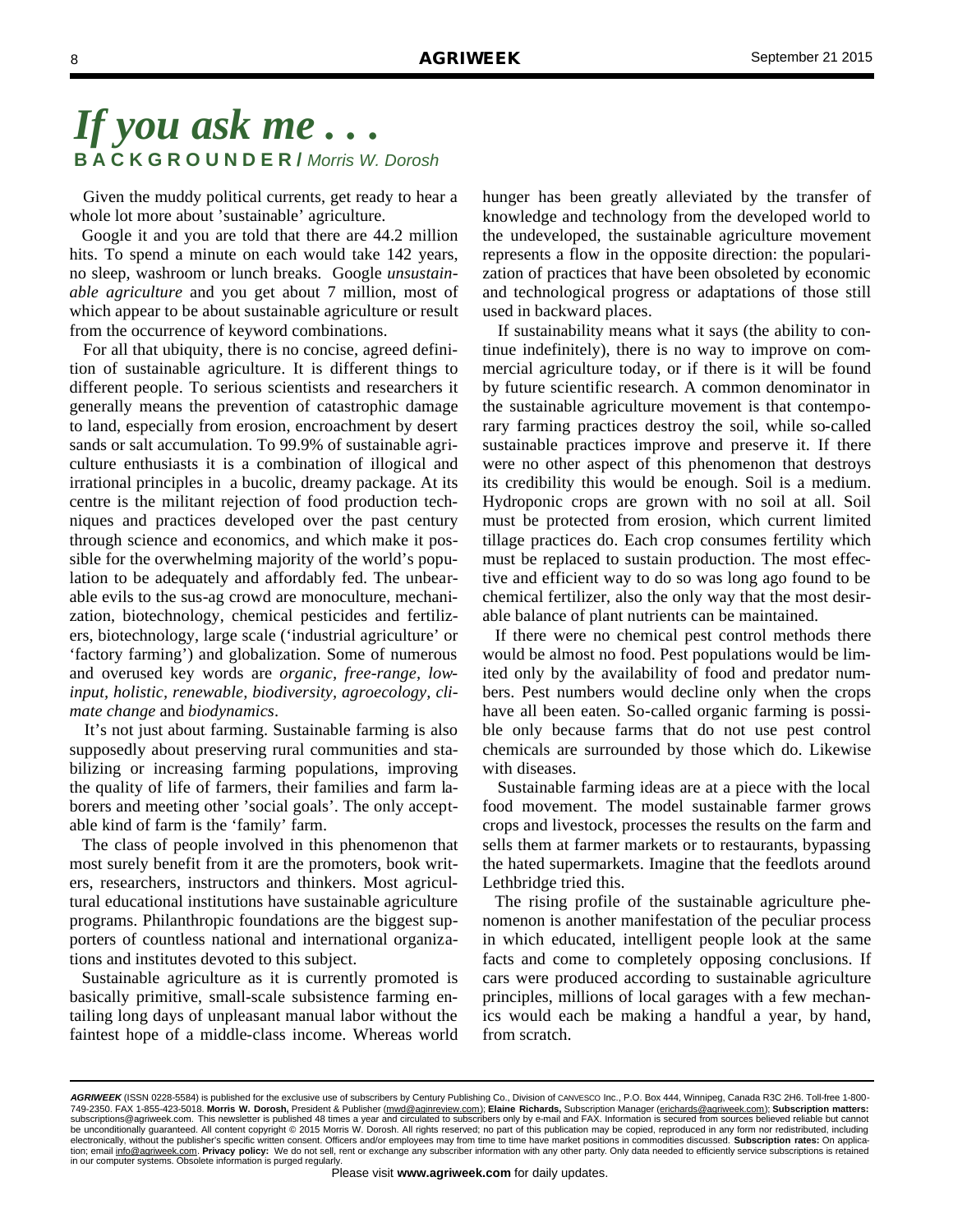Every business on this planet, of every size in every field, has the same two components and only two: capital and labor. To be competitive an enterprise has to have access to capital on tolerable terms and at affordable cost and also to a reliable supply of competent, productive labor also competitively priced.

 Only the previous generation of managers today remembers a time when business borrowing costs were in double digits. Roughly speaking, loans to credit-worthy business borrowers were above 10% between 1980 and 1995 and peaked at 20.5% in 1985. Interest rates currently are the lowest in 60 years and have been in these ranges for a decade. That means they will have to rise, according not so much to the laws of money supply and demand as the unknowable reasoning and outright whims of central bankers. It is now two years that the US Federal Reserve has been on the verge of raising rates. Whenever it does so, the repercussions will be worldwide, especially on exchange rate relationships.

 In this remarkable low-interest-rate decade there has been no shortage of credit in Canada or North America. This is historically unusual; generally the supply of loan funds declines when rates are low as owners of capital seek other ways to improve returns. It rises when rates are high because fewer borrowers qualify and because relatively safer debt investments are better aligned with equities and venture capital opportunities.

 Business faces the prospect of higher cost of capital just ahead, perhaps not in an abrupt leap but in a systematic pattern of incremental increases over an extended time. The probability of a still weaker Canadian dollar is massively higher than of dollar stability or strengthening. The cost of imports and domestically produced goods priced in American dollars will rise accordingly. Returns from exports will also be higher except those to other weak-currency countries or which are not priced on a world basis.

 In the midst of stubbornly high unemployment rates, there are labor shortages at every hand. Temporary foreign workers are needed because Canadian workers either do not care for or cannot do the jobs that have to be filled. Mostly it is the former, but the political outcry against temporary workers leaves employers in the position of not being able to find local workers and not being allowed to bring in guest workers. While there is a mindless backlash against temporary foreign workers, there is no concern about the extremely high level of immigration, which adds to the surplus of the underqualified in the labor force while not doing much to cure skills shortages. Canada does not, at least as far as is known, have a big illegal immigration problem but it arguably has a legal immigration problem, at a time when global attitudes are increasingly in the direction that residents of poor or war-torn countries have a right to move wherever they want and developed and peaceful countries have a duty to cheerfully admit and lavishly accommodate them.

 Labor costs, that is wage and salary scales, tend to be well controlled during high-unemployment periods, and that is the case at present. The decline in unionism (except in government service, where it flourishes as never before) has helped to discipline the expectation that remuneration for labor must constantly increase. Tight job markets have also been conducive to more flexible arrangements between suppliers and users of labor, to the benefit of both.

 However governments have no capacity for leaving well enough alone. The drive for higher minimum wages, which is gaining momentum across more and more fronts, is an enormous but poorly recognized threat to Canadian competitiveness. The \$15 minimum is almost an established fact. As more jurisdictions adopt it, more are forced to follow. Minimum wage theory rests on the completely false and nonsensical premise that every employee can make an economic contribution to the employer at least equal to the mandated minimum. Each time a legislated minimum wage is increased, so must wages throughout the lower half of the scale. No matter how many studies purport to show that raising minimum wages does not lead to less employment and does not harm those forced to pay them, employers will react in logical ways, reducing staff sizes, limiting their growth, raising qualification standards and substituting technology and machinery for labor. No one except governments will pay \$15 for an amount of work that has a market value of zero to \$10.

 These are substantial challenges to businesses and those who run them. That all will be affected more or less similarly is little consolation.

*AGRIWEEK* (ISSN 0228-5584) is published for the exclusive use of subscribers by Century Publishing Co., Division of CANVESCO Inc., P.O. Box 444, Winnipeg, Canada R3C 2H6. Toll-free 1-800- 749-2350. FAX 1-855-423-5018. **Morris W. Dorosh,** President & Publisher (mwd@aginreview.com); **Elaine Richards,** Subscription Manager (erichards@agriweek.com); **Subscription matters:**  subscriptions@agriweek.com. This newsletter is published 48 times a year and circulated to subscribers only by e-mail and FAX. Information is secured from sources believed reliable but cannot<br>be unconditionally guaranteed. electronically, without the publisher's specific written consent. Officers and/or employees may from time to time have market positions in commodities discussed. **Subscription rates:** On application; email info@agriweek.com. **Privacy policy:** We do not sell, rent or exchange any subscriber information with any other party. Only data needed to efficiently service subscriptions is retained in our computer systems. Obsolete information is purged regularly.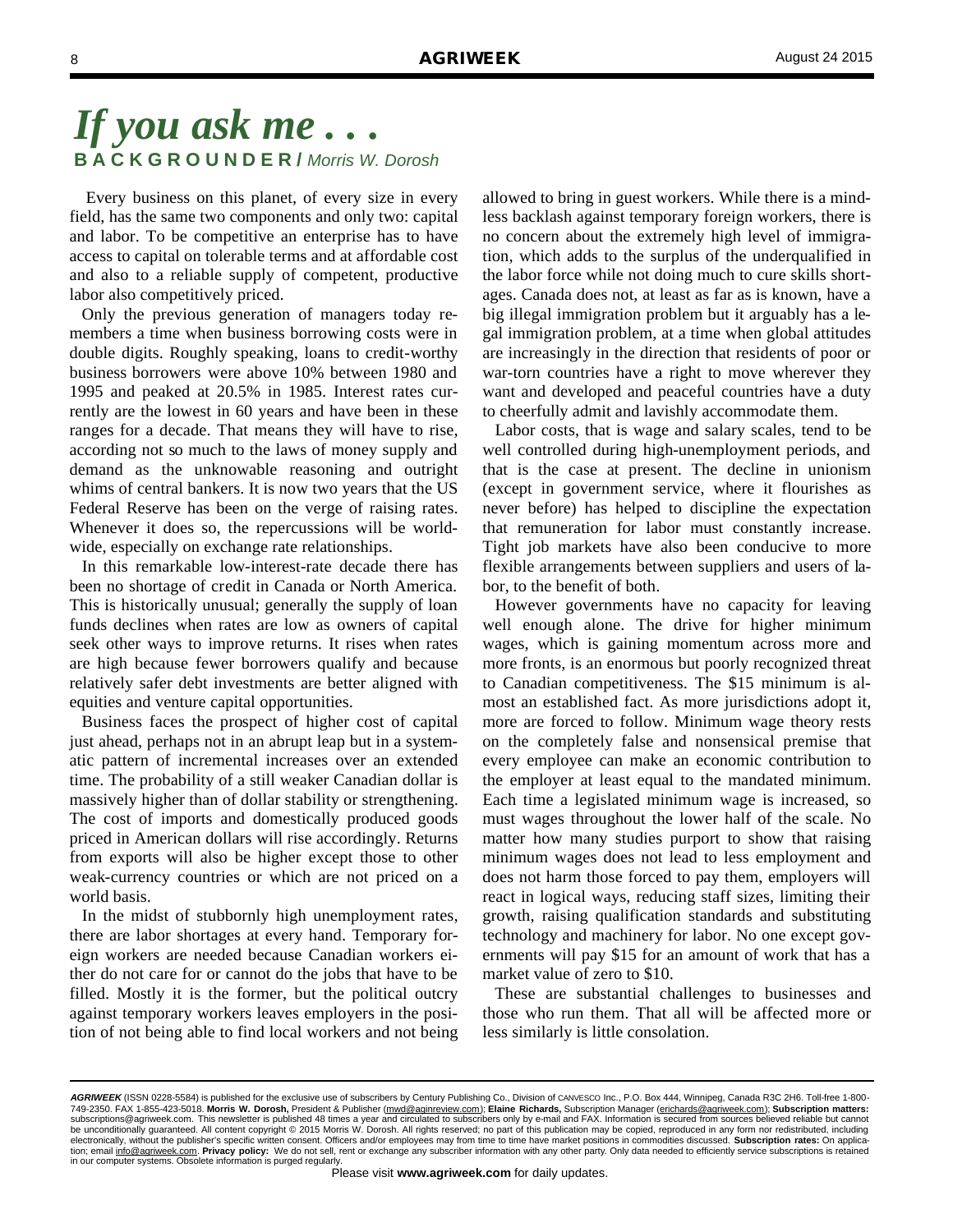Not readers, not book publishers and not reviewers seem to tire of the apparently endless stream of books that hack away at the same demonstrably-false set of theories and claims about the future of food. The central theme is the sure and certain disaster just ahead and the contribution of modern agriculture to this preventable collapse. The books are written to sell, like movie scripts, and with about as much attention to facts. Sell they do, adoringly reviewed in the best left-wing media. A certain kind of people just can't get enough catastrophic predictions. They can't understand why the global food system, confronted by such plain evidence that it is on the wrong track and taking humanity with it, is not turning itself inside out to stop before it's too late.

 The latest contribution is *The End of Plenty*, by one Joel Bourne, who has mastered the art and science of creating this kind of stuff for the gullible to Shakespearean proportions. He is described as "an award-winning environmental journalist" who is also a graduate agronomist, which gives him, it seems, special qualifications.

 Nothing taught in agronomy school has found its way into this book. It repeats, recycles and regurgitates the three legs of the ecomanic's stool: world population growth is relentless, modern agriculture is all wrong and climate change, with its point of no return just around the corner, will kill anyone who has not starved or been killed in a food riot. If awesome statistics can get more awesome they soon will, such as that the world needs to produce as much food in the next 40 years as it has since the dawn of civilization, or that half of the world's arable land will be a useless desert by 2100 because of climate change.

 Bourne begins with Robert Malthus, the 18th-century alarm-monger who made a name for himself by explaining (in his 250-page 1798 *Essay on the Principle of Population*) that (a) food is necessary to human existence and that (b) since sexual passion will never abate populations will grow and grow, doubling and redoubling, until the flat-line supply of food becomes completely insufficient. Then watch out.

 Bourne thinks that Malthus was right, just ahead of his time. Sheer luck prevented his predictions from coming true sooner. But now the fat is in the fire. The Green Revolution has failed, national and global agriculture policy is misguided, chemical damage is everywhere,

biofuel consumption of crops is making food unaffordable, climate change is already upon us. The benefits brought by the Green Revolution were not worth the 'ecological devastation' that ensued. World population is skyrocketing while global grain supplies tighten, "spurring riots and revolutions". If we could only learn to consume less, have fewer children, quit eating meat and go back to pre-Green Revolution farming methods we might yet have a chance to save ourselves. Family planning programs (Planned Parenthood, perhaps?) need to be brought to every corner of the globe until zero population growth is reached.

 This ridiculous book with its zoony reasoning arrives in the midst of the biggest grain surplus in human history in both absolute terms and relative to use. The economic and social issue in front of world agriculture is not an inability to meet the demand but the stubborn propensity to overproduce. World population is stabilizing. It is not overwhelming the food supply, it's the other way round. Steady improvements in productivity create surpluses, which depress prices, creating a more urgent threat to food sufficiency than any global warming theory. If there is not sufficient profitability in farming, dozens of factors will gradually come into play which will divert resources, including research and technology, away from basic food production. Biofuels, far from increasing the cost of food for those who can afford it least, are a safety valve: by sopping up excess production in times of surplus it helps maintain agriculture's productive plant. Anyone who really wants a fright over food should consider what would be happening if 40% of the US corn crop were not being used for ethanol.

 The soils and waters of countries in which advanced agricultural practices have been adopted have never been healthier or production more sustainable. Writers who want to make a constructive contribution to the food debate more than they want royalties should turn their attention to the social and political obstacles that are being placed in front of agricultural technology. Malthus is also known for resisting the industrial revolution, and his modern-times counterparts are those who spread superstition and falsehood about the products of the research and innovation that is the real guarantee that the world can feed itself for as long as it shall last.

*AGRIWEEK* (ISSN 0228-5584) is published for the exclusive use of subscribers by Century Publishing Co., Division of CANVESCO Inc., P.O. Box 444, Winnipeg, Canada R3C 2H6. Toll-free 1-800- 749-2350. FAX 1-855-423-5018. **Morris W. Dorosh,** President & Publisher (mwd@aginreview.com); **Elaine Richards,** Subscription Manager (erichards@agriweek.com); **Subscription matters:**  subscriptions@agriweek.com. This newsletter is published 48 times a year and circulated to subscribers only by e-mail and FAX. Information is secured from sources believed reliable but cannot<br>be unconditionally guaranteed. electronically, without the publisher's specific written consent. Officers and/or employees may from time to time have market positions in commodities discussed. **Subscription rates:** On application; email info@agriweek.com. **Privacy policy:** We do not sell, rent or exchange any subscriber information with any other party. Only data needed to efficiently service subscriptions is retained in our computer systems. Obsolete information is purged regularly.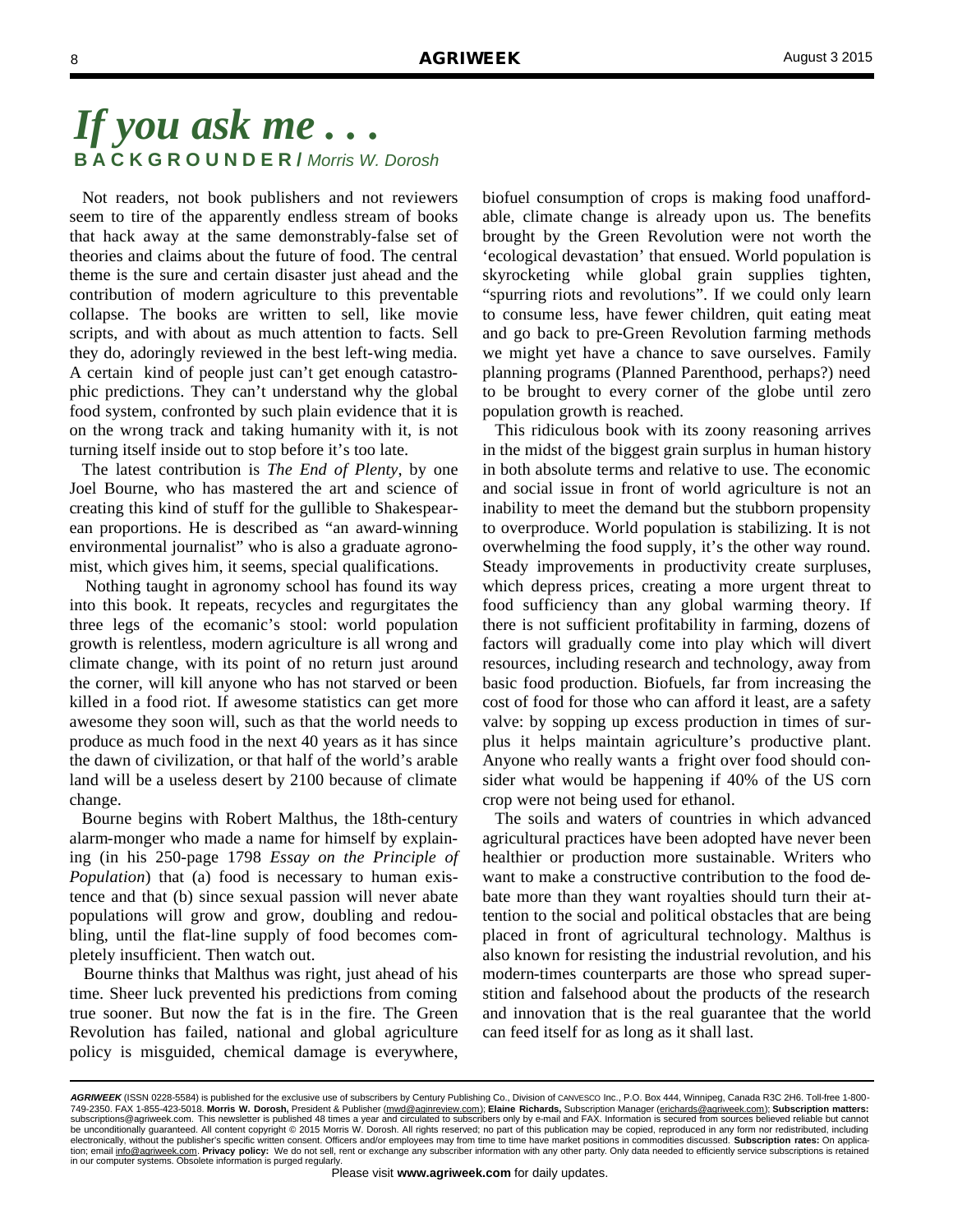Prime Minister Stephen Harper, said NDP leader Mulcair in a letter last week, must defend supply management in the Trans-Pacific Partnership negotiations. He complained that Harper's remarks recently (in which he promised to do exactly as Mulcair wishes) "have created uncertainty for dairy, egg and poultry producers." "I am urging you to commit to defending supply management in its entirety and reassure Canadians that it will be protected in all future negotiations," Mulcair wrote. "In Quebec alone, nearly 7,000 family farms exist and prosper thanks to supply management", which "accounts for 92,000 jobs and 43% of total agricultural revenue."

 Incoherence is the expected thing from Mulcair. His arithmetic seems a bit off. Supply management nationally provided 16.9% of farm-gate cash revenue in 2014, down from 17.0% the prior year, so Mulcair must have been referring only to Quebec. In that case gross revenue from milk, egg and poultry sales in Quebec was 2.55% of Canadian farm cash income. Employment allegedly created by the system can be almost any number depending on how creatively it is defined by liars who figure.

 Mulcair either does or does not understand the illogic of his supply management policy. If he does, he is pandering pointlessly to a voter bloc that will do him no good in the next election or any election. With families and friends, 7,000 Quebec dairy farmers account for maybe 75,000 votes scattered around a dozen ridings in rural Quebec. Most votes there will go to the Bloc or to whoever is the separatist of the month. Meanwhile there are upwards of 24 million consumer voters whose interests the supply management policy harms through inflated food prices. The average dairy farmer in Quebec, as elsewhere in Canada, is a wealthy entrepreneur, not a kinsman of the union laborer, the unionized teacher or the welfare bum without whom there would be no NDP. The left-wing parties should be the first to want to see supply management gone and its privileges removed, pursuant to the menshevik principle that everybody who is doing well ought to be penalized. Especially they should have an interest in reducing the cost of staple foods for low- and fixed-income Canadians, who disproportionately contribute to the affluence of the monopoly. The percentage of incomes spent on food is highest for those with lowest incomes. In that way supply management exacerbates the disparities in incomes, wealth and living standards that so irk the political left.

 It must be that Mulcair, or whoever decides NDP policy, cannot see the difference between a milk marketing board and a labor union. But whereas unionism's prey are the big, rich, despised corporations that create the jobs and propel the economy, supply management feeds off the powerless. Someone in the Conservative party might point this out.

 However, with the election scarcely three months off, there is more to worry about than Mulcair's blowhard drivel on supply management. The chances that he will head the next government are alarmingly above zero. If the NDP takes over, it will assume management of the most important trade negotiations in Canadian history at their most sensitive stages: the CETA Canada-EU agreement and the Trans Pacific Partnership. In general NDP policy and free trade have never been compatible in the past and no assurance has been offered that they now are. Canadian negotiators with years of experience might be replaced with greenhorn loyalists. Other parties in these negotiations will not be inclined to put them on hold while the NDP dries itself behind the ears. An NDP trade minister, if there is one, could annul undertakings by the Harper government's representatives and advance new demands for which other countries will have little patience. The current struggle to stay in the free-trade game is virtually certain to give way to indifference, with an unacceptable risk of ejection and isolation.

 For the Conservative government, for core employment-making Canadian export industries and Canada's economic health (not to mention non-supply managed farmers who outnumber the S-M crowd by 10 to one) the trade agreements now on the table are so vital and fundamental that there is no possible way to overstate their case. To the NDP they are of minor account, especially if not vetted by the unions. To the voters who will decide the election, it is a popularity contest in which the personalities of Mulcair and Harper are comparably abrasive, but in which Mulcair has the advantage that a vote for him will bring about change.

 It sure will. See what change for change's sake has done for the Americans, and how many of the changes promised, effected or attempted have been beneficial.

*AGRIWEEK* (ISSN 0228-5584) is published for the exclusive use of subscribers by Century Publishing Co., Division of CANVESCO Inc., P.O. Box 444, Winnipeg, Canada R3C 2H6. Toll-free 1-800- 749-2350. FAX 1-855-423-5018. **Morris W. Dorosh,** President & Publisher (mwd@aginreview.com); **Elaine Richards,** Subscription Manager (erichards@agriweek.com); **Subscription matters:**  subscriptions@agriweek.com. This newsletter is published 48 times a year and circulated to subscribers only by e-mail and FAX. Information is secured from sources believed reliable but cannot<br>be unconditionally guaranteed. electronically, without the publisher's specific written consent. Officers and/or employees may from time to time have market positions in commodities discussed. **Subscription rates:** On application; email info@agriweek.com. **Privacy policy:** We do not sell, rent or exchange any subscriber information with any other party. Only data needed to efficiently service subscriptions is retained in our computer systems. Obsolete information is purged regularly.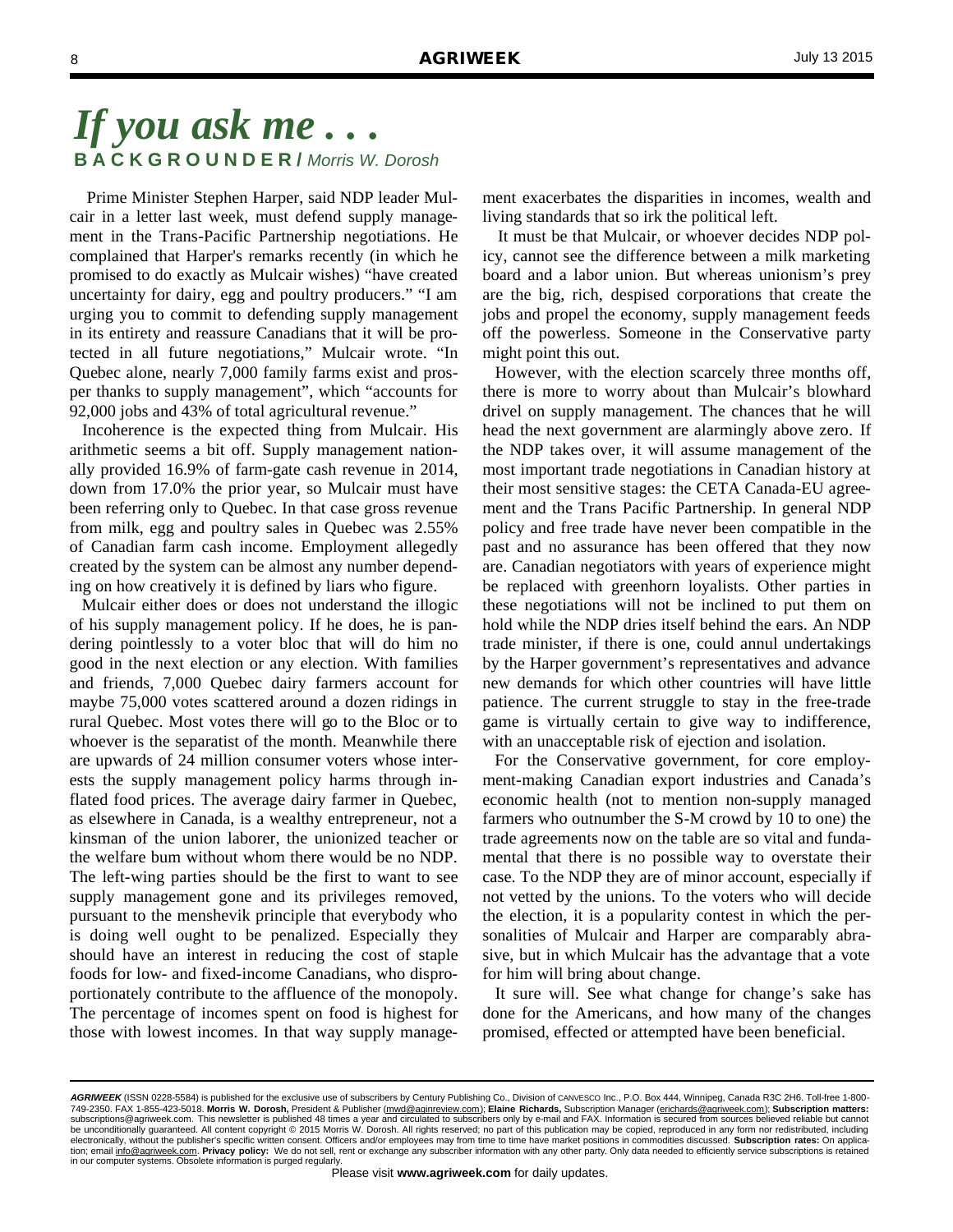For the best part of five years the world financial system has been flummoxed by Greece. Greece has a population of 11 million, a GDP smaller than Quebec's and a national debt that approaches Canada's, almost twice GDP (the EU average is 92%). Its economy has contracted by 23% in five years largely due to anti-business and anti-investment policies of past and present governments. In the best possible circumstances, with a responsible government and sensible economic policies, it is extremely unlikely that Greece can ever pay down its sovereign debt by enough to bring its ratios into internationally accepted ranges.

 Greece does not have a responsible government and is not in good circumstances. In an election six months ago its voters chose the Syriza party, a third of whose leaders are admitted communists and even further-left extremists. Voters believed the promise that discipline in public spending and general austerity to stabilize the economy were not necessary, and that Greece could continue indefinitely to live beyond its means. Immediately upon election Syzria rehired thousands of redundant civil servants, reversed pension rollbacks and other reforms required by creditors as a condition of the last bail-out. These measures were intended to create a budget surplus before debt service. Now Greece is literally broke and cannot meet immediate repayment obligations to other EU governments, the European Central Bank or the International Monetary Fund. As of late last week, after months of negotiations that often looked surreal, it appeared the country would default, since other EU governments finally seemed to be unwilling to continue to lend more funds that will not be repaid.

 There are no circumstances under which the Greek government should be making demands of the EU, or under which the EU should be considering them or negotiating compromises. Greece has been in violation of the terms of EU and eurozone membership for years. It is logically ineligible for continuing membership or the benefits of membership. Matters should never have been allowed to get this far. Yet another financial rescue by the EU means rewarding Greek irresponsibility at greater and greater cost to other EU taxpayers. It should have been forcibly ejected from the euro zone to preserve the integrity and credibility of the euro system.

 It is not the political establishment in Greece but the voting public of Greece that has set the course for national ruin. Greek politicians are merely taking advantage of the situation for their own purposes. As in other countries, Greek voters are not qualified to adjudicate among dizzying arrays of competing scenarios and proposals to cope with complicated economic and fiscal issues which are presented by politicians. Nobody wants to believe that there really is no such thing as a free lunch. Voters want a free banquet, and if they don't get it they replace their leaders, it they can.

 Canada is in terrific economic shape compared to most other countries, including many leading EU and OECD countries. Its 2015 budget deficit was 1.8% of GDP compared to 2.5% in the US, 4.2% in Germany and 6.9% in Japan. Unemployment at 6.8% is high but not as high as the 11.1% in the euro zone. Its current account deficit (goods and services trade and investment flows) is \$42 billion compared to \$410 billion for the US and \$314 billion for the euro zone. A balanced budget, manageable debt and tolerable debt service costs have not been easily achieved, especially through intervals of minority government during which it was impossible to implement spending restraint, and more lately the Saudi-Arabiaengineered collapse of world oil prices. Each \$10 per barrel change in crude oil is \$1 billion a year to the federal treasury.

 However Canada may be a couple of elections and a few fiscal years from becoming the New World's Greece. Unless the emerging NDP contagion on the national scale is stopped, Greece today is where Canada is headed, and for the same reason, which is the appeal of promises that cannot be kept.

 The new Alberta government, just in its infancy, has already shown that comparing its philosophical persuasions to those of Syriza is hardly crazy. It has rolled back billion-dollar anti-deficit spending cuts, confirmed plans to increase corporate and high-income individual taxes and raise minimum wages, as it said it would. Now the distinct possibility arises of an NDP federal government after next October, as it approaches the electorate with the newest something-for-nothing promises. A minority NDP government could perhaps be restrained from the worst excesses. If a majority, all bets are off.

*AGRIWEEK* (ISSN 0228-5584) is published for the exclusive use of subscribers by Century Publishing Co., Division of CANVESCO Inc., P.O. Box 444, Winnipeg, Canada R3C 2H6. Toll-free 1-800- 749-2350. FAX 1-855-423-5018. **Morris W. Dorosh,** President & Publisher (mwd@aginreview.com); **Elaine Richards,** Subscription Manager (erichards@agriweek.com); **Subscription matters:**  subscriptions@agriweek.com. This newsletter is published 48 times a year and circulated to subscribers only by e-mail and FAX. Information is secured from sources believed reliable but cannot<br>be unconditionally guaranteed. electronically, without the publisher's specific written consent. Officers and/or employees may from time to time have market positions in commodities discussed. **Subscription rates:** On application; email info@agriweek.com. **Privacy policy:** We do not sell, rent or exchange any subscriber information with any other party. Only data needed to efficiently service subscriptions is retained in our computer systems. Obsolete information is purged regularly.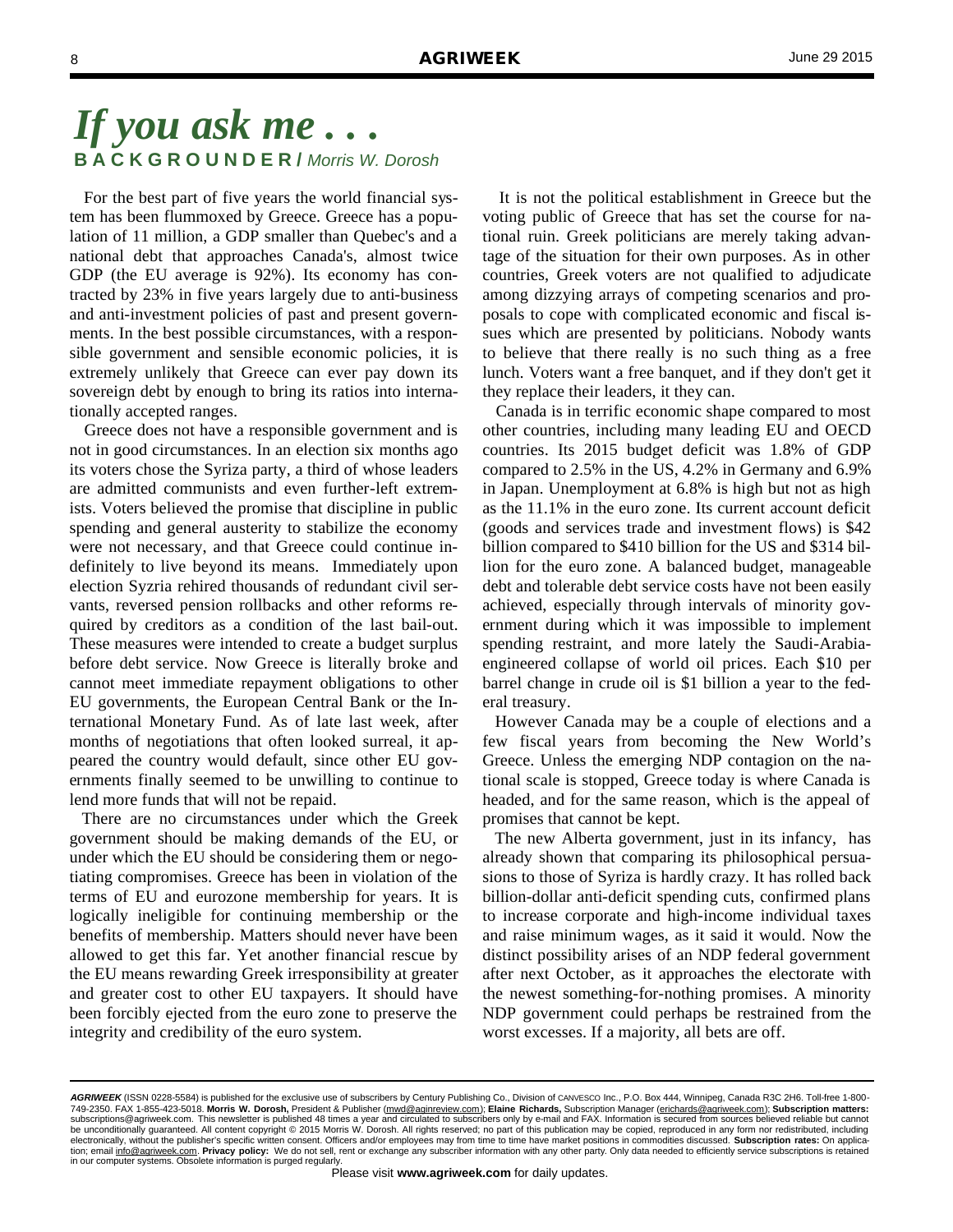It is inconceivable that the Harper government does not have a contingency plan as the freight trains of the October election and the Trans Pacific Partnership trade negotiations hurtle towards each other. The trade talks are held up by the reluctance of the US House of Representatives to follow the Senate and approve legislation allowing the Obama administration a free hand in working out an agreement which Congress can accept or reject but not change. There is a credible possibility that the House will not do so, in which case the TPP enterprise will join the World Trade Organization's Doha Round in a zombie half-existence. The Conservative government will then not have to make an impossible choice.

 If the Congress acts as it should, the TPP process could quickly enter its last chapter. Canadian negotiators will have to respond to persistent pressure from the US, Australia and New Zealand to tear down the wall of tripledigit duties that enable supply management in Canada's dairy and poultry sectors. Since virtually no information about the real state of the talks has been made public pursuant to a secrecy agreement among all 12 countries, no one can tell how determined the attackers of supplymanagement are. But it seems unlikely that they will be easily mollified. Protecting supply management may be a task that Canadian negotiators, or any negotiators, cannot accomplish. The threat has already been made by a high Obama trade official to the effect that Canada could be expelled, not exactly over cheese, eggs and chicken, but for declining to accept a core free-trade principle. Of course no country can push another out of the group, but the alternative before any member to accepting conditions negotiated and agreed by all the others is obviously to exit.

 Canada, the US, Australia and New Zealand are the agricultural exporters in the group; the others are highpopulation, high-income net food importers. Export markets for non-agricultural commodities and manufactured products are even more important but have received less attention. Should Canada somehow end up not a party to a TPP agreement, it would lose not just the possibility of future export opportunities, economic activity and employment, not only in agriculture but generally: it would also forsake very large and vital markets it already has, as other TPP exporters obtain tariff-free or low-tariff access and possibly other preferences.

 Nobody can blame marketing board interests, especially supply-management farmers, for feeling a bit frantic. Reforms to supply management would not just mean loss or serious constraint on monopoly pricing, but would also make up to worthless the marketing board quotas that confer the right to milk cows and raise chickens. Assured profitability under the system has been capitalized in quota, and the average dairy farmer has as much or more invested in quota as in the cows. The right to sell one kilogram of butterfat a day currently trades for about \$28,000 in eastern Canada. Different farms have different quota cost bases. Some farmers own quota inherited from forefathers who obtained it at no cost when the system was instituted. Those who bought in more recent times paid astronomically, but in good faith and in the course of managing their farms according to the prevailing regulatory and economic environment. Since supply management is government-sanctioned, every concept of fairness would be violated if quota suddenly (or even slowly) lost its value through government action.

 Perhaps because they cannot think of anything else to do, the marketing boards have mounted big campaigns to build public support. They say the system assures consumers of reliable amounts of high-quality, safe and local food. Food safety and quality claims are patently false because they have nothing to do with marketing systems. Safety and quality standards are set by government for all and would apply equally under any marketing regime. Nor can supply-managed production be said to be local. Centralized processing and the nature of distribution mean that products produced anywhere are sold everywhere, for instance Quebec cheese.

 The supply-managed sector will not succeed in creating a groundswell of public support, and even if it could public opinion will have little or no bearing on how the government resolves this. It is a monstrous problem arising from simplistic notions some generations ago of how agricultural prices could be set.

 Buying out \$40 billion of marketing board quota at public cost is out of the question. But it is even further outside the realm of reason to abandon trade arrangements that would hugely benefit the country (and at least 90% of non-supply-management farmers), nor even to make elaborate concessions adverse to other parts of the economy that may be required to not abandon the TPP.

AGRIWEEK (ISSN 0228-5584) is published for the exclusive use of subscribers by Century Publishing Co., Division of CANVESCO Inc., P.O. Box 444, Winnipeg, Canada R3C 2H6. Toll-free 1-800-749-2350. FAX 1-855-423-5018. **Morris W. Dorosh,** President & Publisher (mwd@aginreview.com); **Elaine Richards,** Subscription Manager (erichards@agriweek.com); **Subscription matters:**  subscriptions@agriweek.com. This newsletter is published 48 times a year and circulated to subscribers only by e-mail and FAX. Information is secured from sources believed reliable but cannot<br>be unconditionally guaranteed. electronically, without the publisher's specific written consent. Officers and/or employees may from time to time have market positions in commodities discussed. **Subscription rates:** On application; email info@agriweek.com. **Privacy policy:** We do not sell, rent or exchange any subscriber information with any other party. Only data needed to efficiently service subscriptions is retained in our computer systems. Obsolete information is purged regularly.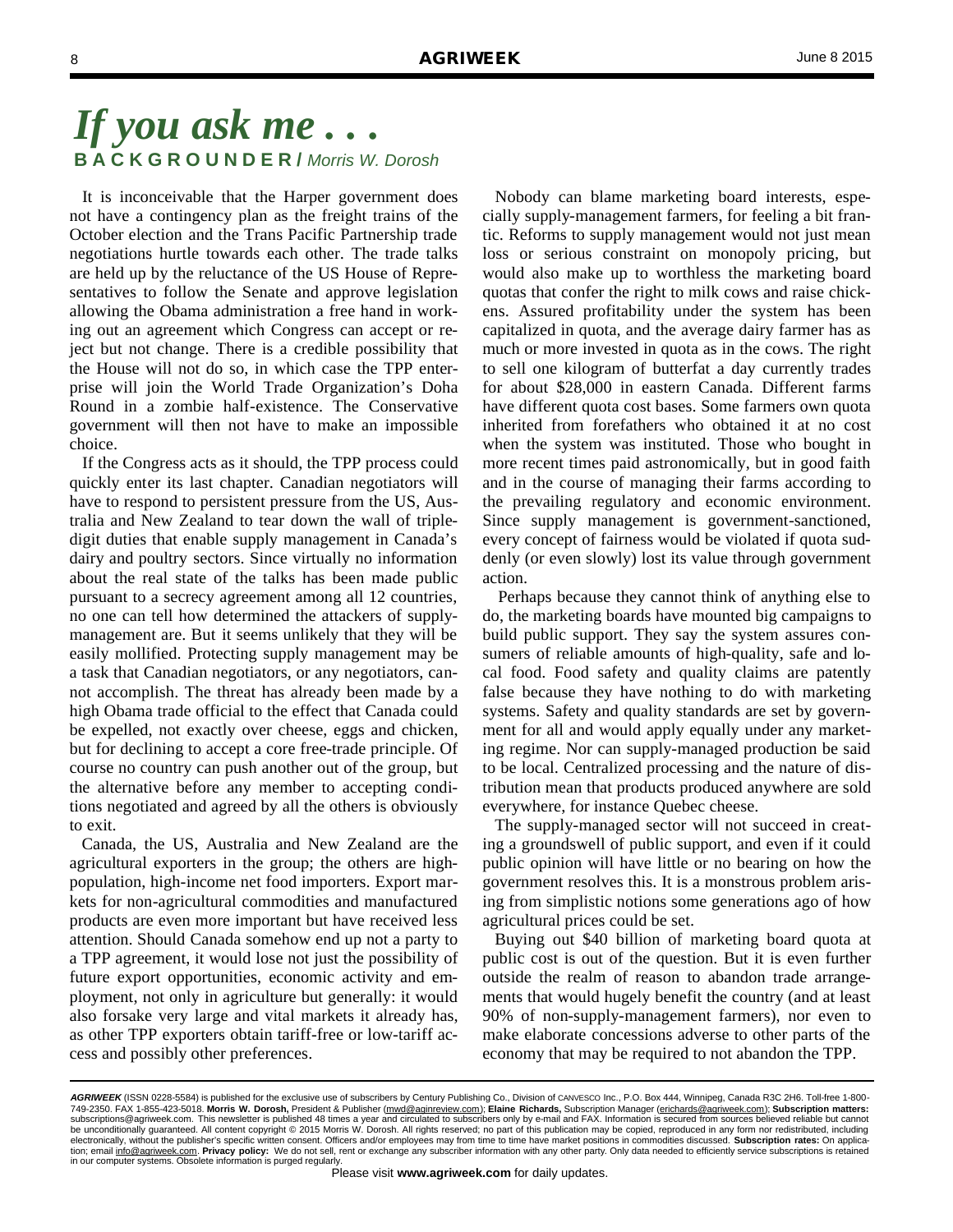It is dismaying to see the outlook for another crop season that does not show any sign of a normally expected response to supply-demand imbalances. When the supply of anything increases to a point that established demand is fully satisfied, its price starts to drop, and continues to drop if supply continues to increase. Lower prices uncover demand that did not exist at higher prices, so consumption starts to increase, at the same time that lower prices reduce the incentive to produce. If the excess of supply over demand gets big enough, the bottom often falls out of prices until a market-clearing price is found. Usually sooner instead of later, supply, demand and prices return to a relationship which makes production viable. Price is where supply and demand meet. Except in very unusual times, the cycle begins again, with producers increasing output to cash in on better prices.

 Between the end of the 2013-14 world agricultural season and the start of 2015-16 world wheat prices have declined about 32%, corn 42% and soybeans 29% in American dollars. A food price index maintained by the UN Food & Agriculture Organization covering all food categories is 9.2% lower than a year ago and the lowest in five years. The declines are smaller if expressed in currencies that have weakened over that time, however the largest currency realignments have occurred mostly over the past year, not two or three.

 Over the two-year period, according to the International Grains Council, world wheat consumption will increase less than 1%, corn use will be unchanged and soybean demand will increase 5.5%.

 No popularly-circulated theory or mathematical model explains this. More importantly, much-promoted and widely accepted ideas about a coming surge in world food demand that is supposed to accompany steady population growth, economic and social improvement in disadvantaged countries and the evolution of an affluent, bigger-spending middle class in mid-range economies that will demand higher-value foods including meat, are simply not holding up. Neither is the notion that food production will struggle to meet future demand. If there actually was structural and substantial demand growth, combined with today's dramatically lower staple food costs, demand should be going through the roof.

However demand growth is persistently slow the world

over. The IGC's five-year statistics indicate that aggregate consumption of the three crop groups (food and feed grains and oilseeds) rose exactly 10% since 2012- 13, or a compounded annual rate of 1.85% while world population growth was just above 1.1% a year. So the portion of food demand that can be attributed to the betterment of living standards and economic conditions is not even three-quarters of 1% a year.

 The epicentre of growth in food demand was supposed to be Asia, where immense populations were being urbanized, more fully employed and better paid. However over the last ten years, instead of rising steadily and rapidly, cereal grain imports by China and other Asian countries have actually declined from 14.4 million tonnes a year to an average of just 6.3 million. The average annual increase in grain consumption by China and India was lower between 2002 and 2008 than in 1995-2001 despite population growth. Per-capita caloric intake in India has fallen significantly since 1990 despite the improvements in incomes and living standards which have occurred more or less as predicted.

 Then there is the supply side. Why are the world's farmers growing all they can even as prices collapse? According to break-even calculations for 2015 crops from Iowa State University, in the American corn belt this year it will cost \$4.40 to \$4.50 to grow a bushel of corn and \$10.75 to \$11.00 for soybeans. USDA forecasts average farm-gate prices at \$3.60 and \$9.00. American farm subsidies are not what they were and while some of the loss will be made up for some American farmers, they face cash out-of-pocket losses. Another factor in oversupplying the world wheat market is continuing high output in the Black Sea region where war, hyperinflation and credit system and currency exchange breakdowns appear to be having no effect. Record soybean crops are forecast again for South America where political and economic stresses and infrastructure weaknesses should have capped output before now.

 World hunger has been dramatically reduced in the last generation but malnutrition and even starvation are still found. It is not because there is not enough food. It is because such a large part of the world's population is not in a position to make an economic contribution valuable enough to enable them to feed their families.

*AGRIWEEK* (ISSN 0228-5584) is published for the exclusive use of subscribers by Century Publishing Co., Division of CANVESCO Inc., P.O. Box 444, Winnipeg, Canada R3C 2H6. Toll-free 1-800- 749-2350. FAX 1-855-423-5018. **Morris W. Dorosh,** President & Publisher (mwd@aginreview.com); **Elaine Richards,** Subscription Manager (erichards@agriweek.com); **Subscription matters:**  subscriptions@agriweek.com. This newsletter is published 48 times a year and circulated to subscribers only by e-mail and FAX. Information is secured from sources believed reliable but cannot<br>be unconditionally guaranteed. electronically, without the publisher's specific written consent. Officers and/or employees may from time to time have market positions in commodities discussed. **Subscription rates:** On application; email info@agriweek.com. **Privacy policy:** We do not sell, rent or exchange any subscriber information with any other party. Only data needed to efficiently service subscriptions is retained in our computer systems. Obsolete information is purged regularly.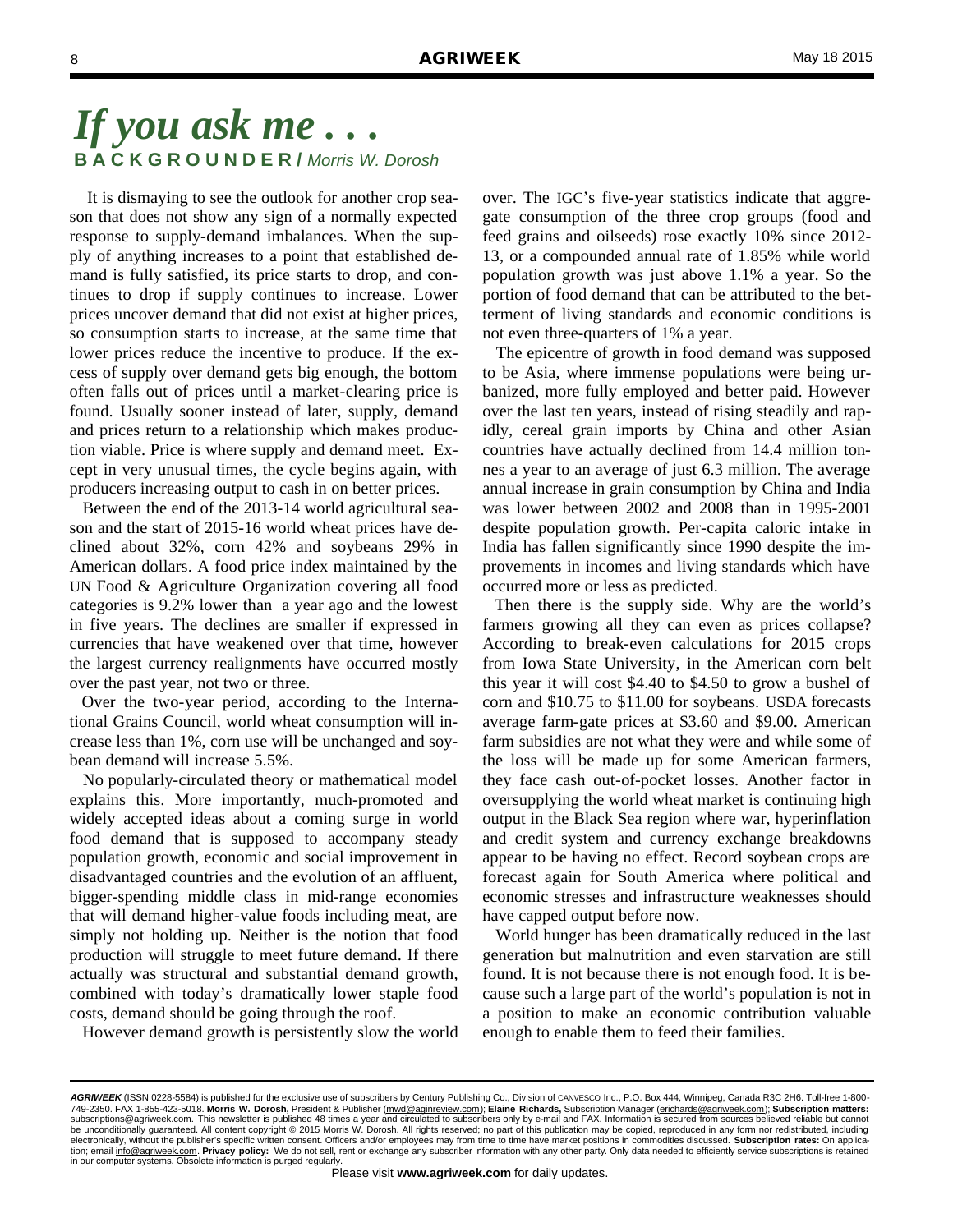The idea of further processing and adding value to agricultural crops near where they are grown, or at least somewhere in Canada, appeals to everyone. Why export low-valued, raw commodities in their most primary states if they can be processed and upgraded to higher forms? Further processing generates economic activity, creates employment and increases exports, not to mention tax revenue and, of course, profit. Transportation costs consume a large part of the value of raw commodities; the lower their value per unit of volume or weight the larger the part paid for rail and ocean freight, which inevitably comes out of what is paid to the primary producer. Processing generally reduces the bulk of a product, so even if transportation is in a higher-cost mode than bulk there is still a saving. Processing by-products, which often have a lower unit value than the original crop or other commodity, can be used locally and do not need to be transported at all.

 The only further-processing-export success story Canada has is canola. Domestic processing accounted for 44.5% of production averaged over the last five years and the ratio has since passed half as capacity has expanded. Canola oil and meal exports are approximately 80% of production.

 Domestic use of wheat and durum are 21% and 18% of total use. Flour milling accounts for most of that, especially durum, but flour exports (including semolina) are only abut 250,000 tones a year or 4% of total disposition. Domestic use of barley is about 15%, of which 12% is for malting; 300,000 or so tonnes of malt are produced yearly and about 180,000 are exported. Domestic use of oats and flax is under 5% and exports of oat and flax products are too small to measure.

 It is perhaps understandable that flour exports have not flourished. Flour does not travel well, or at least as well as wheat, especially in tropical climates. Importing countries have the same motives as exporters to capture processing value in their economies. In the case of wheat and flour, government involvement is still pervasive. Flour milling and use is subsidized in many second and thirdworld countries, which are thus not likely to import the finished product.

 However someone is doing it. World flour trade is around 14 million tonnes a year and is slowly expanding.

Some flour exporters can deliver flour to some importers at a lower cost than the importers can obtain the wheat and mill it. Canada obviously is not one of them. If Canada had the same share of flour exports as wheat exports the milling sector would have to be roughly doubled. The US is no bigger, and sometimes smaller, a flour exporter than Canada. It happens that one of the largest exporters is Turkey, which is generally a net importer of wheat.

 What then explains the remarkable success of canola processing in Canada? The combined weight of canola oil and canola meal is very close to the weight of the original seed, so there is no evident transportation advantage, unless it is in the fact that canola oil and meal are exported mostly to different destinations (oil goes to Asia in tankers, and the meal much shorter distances to the western-states dairy belt). Oilseed processing technology and equipment is readily available to anyone and investment is not prohibitive relative to the value it can generate. Countries that are big users of oil but small producers of oilseeds can easily import their needs. Why is canola processing for export a booming business while flour milling is not?

 If a given commercial or industrial activity does not proceed in Canada there are reasons, but they are not easily identified. There is no lack of ambition or creativity on the part of Canadian businesspeople. The exhortations of government departments and non-government entities that urge Canadian businesses to do better, or to get into exporting, are downright silly. If there is a viable opportunity someone has probably already found it. Cost of capital in Canada is competitive and the mechanisms for accumulating and deploying both equity and debt forms is as highly developed as anywhere. Foreign capital is easily attracted to a politically stable and legally secure environment. Canadian labor is notoriously and stubbornly underproductive and expensive, but labor is not a big component of primary processing of agricultural crops. Taxation in Canada is now as favorable as in the US and more so than in many other places and concessions are made for processing and manufacturing and for small businesses that are available in few other tax jurisdictions.

So what is it?

*AGRIWEEK* (ISSN 0228-5584) is published for the exclusive use of subscribers by Century Publishing Co., Division of CANVESCO Inc., P.O. Box 444, Winnipeg, Canada R3C 2H6. Toll-free 1-800- 749-2350. FAX 1-855-423-5018. **Morris W. Dorosh,** President & Publisher (mwd@aginreview.com); **Elaine Richards,** Subscription Manager (erichards@agriweek.com); **Subscription matters:**  subscriptions@agriweek.com. This newsletter is published 48 times a year and circulated to subscribers only by e-mail and FAX. Information is secured from sources believed reliable but cannot<br>be unconditionally guaranteed. electronically, without the publisher's specific written consent. Officers and/or employees may from time to time have market positions in commodities discussed. **Subscription rates:** On application; email info@agriweek.com. **Privacy policy:** We do not sell, rent or exchange any subscriber information with any other party. Only data needed to efficiently service subscriptions is retained in our computer systems. Obsolete information is purged regularly.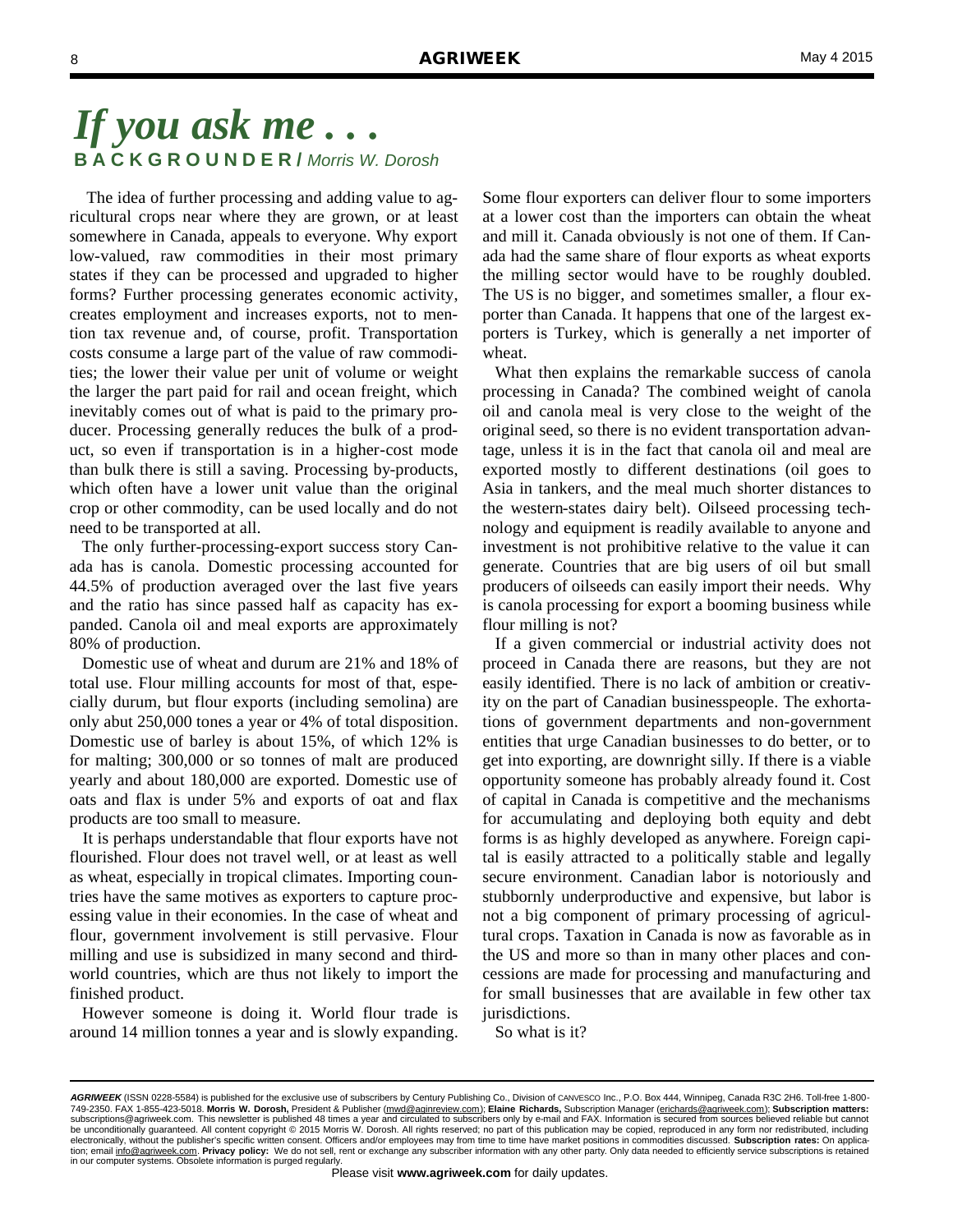It is extremely difficult to reconcile the current state of railroading in Canada with any normal concept of free enterprise and competitive market economics. In turn it is difficult to decide what policies or reforms should be advocated and supported in a space such as this.

 Everybody can see what aggressive competition looks like in other industries, especially consumer goods and services, for example cars and cell phones. Ford, GM and two dozen other companies are striving to sell as many cars and trucks as possible, in the process creating betterperforming and more durable vehicles in a wide assortment of models which they sell at very aggressive prices. In wireless and wired telecommunications, which are more similar to railroad service than tangible goods, inducements to consumers are bringing better service and increased capability, already more than most people need, at costs which are at least not increasing, and there is no shyness whatever about raiding competitors' customers.

 We don't see the same things in railroad service. The western grain belt is divided roughly into north and south rail zones, which overlap very little. In each half shippers are effectively captive to one supplier and the situation would be unchanged if instead of two major railways there were ten. The southern half is served mainly by the CPR and the north half by mainly the CNR. The cost of building track completely precludes expansion by one into the other's territory. Head-to-head competition is possible only in an uneven and narrow band where there is already track of both companies. Only a handful of individual grain elevators have access to track of both railways or a practical choice of which to use. Farmers might have the option of delivering to facilities served by one railway or the other, but the comparative quality of rail service to a delivery point is only one of many factors.

 The railways can be sure that they will always get to haul all the grain out of their respective catchment areas. They have no influence over the amount or type of grain produced and not much advance notice of the quantity to be moved or the time frame within which movement must occur. Since grain production often varies widely between north and south, the railways cannot even tell what their market shares will be. So they accept that

there is nothing they can do to increase their grain volume, even though it would be very helpful in making more intensive use of their track and equipment. Providers of other goods and services can increase their sales by enlarging the market through attractive new products and more effective marketing, or by capturing market share from their competitors such as by lowering prices or offering better value.

 Because of a 100-year suspicion that the railways would charge whatever they wanted from shippers who have no alternative, grain freight rates have been regulated for virtually as long as grain has been produced in the west. Regulation inevitably becomes politicized, and the longer it is in effect the more intrusive it becomes. Rate regulation abolishes free competitive forces of the kind which, for instance, prevent GM from asking \$250,000 for a compact car or pickup truck. But it also creates the need for a benchmarks against which regulated rates can be set, and of the several possibilities the criterion becomes the cost of providing the service. In no free market is there a necessary linkage between costs and selling prices. Selling prices are determined by the competitive environment, and reducing costs creates a benefit that accrues exclusively to the supplier. In the grain rail business the idea is strongly entrenched that benefits of cost reductions made by the railways must be shared with their customers and that the railways must continuously reveal their costs so that regulated rates can be lowered if rail costs are better controlled. There is no other class of rail traffic in which this applies. In potash and coal traffic, where shippers are similarly captive to one railway company or the other, cost reductions achieved by and at the expense of the railways fall to their bottom lines.

 Both major railways argue, in their submissions to the transportation review and elsewhere, that the revenue cap on prairie grain traffic must be removed if investment in additional capacity that the government and commodity groups are demanding is to be justified. They have not said that the cap should be raised to improve their margins and create better incentives. Politically it is a non-starter. It is for granted that if the cap is removed rates will rise, but it does not seem guaranteed that service would be better.

*AGRIWEEK* (ISSN 0228-5584) is published for the exclusive use of subscribers by Century Publishing Co., Division of CANVESCO Inc., P.O. Box 444, Winnipeg, Canada R3C 2H6. Toll-free 1-800- 749-2350. FAX 1-855-423-5018. **Morris W. Dorosh,** President & Publisher (mwd@aginreview.com); **Elaine Richards,** Subscription Manager (erichards@agriweek.com); **Subscription matters:**  subscriptions@agriweek.com. This newsletter is published 48 times a year and circulated to subscribers only by e-mail and FAX. Information is secured from sources believed reliable but cannot<br>be unconditionally guaranteed. electronically, without the publisher's specific written consent. Officers and/or employees may from time to time have market positions in commodities discussed. **Subscription rates:** On application; email info@agriweek.com. **Privacy policy:** We do not sell, rent or exchange any subscriber information with any other party. Only data needed to efficiently service subscriptions is retained in our computer systems. Obsolete information is purged regularly.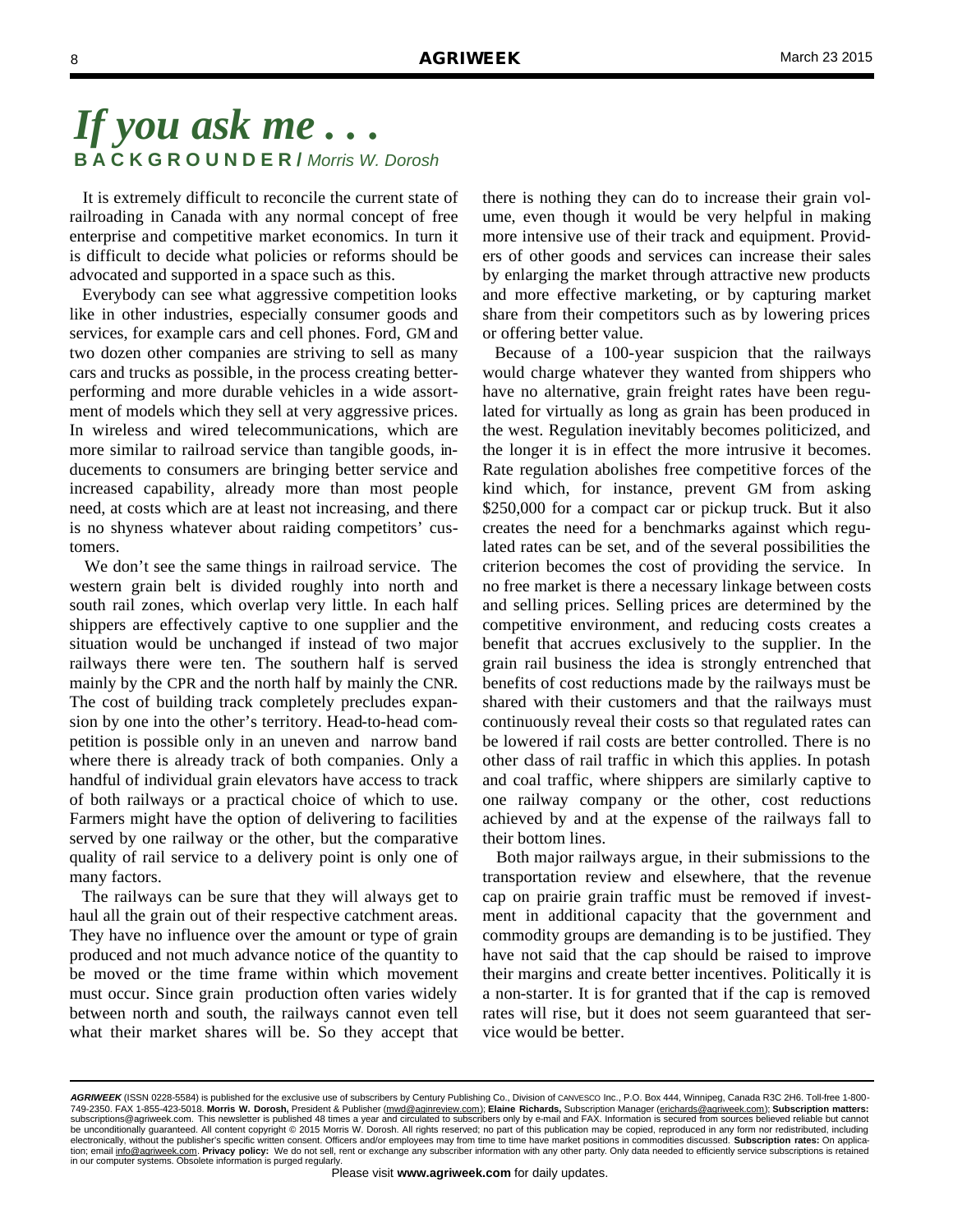More or less everybody knows something about supply management. It is illegal to milk cows or raise chickens in Canada without permission from governmentauthorized cartels, and such permissions are so restricted and the demand so great that the right to milk a cow quite normally exceeds the value of the cow.

 However supply management is not the only example in Canadian agriculture of regulatory tyranny. There is also the statutory grain grading system, which in some respects is more absolute and less defensible than the entangling web of marketing boards.

 It is illegal to buy or sell, and especially to export, a lot of a major grain in Canada, including wheat, unless it has been assigned one of the grades established long ago under the Canada Grain Act and regulations. This is known as statutory grading and it is a system found nowhere else in the world. Its roots are in the 19th century, when some flour millers in Great Britain, the first import buyers of Canadian prairie wheat, thought highly of it because they had never before seen a wheat flour that made a good loaf with so little effort. The secret was protein content. To prevent the reputation of this wheat from being sullied by inferior imitations, the government of Canada in 1912 passed the original Canada Grain Act, which created the Board of Grain Commissioners and the framework for the most detailed, intrusive and arbitrary regulation of every aspect of grain trade on the planet, before or since. The Board eventually became the Canadian Grain Commission, which is to this day the grain trade's all-in-one policeman, courthouse and executioner.

 Canada has the only system of statutory grain grading in the world. By law, under the grain act, precise specifications are established for wheat and other grains. 'Classes' are created, much like TV program bundles. Each class has its list of exclusive government-approved and designated varieties. Each is also subdivided into up to six grades which also have specified properties. Every truckload and carload of grain must fit into one or another of these class and grade slots. If it falls short in any parameter it is sent down to the next grade with a price penalty, which can reach 50%.

 Every time a ship is loaded with grain for export, the process is supervised by a Grain Commission inspector, who also collects samples and grades them. If satisfied that all is in order, a 'certificate final' is issued, which is a guarantee from the government of Canada that the shipment is as represented.

 There are two large and growing problems with this system. A government certificate does not eliminate quality disputes between sellers and buyers, which are commonplace in world grain trading, often used by buyers to coerce sellers into cutting agreed prices. The certificate process is largely irrelevant, but it is harmless compared to the costly and completely unnecessary handicap created for the grain trade by the unique Canadian system of statutory grading.

 All other grain commerce is conducted on a sample basis. The buyer establishes quality specifications that a given order is to meet, and potential suppliers have the opportunity to fulfill them at least cost, such as by blending different lots or origins. Individual buyers value various quality attributes differently depending on end uses. Advances in milling and baking technology are constantly changing the quality environment, with the aim of producing better goods from least-rated and least expensive wheat. Non-wheat additives compensate for intrinsic quality deficiencies. Most of the wheat in the world, perhaps 70 to 80%, would fall in the lowest grade tiers under Canadian statutory grading, but comprises the great majority of world trade. The Canadian system entails predetermined assortments of quality parameters in arbitrary combinations with no respect or provision for specific needs of individual buyers.

 The statutory grading regime has passionate defenders, especially on the dubious notion that it creates a brand aura, like Gucci, and thus a competitive advantage. No one has ever quantified such a benefit and no research has been done to support continuation of these quirky practices. The statutory grading system increases costs all along the grain handling and marketing chain. As these costs are thinly spread, no participant or subsector has a strong incentive to advocate for deregulation, especially against more than a century of mythology. There is a very simple adjustment that could satisfy both advocates and opponents: permit voluntary opting-out from the mandated grading system while retaining it for anyone who still happens to value it.

*AGRIWEEK* (ISSN 0228-5584) is published for the exclusive use of subscribers by Century Publishing Co., Division of CANVESCO Inc., P.O. Box 444, Winnipeg, Canada R3C 2H6. Toll-free 1-800- 749-2350. FAX 1-855-423-5018. **Morris W. Dorosh,** President & Publisher (mwd@aginreview.com); **Elaine Richards,** Subscription Manager (erichards@agriweek.com); **Subscription matters:**  subscriptions@agriweek.com. This newsletter is published 48 times a year and circulated to subscribers only by e-mail and FAX. Information is secured from sources believed reliable but cannot<br>be unconditionally guaranteed. electronically, without the publisher's specific written consent. Officers and/or employees may from time to time have market positions in commodities discussed. **Subscription rates:** On application; email info@agriweek.com. **Privacy policy:** We do not sell, rent or exchange any subscriber information with any other party. Only data needed to efficiently service subscriptions is retained in our computer systems. Obsolete information is purged regularly.